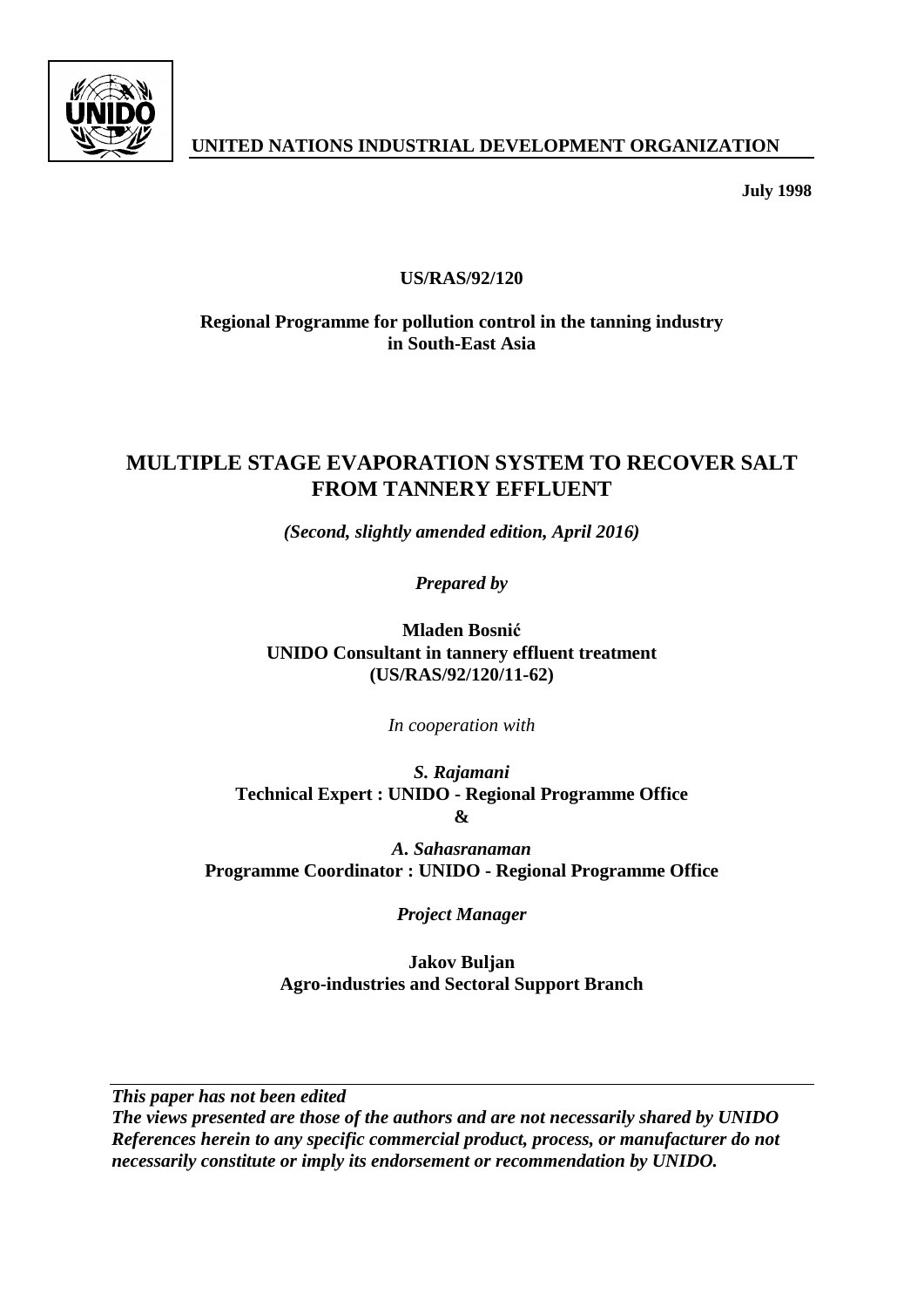# **TABLE OF CONTENTS**

| Part I   | <b>Executive Summary</b>                                                          | $1 - 3$   |
|----------|-----------------------------------------------------------------------------------|-----------|
| Part II  | Preliminary study on the evaporation of treated saline<br>effluent from tanneries | $4 - 38$  |
| Part III | Observation of RePO UNIDO on the preliminary study                                | $39 - 43$ |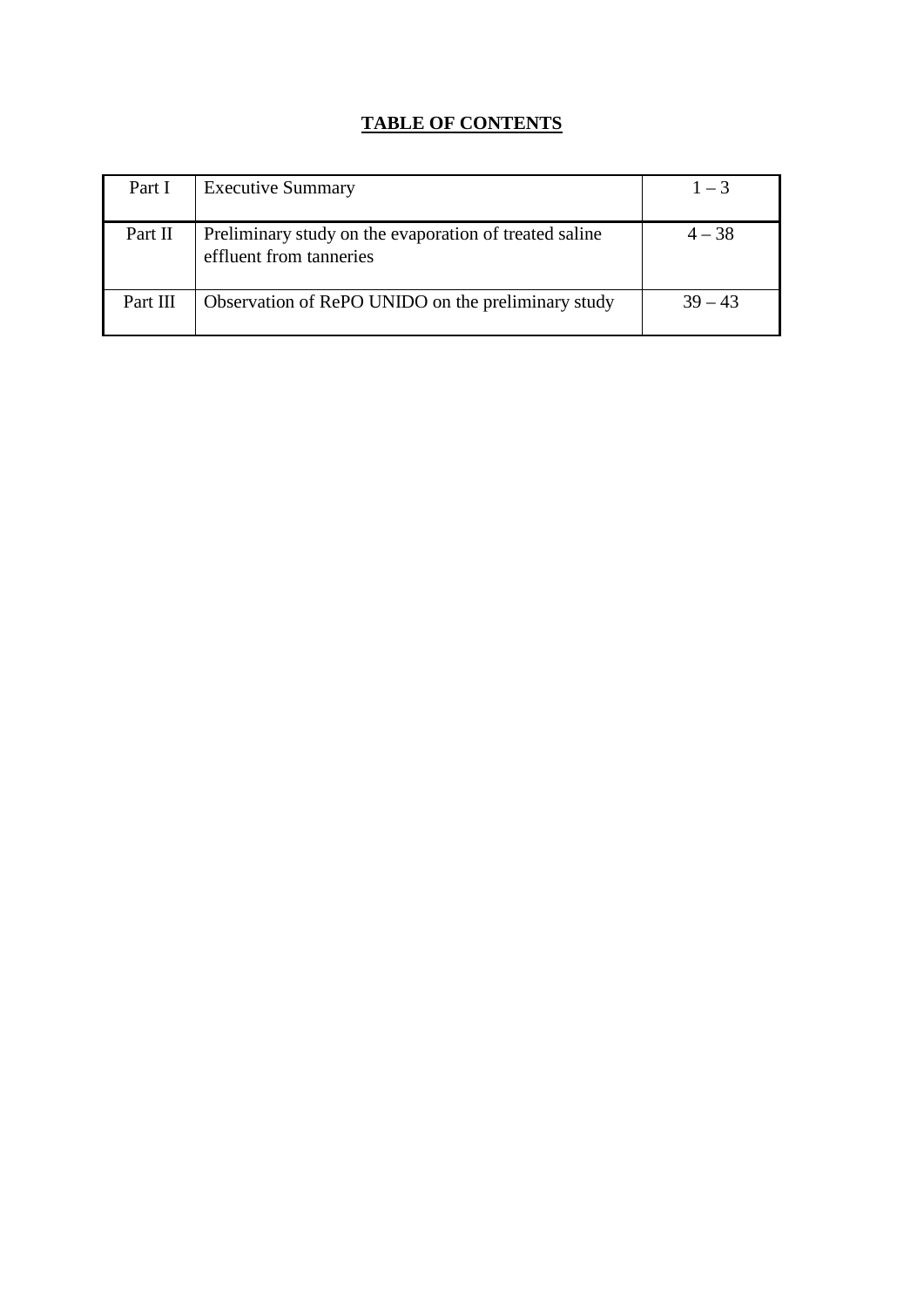# **PART I**

### **EXECUTIVE SUMMARY**

Evaporation of saline tannery effluent has become an important topic for the tanning industry located in semi-arid or arid areas which are not located in the vicinity of the sea and where domestic sewer systems are small, non-existent or where (treated) tannery effluent is not allowed to be mixed with low salt containing domestic sewer. The restriction on discharge of this type of saline treated tannery effluent has become even more stringent if the discharge is into non-perennial water sources or into aquifers / groundwater used for irrigation or drinking purposes.

The environment authorities in many countries have set standards for pollutant discharge with respect to total dissolved solids and / or chlorides for surface water and sometimes, also sewer. Whilst these standards naturally vary from country to country and often within each country, standards which have been set cannot and will not be achieved by conventional treatment processes. The reason is that conventional treatment processes are not designed for significant reduction in TDS and chlorides levels in the effluent. Also, in view of the world wide practice of preservation of hides and skins through wet salting, salt laden streams are generated in the tanning industry which are well above these standards. In certain cases, e.g. in main tanning centres in India located in the State of Tamilnadu the salt laden streams from soaking and pickling have to be segregated from other waste streams and sent to solar pans for evaporation.

UNIDO through its Regional Programme for Pollution Control in the Tanning Industry in South East Asia has been actively looking for solutions to tackle saline tannery effluent. Currently the following technologies are implemented or being implemented in pilot demonstration units, (1) mechanical / manual removal of excess salt from wet salted hides and skins, (2) reverse osmosis of treated tannery effluent, (3) improved solar evaporation, (4) recycling of floats in beam house after filtration, (5) use of ultrafiltration in tannery effluent. A sixth technology which has been under consideration is the multistage evaporation system to recover salt from tannery effluent. This report deals specifically with multistage evaporation system in which clean water and crystallised salt are obtained.

A detailed preliminary study had been conducted on the evaporation of treated saline tannery effluent (Mladen Bosnic, UNIDO consultant in tannery effluent treatment, December, 1997). The report in Part II contains 4 Sections and 6 Annexes. Whilst it is recognised that theoretically it may be possible to use multistage evaporation system for recovery of process (effluent) water and crystallised salt, the report gives the detailed thermal and material balances for each of the five evaporation units as well as the four crystallisators. Under the assumption that 1000  $m^3$  / day of effluent containing salt only is being generated in two different concentrations or solutions, a 35% NaCl solution in the effluent with 13 equations and 13 unknowns has been calculated and presented. Similar calculations have been made for 30 % NaCl. This gives the energy requirements (approx. 10 MW) as well as the capacity of the cooling tower of 6 MW with capacity of recycling pumps at 250 m<sup>3</sup>/h. Also a vacuum station has to be established using steam ejectors or vacuum pumps.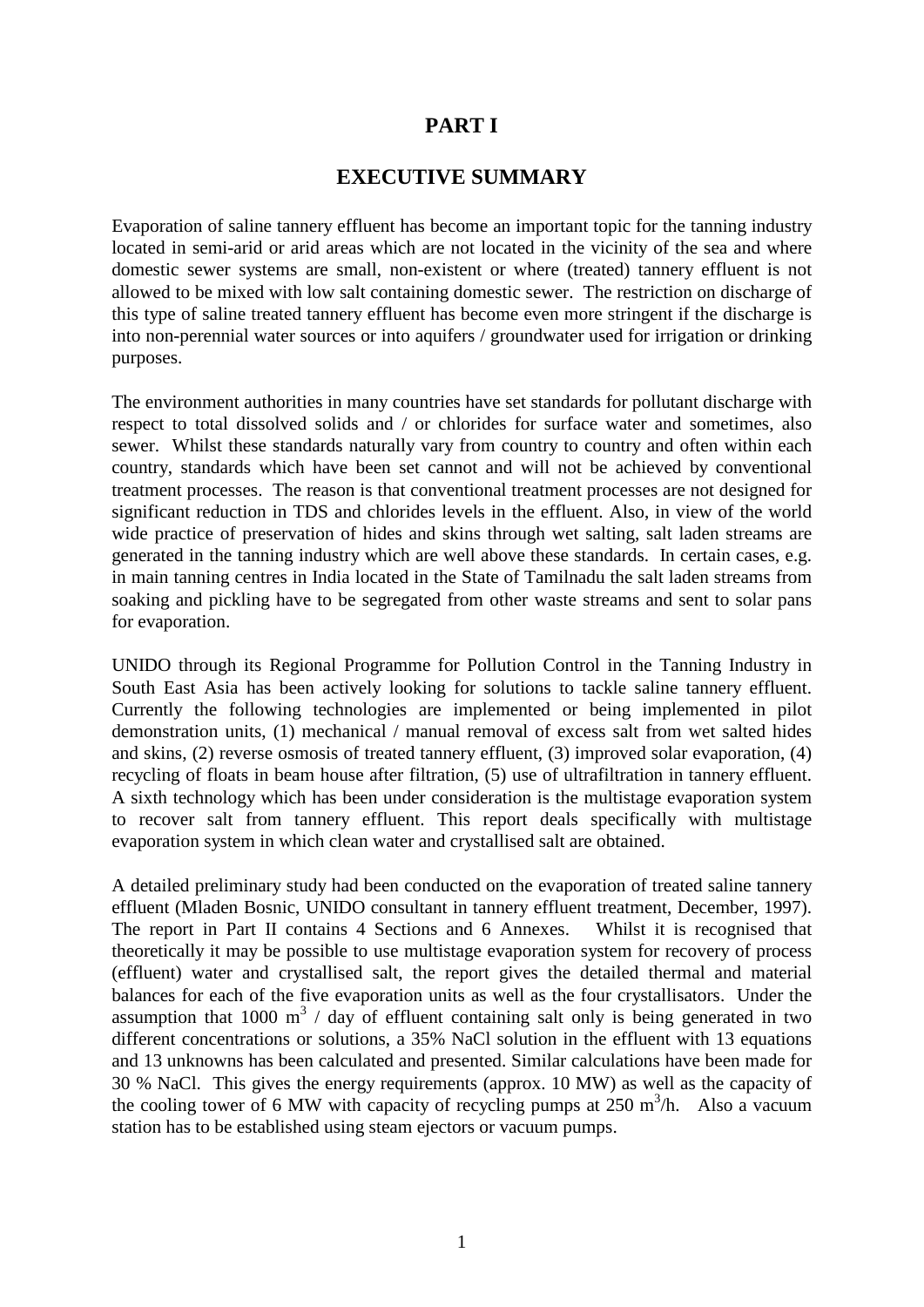For a capacity of 1,000 m<sup>3</sup>/day (50 m<sup>3</sup>/h) and NaCl of 12,360 g/m<sup>3</sup>, 618 kg/h of crystallised salt can be produced as well as 41,254 kg/h (30% solution) and 40,984 kg/h (35% solution) water can be recovered, the difference being water lost with cooling water in condenser. Losses in water can be further reduced if  $250 \text{ m}^3/\text{h}$  of hot  $(45 \text{ }^0\text{C})$  water is used.

It has been acknowledged in the preliminary study that:

- 1) this is a tailor made equipment and hence no exact costing can be made. It was recommended that specialized firms should be requested to submit their bids.
- 2) likely occurrence of difficulties in operation of the system: crystallisation of salt (sodium chloride) in the heat exchangers; crystallization of other salts due to saturated liquor recycling; scaling of heat exchangers and other equipment with other elements in the treated tannery effluent (e.g. organic matter); possible pollution from secondary streams; difficulties in segregation of solid salt after evaporation; corrosion etc.

Part III of the report is the technical evaluation of the system based on the current situation prevailing in the state of Tamilnadu, India including offers potential companies, and its technical and economic viability.

Since none of the companies which have quoted for the system has any practical experience with the treatment of tannery waste water, they were not in a position to provide detailed information on the pre-treatment needed for the effluent before it is fed into the multistage evaporation system. These costs are likely to be substantial, if the experience gained for pretreatment before reverse osmosis system of treated tannery effluent is an indication. Using this experience and the prices quoted the total investment cost of the system may be around US  $$100,000$  for a capacity of 15 m<sup>3</sup>/day.

Furthermore the evaluation highlights the already mentioned operational difficulties that are likely to occur such as corrosion, crystallisation of other salts during recycling of liquor, scaling of heat exchanger, risks and safety aspects.

This is compounded by the fact that tannery effluent contains more than one type of salt which may hamper reuse of salt. Marketing the salt, which is a relatively cheap product in the state of Tamilnadu, may thus become more difficult even without taking into account aesthetic and religious reasons.

Two effluent streams may be considered for installation of the multistage evaporation system, that is segregated soak and pickle streams (regulatory - compulsory) or finally treated effluent. The first type of effluent stream, approximately 15 % of the total effluent generated by the tannery, requires, due to the presence of considerable solids, an extensive pretreatment system.

The second type of effluent stream (approximately 85 % of total effluent generated) requires firstly a full-fledged conventional treatment system and further treatment before multistage evaporation. In view of the high volumes generated and the very limited experience with the further treatment before multistage evaporation this option may not be pursued at present.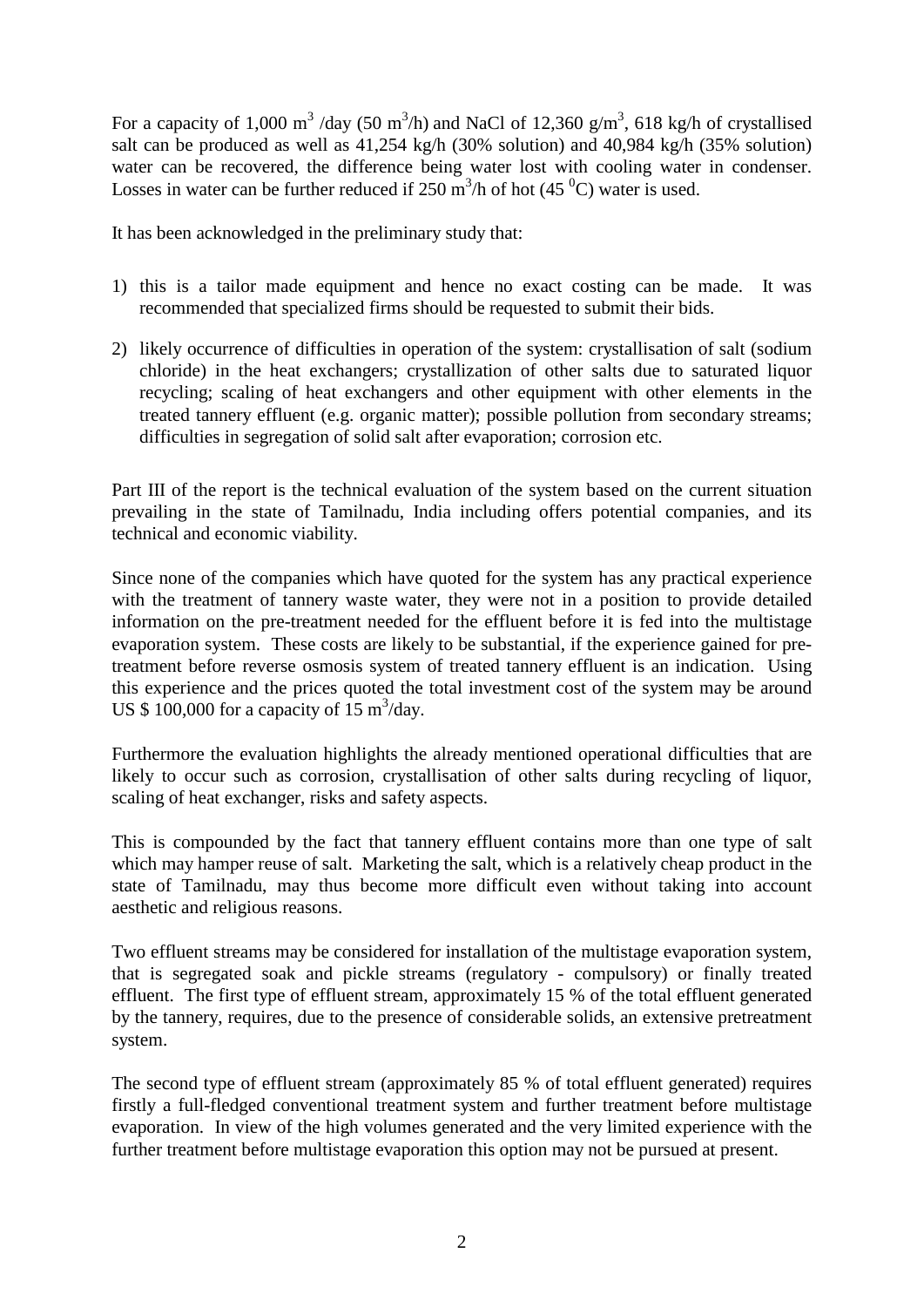The operational cost is likely to be high for the multistage evaporation system, energy cost being the main one.

*In conclusion,* it may therefore be stated that in the current circumstances it is not recommended to pursue the matter further. However, in case any of the main elements changes (particularly relating to pre-treatment, cost and operational parameters), the attached report could be used as guidance and reference material.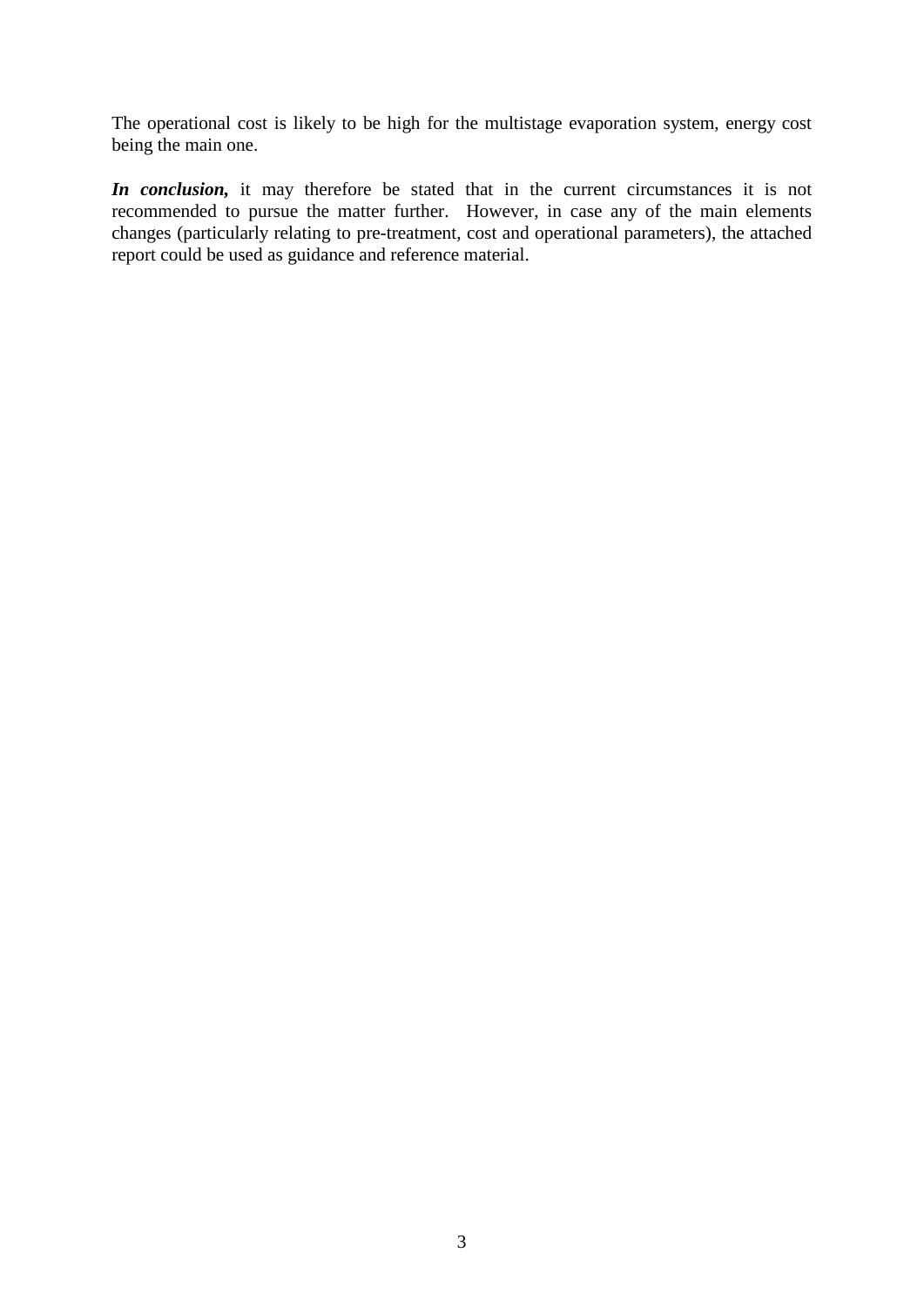RESTRICTED December, 1997

ORIGINAL: ENGLISH

### REGIONAL PROGRAMME FOR POLLUTION IN THE TANNING INDUSTRY IN SOUTH-EAST ASIA

US/RAS/91/120

# **PART II - PRELIMINARY STUDY ON THE EVAPORATION OF TREATED SALTED TANNERY EFFLUENT**

Based on the work of Mladen Bosnic, consultant in tannery effluent treatment

Backstopping officer:

Mr. Jakov Buljan, ISED/AGRO

#### UNITED NATIONS INDUSTRIAL DEVELOPMENT ORGANISATION

VIENNA

------------------------- This document has been reproduced without formal editing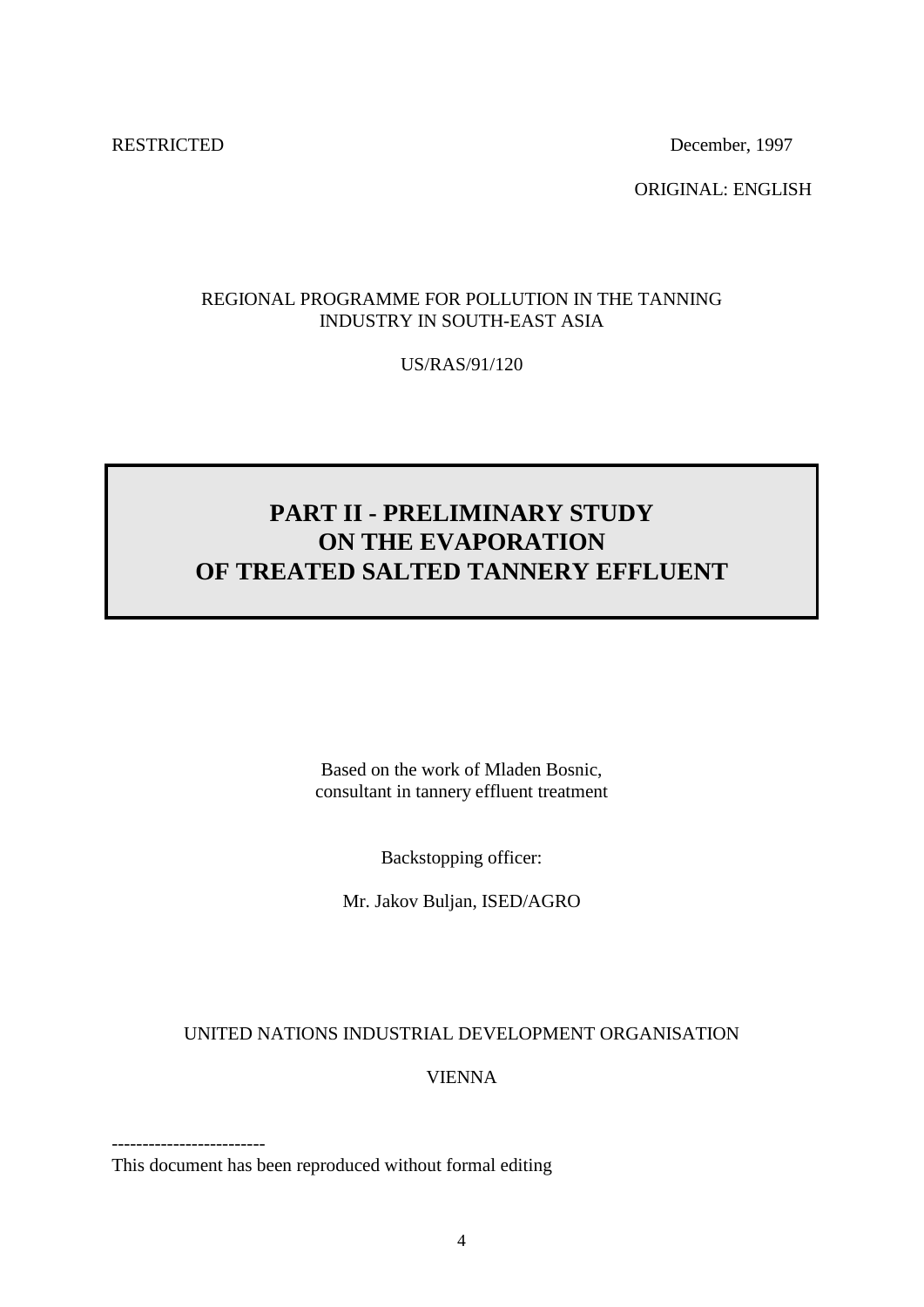| 3. APPLICATION OF THE EVAPORATION PROCESS FOR THE TDS (SALT)<br>REMOVAL FROM THE TREATED TANNERY EFFLUENT AND PRODUCTION<br>OF THE "PURE" PROCESS WATER FOR THE REUSE IN THE TANNING                                                                           |  |
|----------------------------------------------------------------------------------------------------------------------------------------------------------------------------------------------------------------------------------------------------------------|--|
|                                                                                                                                                                                                                                                                |  |
| 3.2 Basic thermal data for system water - steam and system NaCl - water 9                                                                                                                                                                                      |  |
|                                                                                                                                                                                                                                                                |  |
| 3.4 Theoretical mass and thermal balance of the configured evaporation unit  10                                                                                                                                                                                |  |
| 3.5 Basic technical and thermodynamical data for the selected configuration of the<br>3.5.1 Calculation of the evaporation unit for effluent evaporation to 35 % NaCl 22<br>3.5.2 Calculation of the evaporation unit for effluent evaporation to 30 % NaCl 27 |  |
|                                                                                                                                                                                                                                                                |  |

# **TABLE OF CONTENTS**

# **Annexures**

| Annex          | h. i.e. diagram for the mixture sodium chloride - water (NaCl -            | 31 |
|----------------|----------------------------------------------------------------------------|----|
| $\mathbf{1}$   |                                                                            |    |
| Annex          | Process scheme of 5-stage vacuum evaporation of salted treated             | 32 |
| $\mathcal{L}$  | effluent                                                                   |    |
| Annex          | Process scheme of 5-stage vacuum evaporation of salted treated effluent to | 33 |
| 3              | 35 % NaCl                                                                  |    |
| Annex          | Process scheme of 5-stage vacuum evaporation of salted treated effluent to | 34 |
| $\overline{4}$ | 30 % NaCl                                                                  |    |
| Annex          | Letter to probable                                                         | 35 |
| 5              |                                                                            |    |
| Annex          | List of probable                                                           |    |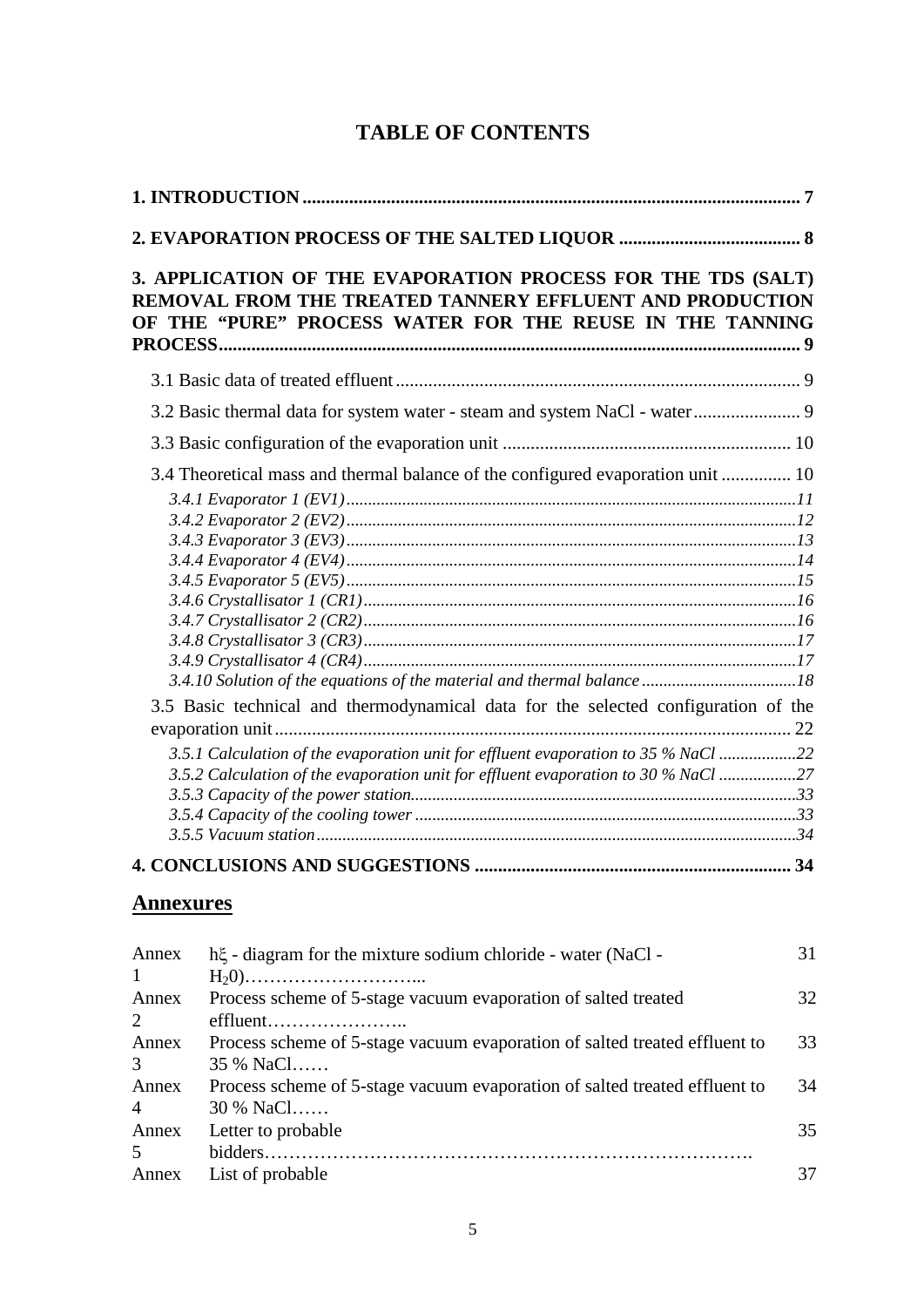$\boldsymbol{6}$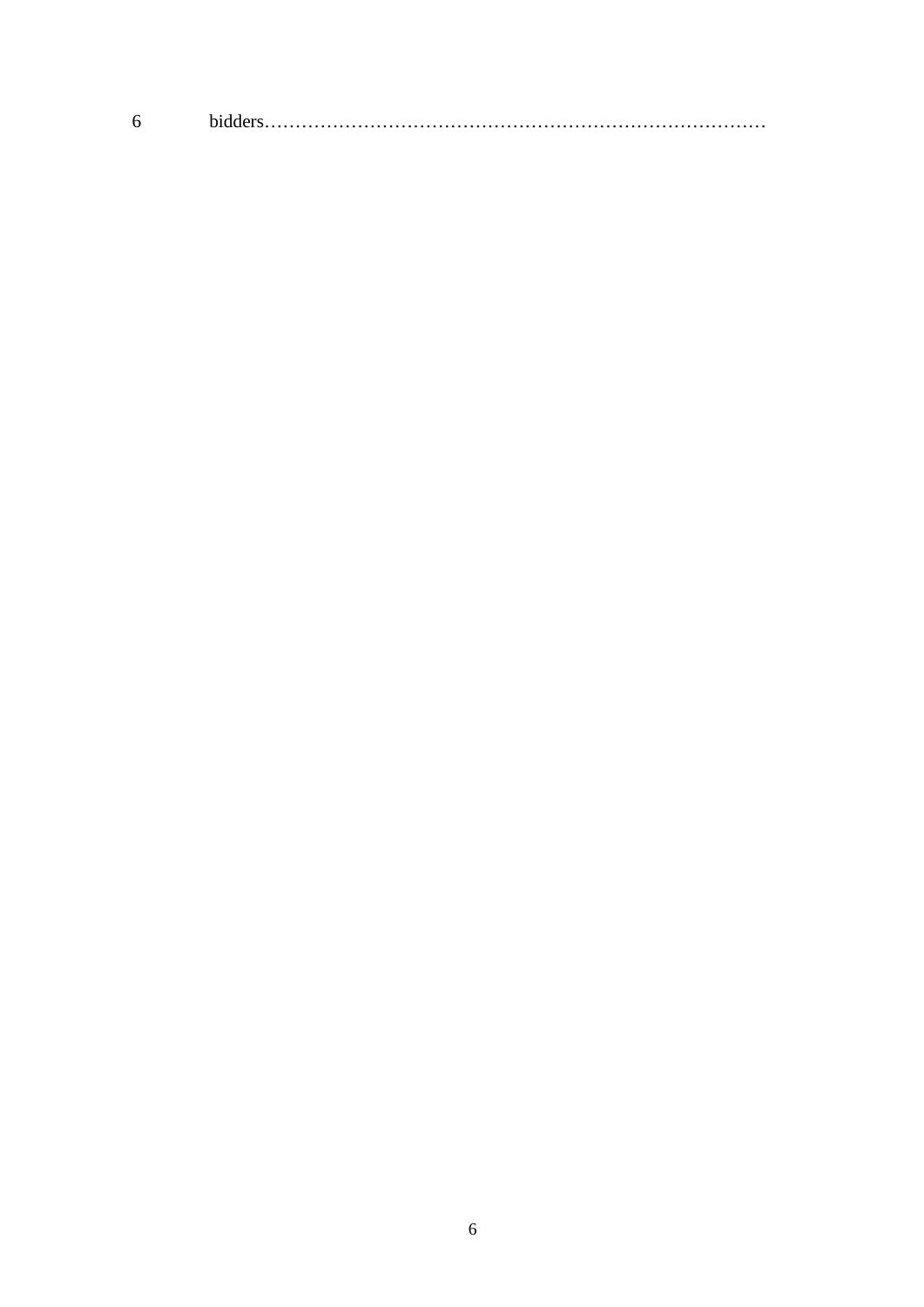### <span id="page-8-0"></span>**1. INTRODUCTION**

The tannery effluents content always the important quantity of Total Dissolved Salts (TDS). The quantity of the TDS in the tannery effluent is approx. 200 - 400 kg/t of wet salted raw hides (skins) for the hides (skins) processing from raw to finish, or the concentration of TDS in the effluent, depending also on the water consumption, is approx.  $10000 - 40000$  gTDS/m<sup>3</sup>.

The most important part of the TDS are chlorides, especially sodium chloride (salt). The majority of the sodium chloride (salt) is from the wet salted raw hides (skins) and one part is also coming from the hides (skins) processing. The quantity of the chlorides in the tannery effluent is approx. 145 - 220 kgCl/t of wet salted raw hides (skins) for the hides (skins) processing from raw to finish, or the concentration of chlorides in the effluent, depending also on the water consumption, is approx.  $5000 - 20000$  g Cl<sup>-/m<sup>3</sup>.</sup>

If all chlorides are expressed as sodium chloride (salt) this corresponds to approx. 240 - 365 kg NaCl/kg of wet salted raw hides (skins) or 8250 - 33000 g NaCl/m<sup>3</sup>.

The (treated) effluent contents also other soluble components as ammonium, calcium, magnesium (and some other less important cations) sulphates, carbonates, formates (and some other less important anions) and some soluble non-ionic organic components (proteins, etc.).

A conventional effluent treatment can not reduce the quantity of TDS, and especially not the quantity of chlorides (salt), in the treated effluent.

The standard for the effluent discharge of the majority of the countries limit the content of the TDS and the chlorides much below the above cited values.

Because it is not possible to achieve the effluent discharge standards for the TDS and chlorides, many countries ignore at this time the requirement for these parameters.

The problem is much more important if near the ETP site does not exist the convenient recipient to be able to receive and to dilute the treated salted effluent and if the country is poor on the (potable and/or process) water.

The salts from the treated effluent can be eliminated only by sophisticated and high-tech processes, such as ion exchange, membrane technology (Reverse Osmosis - RO), electrodialysis, evaporation etc. Some of this process can not produce the solid salt, but only concentrate of the salted liquor and supplement process is necessary for the final solution of the problem of the concentrated salted liquor.

In this study the evaporation process of the salted treated effluent will be elaborated, especially concerning the thermal relations.

This study will not take into account any possible problems in the evaporation process which could appear (and certainly will appear) (for example: crystallisation of the salt (sodium chloride) in the heat exchangers, crystallisation of other salts due to the saturated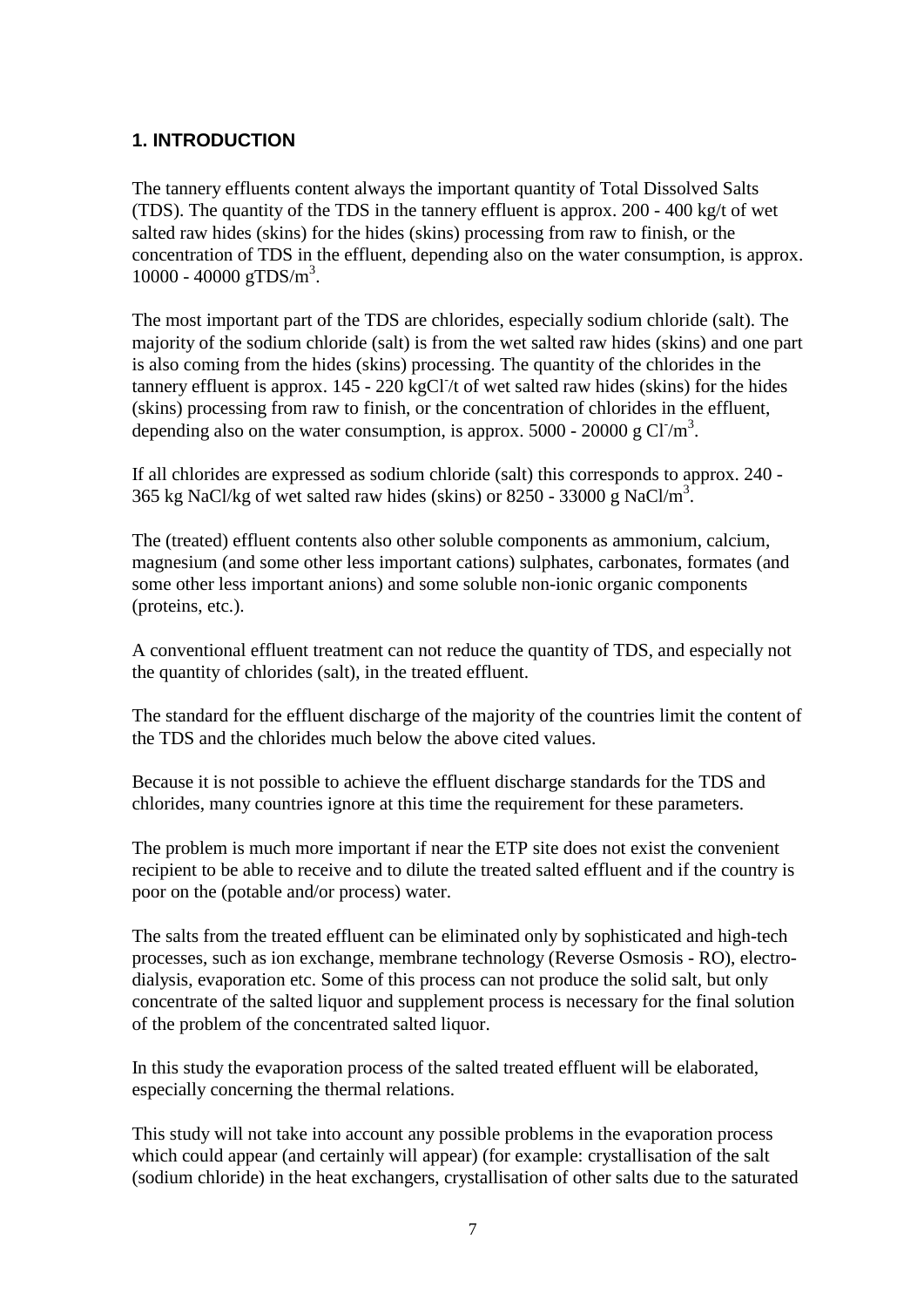liquor recycling, incrustation (scaling) of the heat exchangers (and other equipment) with other substances contained in the treated salted effluent (organic matter, etc.), possible problems with the pollution of the secondary steams, problems with the separation of the solid salt after evaporation, corrosion, etc.

# <span id="page-9-0"></span>**2. EVAPORATION PROCESS OF THE SALTED LIQUOR**

Evaporation process is well known for the long time. It can be used for the concentration of the liquor, for the concentration of the liquor containing the soluble solids to be crystallised from the over-saturated solution, to evaporate completely the liquor containing the soluble solids to produce the solids, and to evaporate liquor containing the soluble solids to produce the "pure" liquor (sometime named "distillation"; the similar process to separate two (or more) mixed (dissolved) liquors is named also "distillation").

The heat is necessary for the transformation of the liquor to the steam. The source of the heat can be natural (for example solar heat) or artificial (direct heating by burning some fuel, or indirect heating by the fresh steam produced in the steam boiler, or electric energy).

The process to separate the sodium chloride (salt) from the water is also well known for the long time. It is used for both: production of the salt from the salted water, or for the production of the "pure" water from the salted water (sea or brackish water).

The most often the natural heated evaporation (solar) is used for the concentration (salt over-saturation) of the salted liquor in the shallow tanks (for example for the production of the salt from sea water, or for the crystallisation of the salt from the soaking liquor in the tanning industry). This method is applicable only in the regions with great specific evaporation  $(3 - 5 \text{ mm/m}^2/d)$  (high solar radiation (temperature) and low air humidity) and in the such regions it is necessary to have available very large area (approx. 200 - 400  $m^2/m^3$  of the water/d. In such a process the evaporated water is lost.

If the goal is the production of the salt, many types of evaporation equipment are developed:

- different types of pans (direct heating, indirect heating, mechanised pan, etc.)
- different types of evaporators (with natural recycling, with artificial recycling, evaporators with integrated heat exchanger, evaporators with separate heat exchanger, one stage evaporation, multiple-stage vacuum evaporation with cocourant or counter-courant liquor-steam flow, evaporation with thermocompression of secondary steam, etc)
- combination of these equipment

If the goal is the production of "pure" water many type of evaporation equipment are also developed:

- different type of "water distillation apparatus" (also evaporators) for the "distilled water" production
- different type of evaporators, single-stage or multiple-stage, with direct use of secondary steam or with thermo-compression, with direct or indirect steam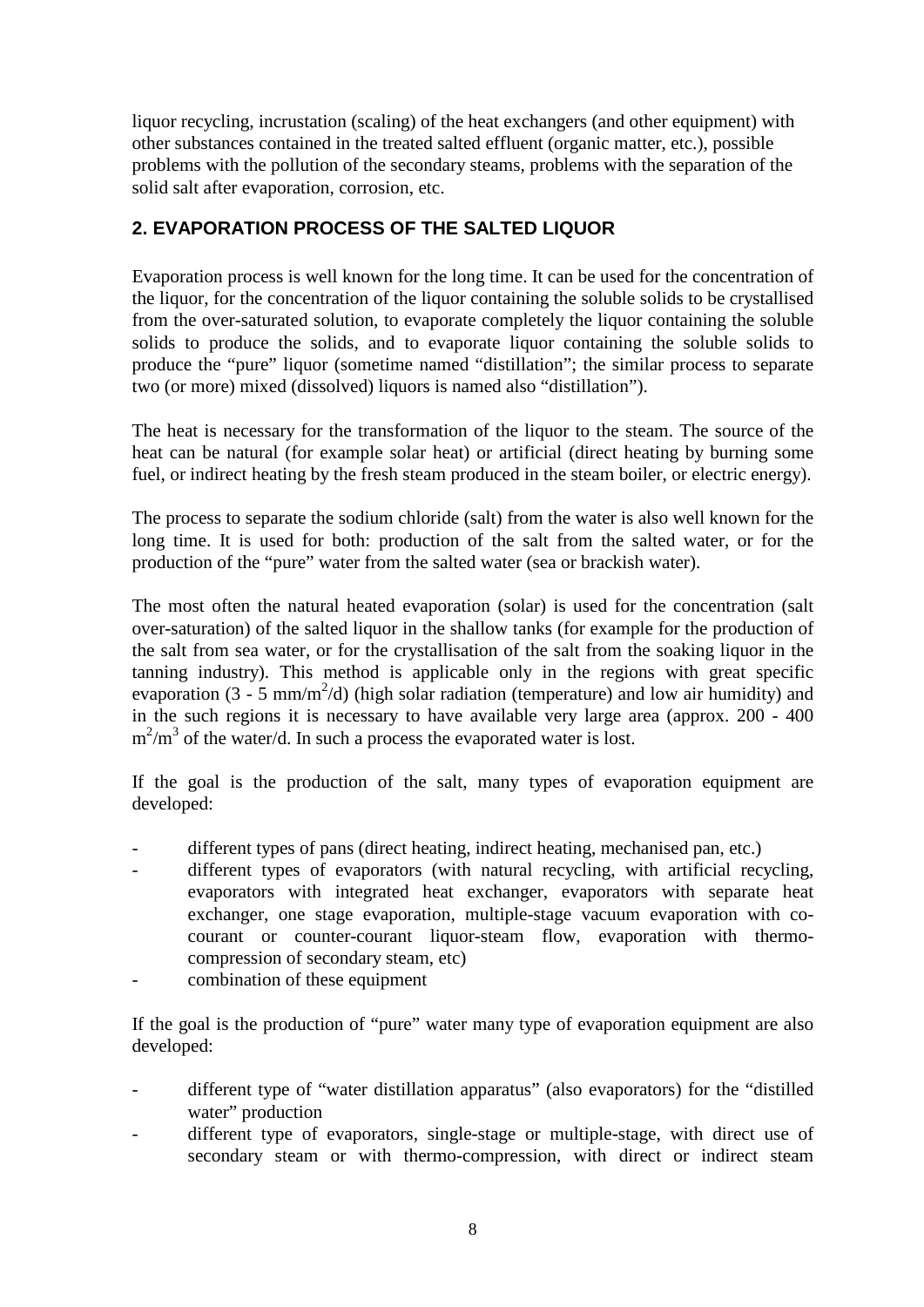condensation for the production of potable or process water from sea or brackish water

# <span id="page-10-0"></span>**3. APPLICATION OF THE EVAPORATION PROCESS FOR THE TDS (SALT) REMOVAL FROM THE TREATED TANNERY EFFLUENT AND PRODUCTION OF THE "PURE" PROCESS WATER FOR THE REUSE IN THE TANNING PROCESS**

In this study the problem of the application of the evaporation process for the TDS salt removal from the treated tannery effluent and production of the "pure" process water for the reuse in the tanning process will be elaborated.

As said previously, this study will elaborate only thermal problems and not any possible problems in the evaporation process which could appear (and certainly will appear), it means **it will not be a complete feasibility study**.

#### Code Dimension Value Treated effluent quantity  $Q_{Ed}$  m<sup>3</sup>/d<br>Treated effluent flow  $Q_F$  m<sup>3</sup>/h 1000 Treated effluent flow  $\mathbf{Q}_E$  $/h$  50 Chlorides concentration  $\begin{array}{c|c}\n\text{C<sub>CE</sub>}\n\end{array}$   $\begin{array}{c|c}\ng/m^3\end{array}$  7500 Salt concentration  $\begin{array}{|c|c|c|c|c|}\n\hline\n\text{Salt concentration} & \text{C}_{\text{NaCIE}} & \text{g/m}^3\n\end{array}$  12360 Salt concentration  $\%NaCl_{E}$  % 1,23 Effluent density dE kg/m<sup>3</sup> 1006 Effluent temperature  $T_{\rm E}$   $\rm{C}$  $\begin{array}{|c|c|c|c|c|}\n\hline\n\text{C} & \text{25}\n\end{array}$ Total salt to be extracted  $\vert$  W<sub>NaClE</sub> kg/h 618

# **3.1 Basic data of treated effluent**

<span id="page-10-1"></span>The study will be made for the hypothetical case with following basic data of treated

**All other components** of the effluent will be ignored in this study.

effluent:

# <span id="page-10-2"></span>**3.2 Basic thermal data for system water - steam and system NaCl - water**

All necessary thermal data for system water - steam can be taken from any water - steam table or diagram.

All necessary thermal data for system NaCl water were taken from the diagram "hξ diagram for the mixture sodium chloride - water (NaCl -  $H_2O$ )" from the book: F. Bosnjakovic: Nauka o toplini, III dio (Heat science (Thermodynamic), II part), issued by Tehnicka knjiga Zagreb, July 1986. This diagram is attached (with the translation of the labels in English).

The basic thermodynamic knowledge are taken from the book: F. Bošnjaković: Nauka o toplini, III dio (Heat science (Thermodynamic), II part), issued by Tehnička knjiga Zagreb,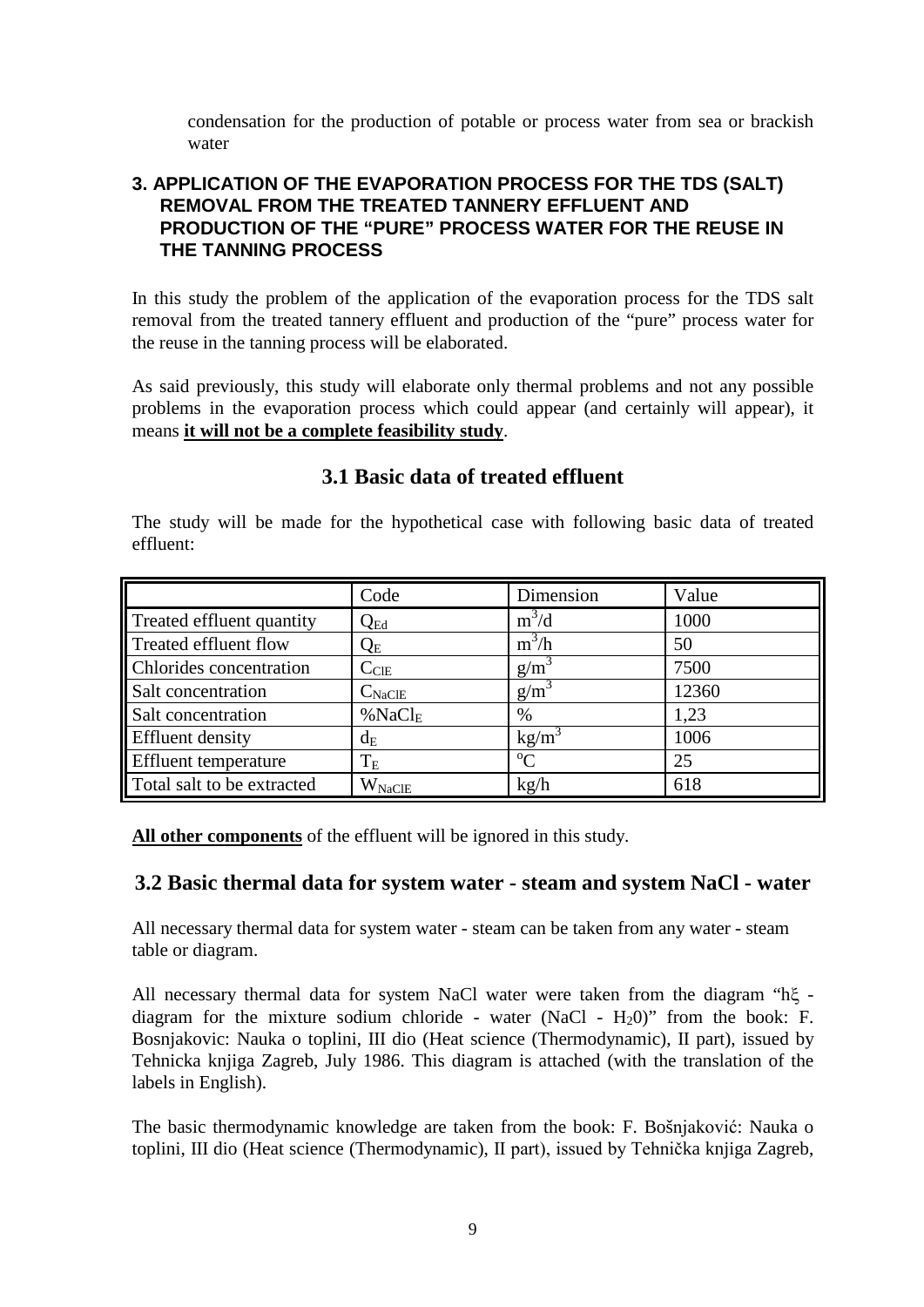July 1986., and: Z. Rant: Isparavanje i uparavanje (Evaporation and concentration by evaporation), issued by Tehnička knjiga Zagreb, 1965.

Some concrete construction data and method of the mass and heat balancing in the evaporation are taken from the Pechiney's technical documentation used for the construction of the evaporation units in the Alumina plant in Gardanne France and Mostar Bosnia & Herzegovina (and Alumina plant Obrovac Croatia constructed by Aluterv Hungary), based on the construction of the evaporation by Kestner France (in the alumina plant there are not the sodium chloride evaporation, but sodium hydroxide/aluminate concentration by evaporation).

Some author's practical knowledge and experience in the operation and mass and heat balancing of the evaporation are also taken into account.

# **3.3 Basic configuration of the evaporation unit**

<span id="page-11-0"></span>For this hypothetical case a 5-stage evaporation unit with counter-courant flow of liquor and steam, 4 crystallisators, 2 direct cooling condensers, 1 vacuum system, 1 settling tank for crystallised salt, 1 air-cooling tower and 1 steam boiler will be considered, pumps for liquor, water and condensed water transfer and recycling and all other auxiliary equipment.

The process scheme is presented on the attached scheme.

All technical data will be calculated for this basic configuration.

# <span id="page-11-1"></span>**3.4 Theoretical mass and thermal balance of the configured evaporation unit**

For the basic configuration and process scheme presented in the attached scheme it is possible to make the mass and thermal balance for each evaporator, crystallisator and steam trap as follows.

The following symbols are used in the equations and tables:

- Q flow by volume  $(m^3/h)$
- d liquor density  $(kg/m^3)$
- W flow by mass  $(kg/h)$ ; water
- S steam
- E effluent
- L liquid
- I inflow
- O outflow
- R recycling
- $U u$ seful
- FS fresh steam
- SAT saturation
- EV evaporator
- CR crystallisator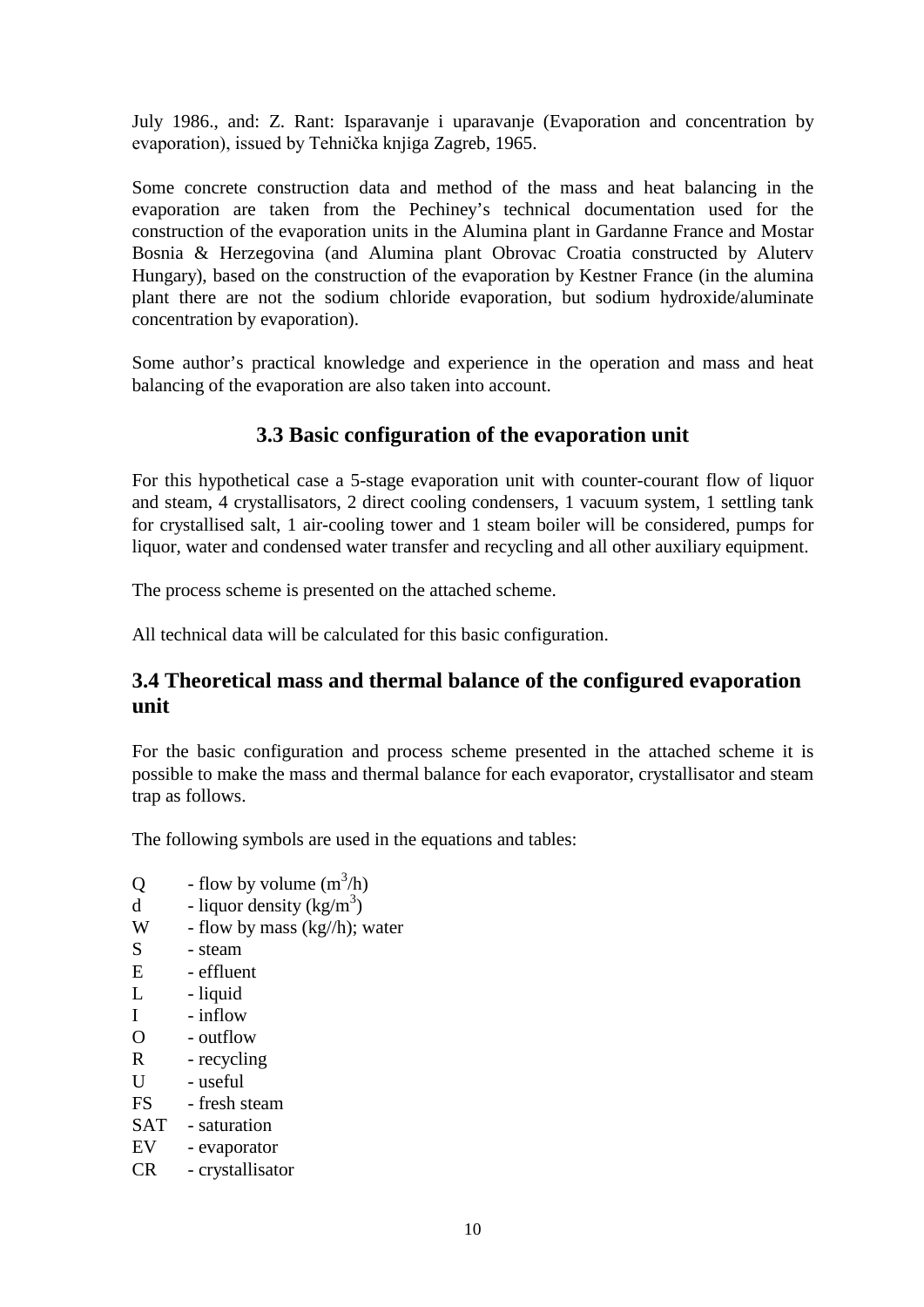| $\mathcal{C}_{\mathcal{C}}$ | - condenser                                                                                |
|-----------------------------|--------------------------------------------------------------------------------------------|
| B                           | - steam boiler                                                                             |
| <b>FW</b>                   | - steam boiler feeding water                                                               |
| T                           | - temperature $({}^{\circ}C)$ ; total                                                      |
| $\, {\bf p}$                | - pressure (kPa)                                                                           |
| $\mathbf h$                 | - enthalpy $(kJ/kg)$                                                                       |
| $\mathbf{r}$                | - evaporation heat (kJ/kg)                                                                 |
| e                           | - ebulioscopy (elevation of the boiling temperature of the salted liquor $({}^{\circ}C)$ ) |
| S                           | - heat exchange area $(m^2)$                                                               |
| U                           | - global coefficient of the heat transfer $(kJ/m2.h.oC)$                                   |
| N                           | - power $(kJ/h; kW)$                                                                       |

#### **3.4.1 Evaporator 1 (EV1)**

<span id="page-12-0"></span>All mass and thermal data for the balance are presented in the following sketch.



Material balance:

 $W<sub>LEV2</sub> = W<sub>LEV1</sub> + W<sub>SEVI</sub>$ 

Salt balance:

 $W<sub>LEV2</sub>$ . % $NaCl<sub>EV2</sub> = W<sub>LEV1</sub>$ . % $NaCl<sub>EV1</sub>$ 

Balance thermal:

 $W_{FS}$ .  $r_{FS} + W_{LEV2}$ .  $h_{LEV2} = W_{SEVI}$ .  $h_{SEVI} + W_{LEV1}$ .  $h_{LEV1}$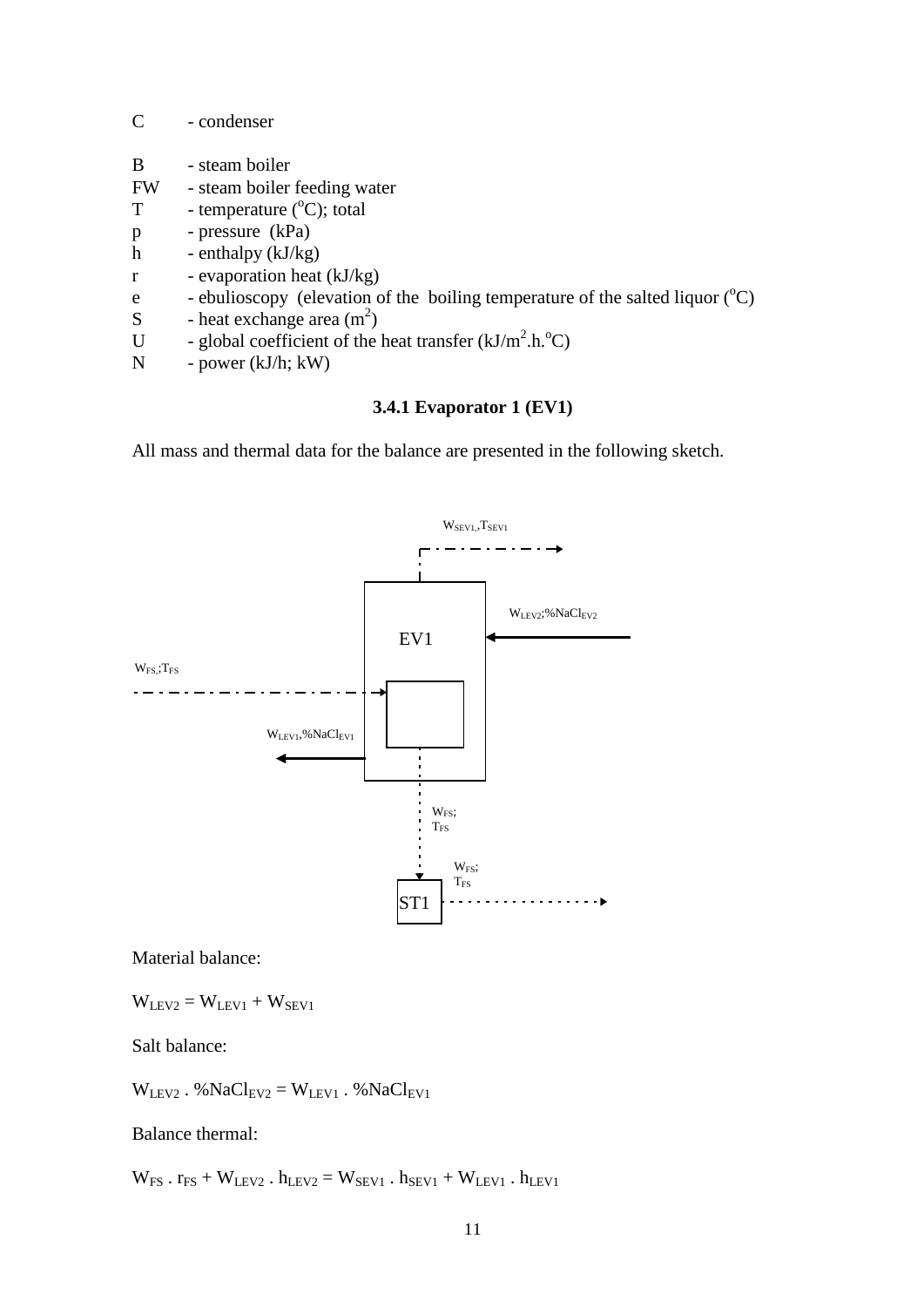Heat exchange equation:

 $W_{FS}$  .  $r_{FS} = U_{EV1}$  .  $S_{EV1}$  .  $(T_{SFS} - T_{LEV1})$ 

#### **3.4.2 Evaporator 2 (EV2)**

<span id="page-13-0"></span>All mass and thermal data for the balance are presented in the following sketch.



Material balance:

 $W<sub>LEV3</sub> = W<sub>LEV2</sub> + W<sub>SEV2</sub>$ 

Salt balance:

 $W<sub>LEV3</sub>$ . %Na $Cl<sub>EV3</sub>$  =  $W<sub>LEV2</sub>$ . %Na $Cl<sub>EV2</sub>$ 

Balance thermal:

 $\mathbf{W}_{\text{SEV1}}$  .  $\mathbf{r}_{\text{SEV1}}$  +  $\mathbf{W}_{\text{LEV3}}$  .  $\mathbf{h}_{\text{LEV2}}$  =  $\mathbf{W}_{\text{SEV2}}$  .  $\mathbf{h}_{\text{SEV2}}$  +  $\mathbf{W}_{\text{LEV2}}$  .  $\mathbf{h}_{\text{LEV2}}$ 

Heat exchange equation:

 $W<sub>SEV1</sub>$ .  $r<sub>SEV1</sub> = U<sub>EV2</sub>$ .  $S<sub>EV2</sub>$ .  $(T<sub>SEV1</sub> - T<sub>LEV2</sub>)$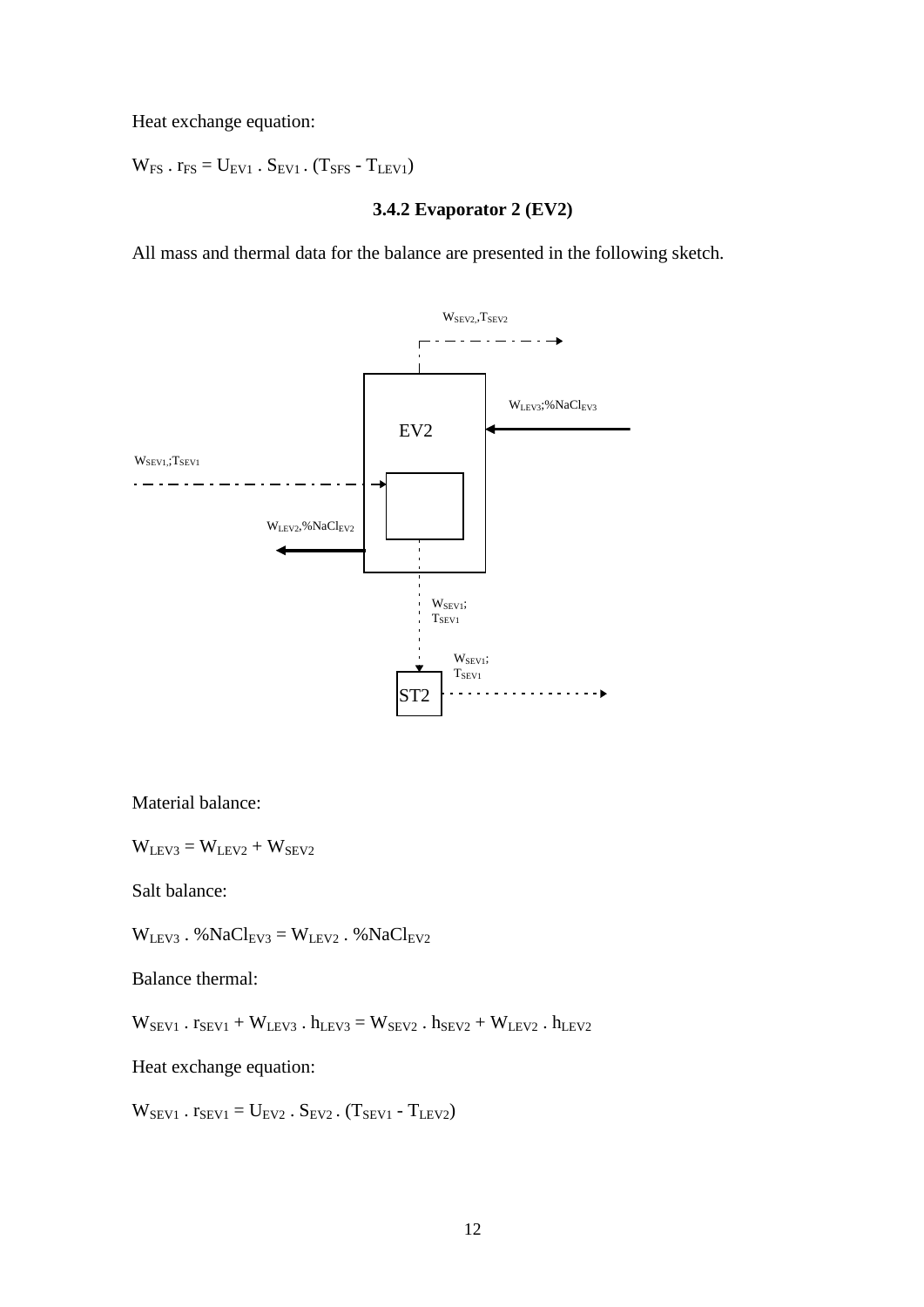#### **3.4.3 Evaporator 3 (EV3)**

<span id="page-14-0"></span>All mass and thermal data for the balance are presented in the following sketch.



Material balance:

 $W<sub>LEV4</sub> = W<sub>LEV3</sub> + W<sub>SEV3</sub>$ 

Salt balance:

 $W<sub>LEV4</sub>$ . % $NaCl<sub>EV4</sub> = W<sub>LEV3</sub>$ . % $NaCl<sub>EV3</sub>$ 

Balance thermal:

 $(W_{SEV2} + W_{SCR1} + W_{SST3})$ .  $r_{SEV2} + W_{LEV4}$ .  $h_{LEV4} = W_{SEV3}$ .  $h_{SEV3} + W_{LEV3}$ .  $h_{LEV3}$ 

Balance thermal steam trap:

 $W_{SEV1}$ . 4,1868. (T<sub>SEV1</sub> - T<sub>SEV2</sub>) =  $W_{SST3}$ . 4,1868. (h<sub>SEV3</sub> - T<sub>SEV2</sub>)

Heat exchange equation:

 $(W_{SEV2} + W_{SCR1} + W_{SST3})$ .  $r_{SEV2} = U_{EV3}$ .  $S_{EV3}$ .  $(T_{SEV2} - T_{SEV3})$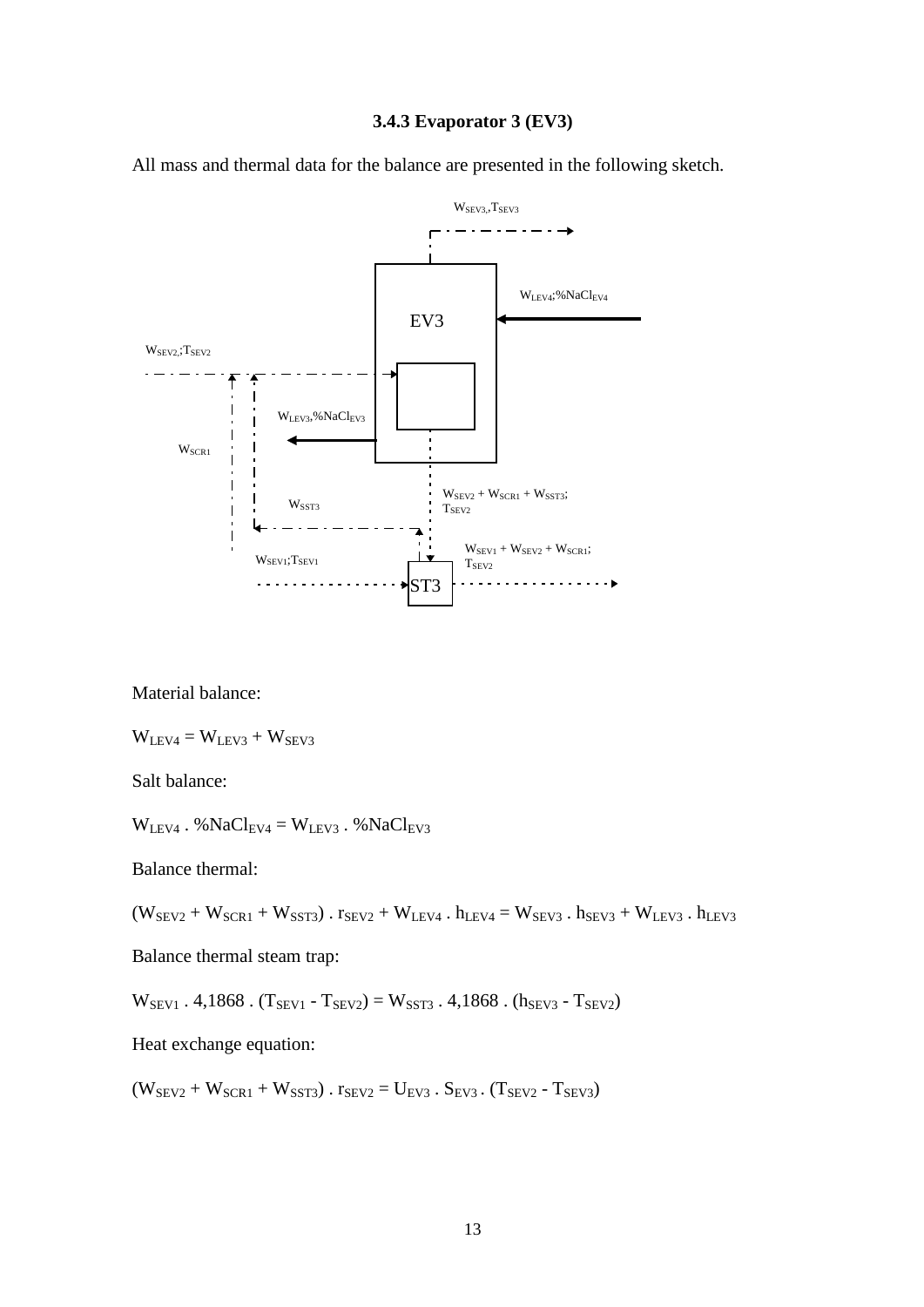#### **3.4.4 Evaporator 4 (EV4)**

<span id="page-15-0"></span>All mass and thermal data for the balance are presented in the following sketch.



Material balance:

 $W<sub>LEV5</sub> = W<sub>LEV4</sub> + W<sub>SEV4</sub>$ 

Salt balance:

 $W_{LEV5}$ . %Na $Cl_{EV5} = W_{LEV4}$ . %Na $Cl_{EV4}$ 

Balance thermal:

 $(W_{SEV3} + W_{SCR2} + W_{SST4})$ .  $r_{SEV3} + W_{LEV5}$ .  $h_{LEV5} = W_{SEV4}$ .  $h_{SEV4} + W_{LEV4}$ .  $h_{LEV4}$ 

Balance thermal steam trap:

 $(W_{SEV1} + W_{SEV2} + W_{SCR1})$ . 4,1868.  $(T_{SEV2} - T_{SEV3}) = W_{SST4}$ . 4,1868.  $(h_{SEV4} - T_{SEV3})$ 

Heat exchange equation:

 $(W_{SEV3} + W_{SCR2} + W_{SST4})$ .  $r_{SEV3} = U_{EV4}$ .  $S_{EV4}$ .  $(T_{SEV3} - T_{LEV4})$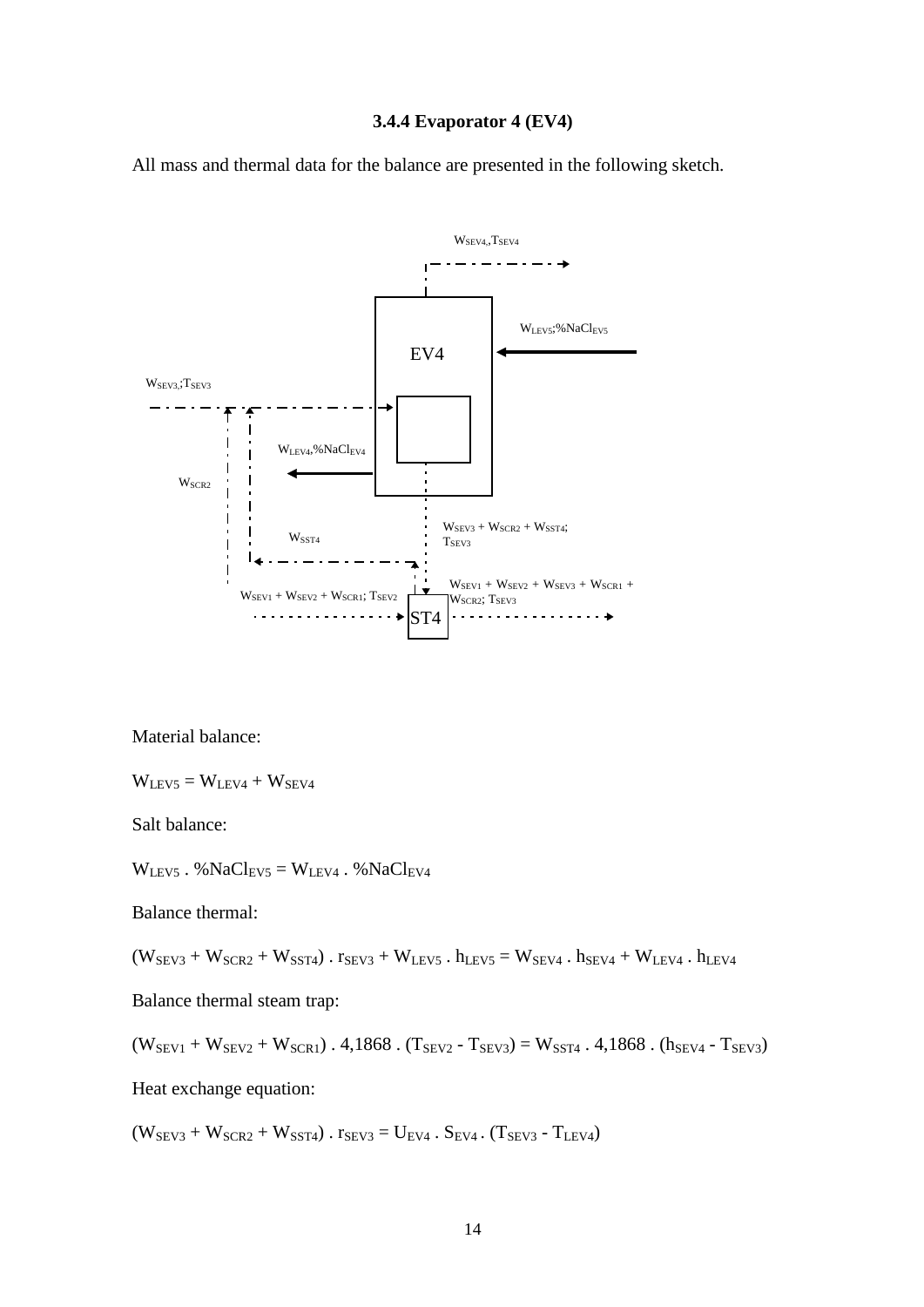#### **3.4.5 Evaporator 5 (EV5)**

<span id="page-16-0"></span>All mass and thermal data for the balance are presented in the following sketch.



Material balance:

 $W_I = W_{LEV5} + W_{SEV5}$ 

Salt balance:

 $W_I$ . %Na $Cl_I = W_{LEV5}$ . %Na $Cl_{EV5}$ 

Balance thermal:

 $(W_{SEV4} + W_{SCR3} + W_{SST5})$ .  $r_{SEV4} + W_I$ .  $h_I = W_{SEV5}$ .  $h_{SEV5} + W_{LEV5}$ .  $h_{LEV5}$ 

Balance thermal steam trap:

 $(W_{SEV1} + W_{SEV2} + W_{SEV3} + W_{SCR1} + W_{SCR2})$ . 4,1868. (T<sub>SEV3</sub> - T<sub>SEV4</sub>) =  $= W_{SST5}$ . 4,1868. (h<sub>SEV5</sub> - T<sub>SEV4</sub>)

Heat exchange equation:

 $(W_{SEV4} + W_{SCR3} + W_{SST5})$ .  $r_{SEV4} = U_{EV5}$ .  $S_{EV5}$ .  $(T_{SEV4} - T_{LEV5})$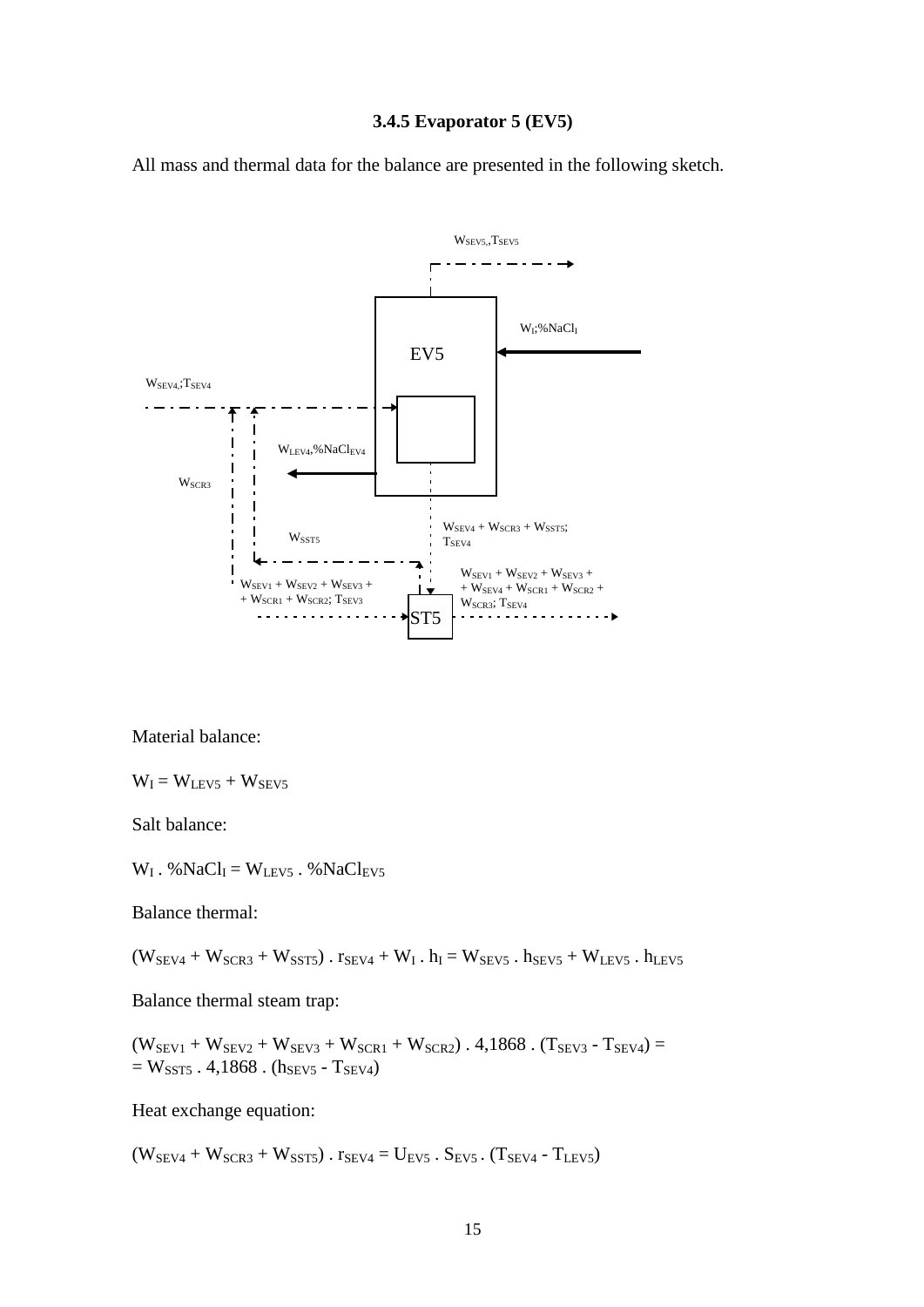#### **3.4.6 Crystallisator 1 (CR1)**

<span id="page-17-0"></span>All mass and thermal data for the balance are presented in the following sketch.



Material balance:

 $W<sub>LEV1</sub> = W<sub>SCR1</sub> + W<sub>LCR1</sub>$ 

Salt balance:

 $W<sub>LEV1</sub>$ . %Na $Cl<sub>EVI</sub>$  =  $W<sub>LCR1</sub>$ . %Na $Cl<sub>CR1</sub>$ 

Balance thermal:

<span id="page-17-1"></span> $W_{LEV1}$  .  $h_{LEV1} = W_{SCR1}$  .  $h_{SEV2} + W_{LCR1}$  .  $h_{LCR1}$ 

#### **3.4.7 Crystallisator 2 (CR2)**

All mass and thermal data for the balance are presented in the following sketch.



Material balance:

 $W_{LCR1} = W_{SCR2} + W_{LCR2}$ 

Salt balance: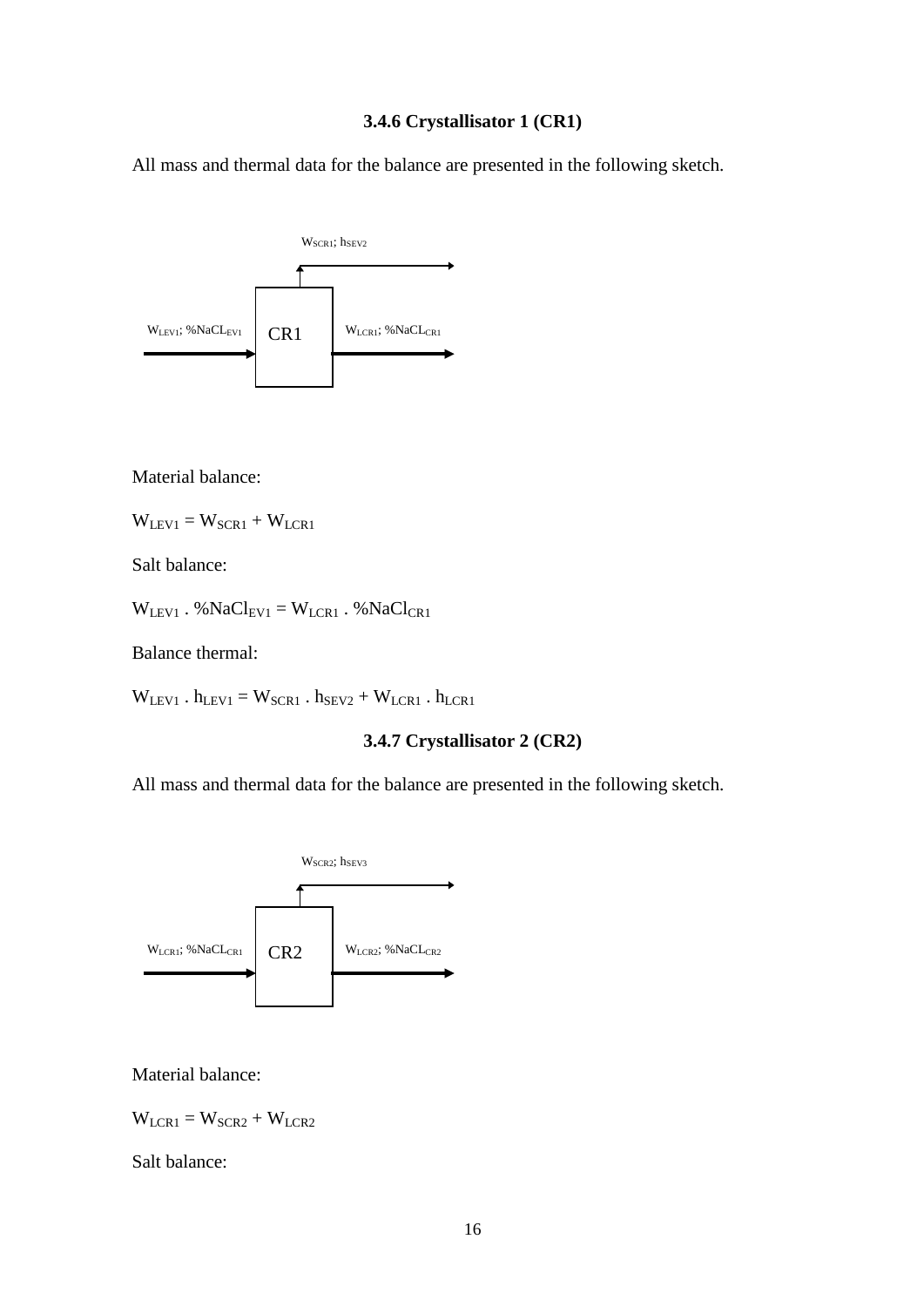$W_{LCR1}$ . % $NaCl_{CR1} = W_{LCR2}$ . % $NaCl_{CR2}$ 

<span id="page-18-0"></span>Balance thermal:  $W_{LCR1}$ .  $h_{LCR1} = W_{SCR2}$ .  $h_{SEV3} + W_{LCR12}$ .  $h_{LCR2}$ 

#### **3.4.8 Crystallisator 3 (CR3)**

All mass and thermal data for the balance are presented in the following sketch.



Material balance:

 $W_{LCR2} = W_{SCR3} + W_{LCR3}$ 

Salt balance:

 $W_{LCR2}$ . % $NaCl_{CR2} = W_{LCR3}$ . % $NaCl_{CR3}$ 

Balance thermal:

<span id="page-18-1"></span> $W_{LCR2}$ .  $h_{LCR2} = W_{SCR3}$ .  $h_{SEV3} + W_{LCR3}$ .  $h_{LCR3}$ 

### **3.4.9 Crystallisator 4 (CR4)**

All mass and thermal data for the balance are presented in the following sketch.



Material balance:

 $W_{LCR3} = W_{SCR4} + W_{LCR4}$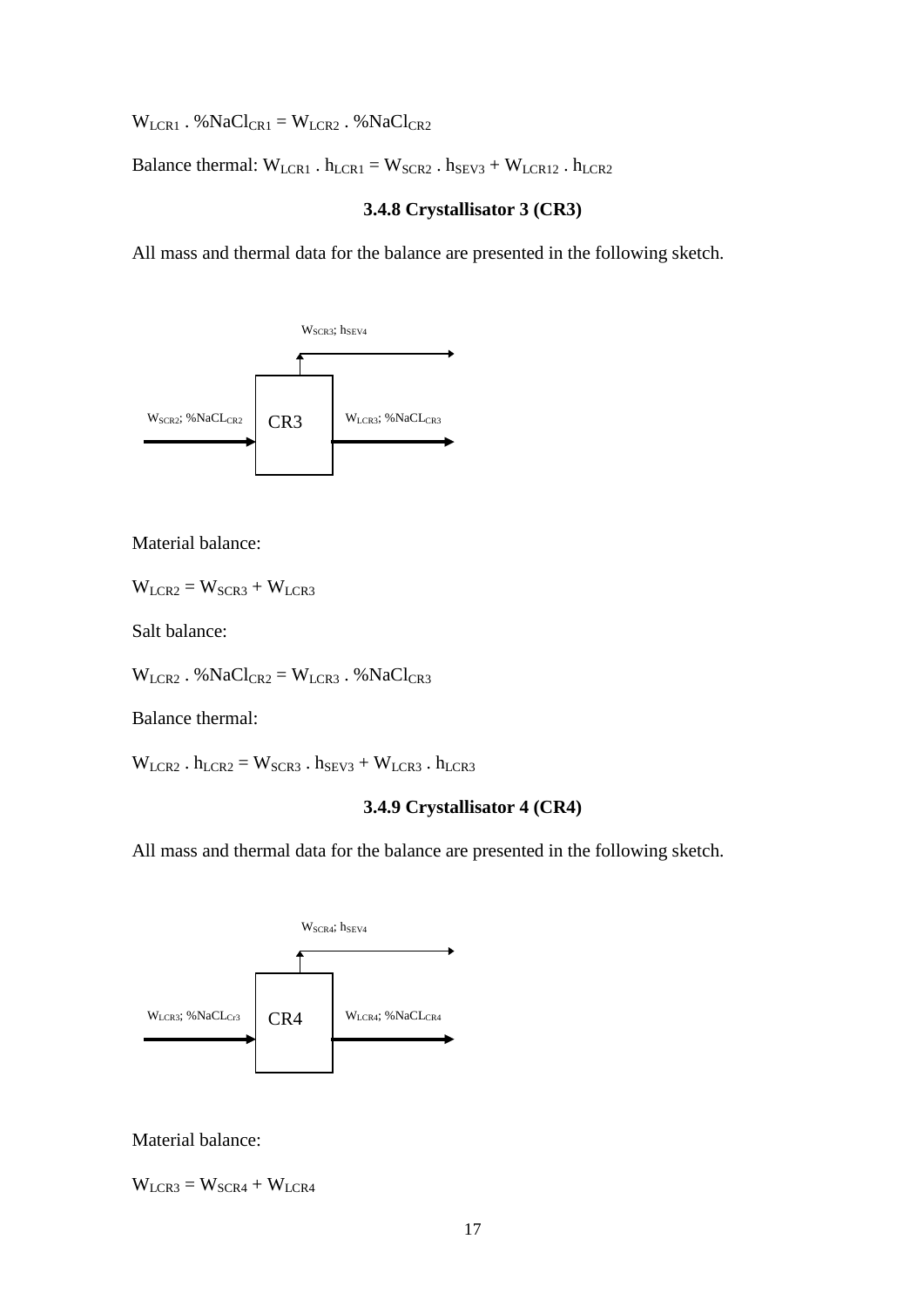Salt balance:

 $W_{LCR3}$ . % $NaCl_{CR3} = W_{LCR4}$ . % $NaCl_{CR4}$ 

Balance thermal:

 $W_{LCR3}$ .  $h_{LCR3} = W_{SCR4}$ .  $h_{SEV5} + W_{LCR4}$ .  $h_{LCR4}$ 

#### <span id="page-19-0"></span>**3.4.10 Solution of the equations of the material and thermal balance**

If in the thermal balance, the liquor mass flow will be changed with inlet mass flow  $W<sub>I</sub>$  and the mass flow of the evaporated steam presented in the following equations:

 $W<sub>LEV5</sub> = W<sub>I</sub> - W<sub>SEV5</sub>$  $W<sub>LFV4</sub> = W<sub>I</sub> - W<sub>SEV5</sub> - W<sub>SEV4</sub>$  $W<sub>LEV3</sub> = W<sub>I</sub> - W<sub>SEV5</sub> - W<sub>SEV4</sub> - W<sub>SEV3</sub>$  $W_{\text{IEV2}} = W_1 - W_{\text{SEV5}} - W_{\text{SEV4}} - W_{\text{SEV3}} - W_{\text{SEV2}}$  $W<sub>LEV1</sub> = W<sub>I</sub> - W<sub>SEV5</sub> - W<sub>SEV4</sub> - W<sub>SEV3</sub> - W<sub>SEV2</sub> - W<sub>SEV1</sub>$  $W_{LCR1} = W_{I} - W_{SEV5} - W_{SEV4} - W_{SEV3} - W_{SEV2} - W_{SEV1} - W_{SCR1}$  $W_{LCR2} = W_{I} - W_{SEV5} - W_{SEV4} - W_{SEV3} - W_{SEV2} - W_{SEV1} - W_{SCR1} - W_{SCR2}$  $W_{LCR3} = W_{I} - W_{SEV5} - W_{SEV4} - W_{SEV3} - W_{SEV2} - W_{SEV1} - W_{SCR1} - W_{SCR2} - W_{SCR3}$  $W_{LCR4} = W_{I} - W_{SEV5} - W_{SEV4} - W_{SEV3} - W_{SEV2} - W_{SEV1} - W_{SCR1} - W_{SCR2} - W_{SCR3} - W_{SCR4}$ 

and taking into account the balance of the total evaporated water  $(W_I - W_O)$  as the sum of the all evaporated steam (water), thirteen (13) equations with thirteen (13) unknowns can be obtained:

- (1)  $-r_{FS}$  .  $W_{FS} + (h_{SEV1} h_{LEV1})$  .  $W_{SEV1} + (h_{LEV2} h_{LEV1})$  .  $W_{SEV2} + (h_{LEV2} h_{LEV1})$  .  $W_{SEV3} + (h_{LEV2} - h_{LEV1})$ .  $W_{SEV4} + (h_{LEV2} - h_{LEV1})$ .  $W_{SEV5} = W_I$ .  $(h_{LEV2} - h_{LEV1})$
- (2)  $-r_{SEV1}$ .  $W_{SEV1} + (h_{SEV2} h_{LEV2})$ .  $W_{SEV2} + (h_{LEV3} h_{LEV2})$ .  $W_{SEV3} + (h_{LEV3} h_{LEV2})$ .  $W_{SEV4} + (h_{LEV3} - h_{LEV2})$ .  $W_{SEV5} = W_I$ .  $(h_{LEV3} - h_{LEV2})$
- (3)  $-r_{SEV2}$ .  $W_{SEV2}$   $r_{SEV2}$ .  $W_{SCR1}$   $r_{SEV2}$ .  $W_{SST3}$  + ( $h_{SEV3}$   $h_{LEV3}$ ).  $W_{SEV3}$  + ( $h_{LEV4}$   $h_{LEV3})$ .  $W_{SEV4} + (h_{LEV4} - h_{LEV3})$ .  $W_{SEV5} = W_I$ .  $(h_{LEV4} - h_{LEV3})$
- (4)  $-r_{SEV3}$ .  $W_{SEV3}$   $r_{SEV3}$ .  $W_{SCR2}$   $r_{SEV3}$ .  $W_{SST4}$  + (h<sub>SEV3</sub> h<sub>LEV4</sub>).  $W_{SEV4}$  + (h<sub>LEV5</sub>  $h_{LEV4})$ .  $W_{SEV5} = W_I$ . ( $h_{LEV5} - h_{LEV4}$ )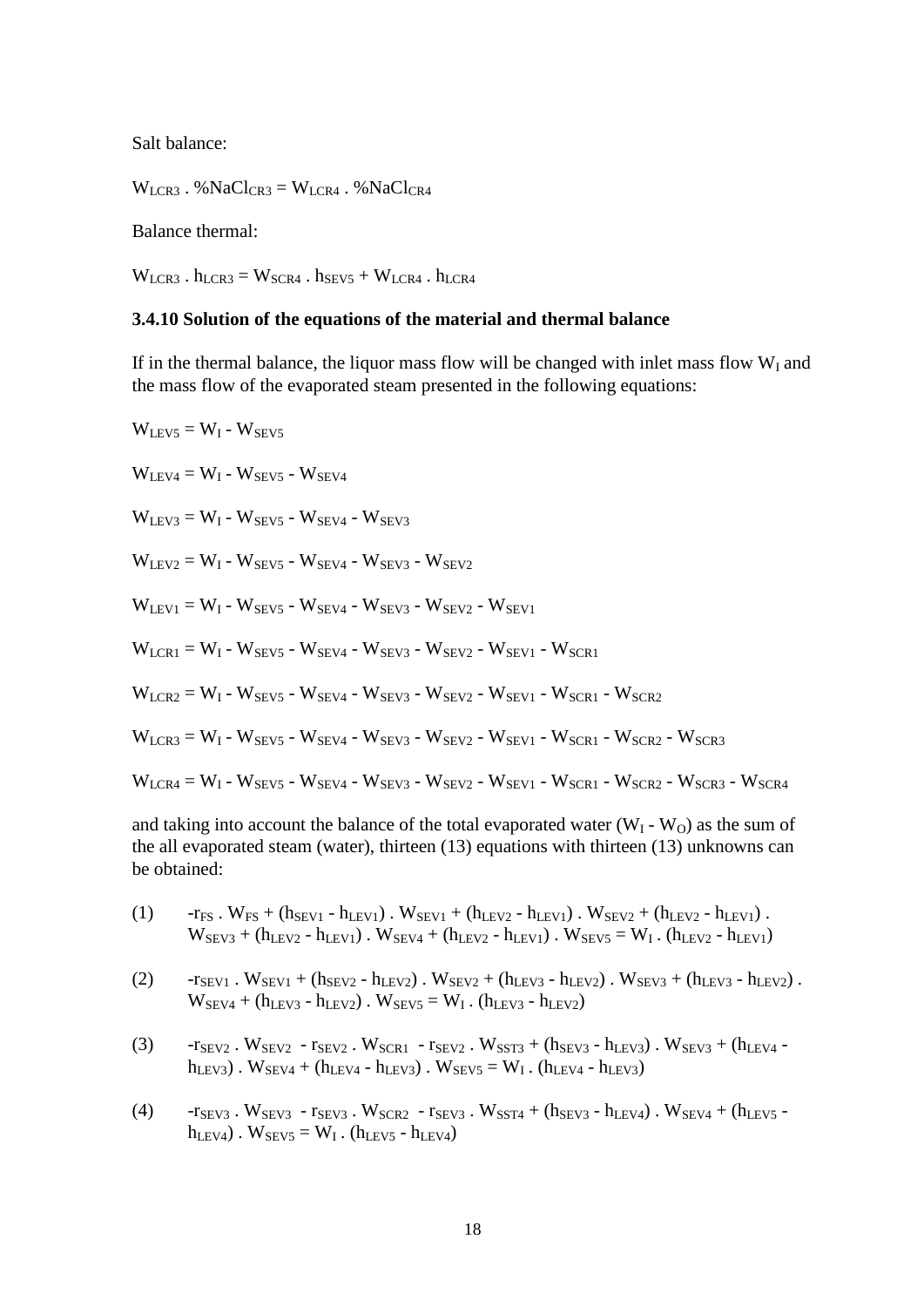- (5)  $r_{SEV4}$ . W<sub>SEV4</sub>  $r_{SEV4}$ . W<sub>SCR3</sub>  $r_{SEV3}$ . W<sub>SST5</sub> + ( $h_{SEV4}$   $h_{LEV5}$ ). W<sub>SEV5</sub> = W<sub>I</sub>. ( $h_{LI}$   $h_{LEV5}$ )
- (6)  $W_{SEVI}$ .  $(h_{LEVI} h_{LCR1}) + W_{SEV2}$ .  $(h_{LEVI} h_{LCR1}) + W_{SEV3}$ .  $(h_{LEVI} h_{LCR1}) + W_{SEV4}$ .  $(h_{LEV1} - h_{LCR1}) + W_{SEV5}$ .  $(h_{LEV1} - h_{LCR1}) + W_{SCR1}$ .  $(h_{SEV2} - h_{LCR1}) = W_1$ .  $(h_{LEV1} - h_{LCR1})$  $h_{LCR1}$ )
- (7)  $W_{SEVI}$ . (h<sub>LCR1</sub> h<sub>LCR2</sub>) +  $W_{SEV2}$ . (h<sub>LCR1</sub> h<sub>LCR2</sub>) +  $W_{SEV3}$ . (h<sub>LCR1</sub> h<sub>LCR2</sub>) +  $W_{SEV4}$ .  $(h_{LCR1} - h_{LCR2}) + W_{SEV5}$ .  $(h_{LCR1} - h_{LCR2}) + W_{SCR1}$ .  $(h_{LCR1} - h_{LCR2}) + W_{SCR2}$ .  $(h_{SEV3} - h_{LCR1})$  $h_{LCR2}$ ) =  $W_I$ . ( $h_{LCR1}$  -  $h_{LCR2}$ )
- (8)  $W_{SEVI}$ .  $(h_{LCR2} h_{LCR3}) + W_{SEV2}$ .  $(h_{LCR2} h_{LCR3}) + W_{SEV3}$ .  $(h_{LCR2} h_{LCR3}) + W_{SEV4}$ .  $(h_{LCR2} - h_{LCR3}) + W_{SEV5}$ .  $(h_{LCR2} - h_{LCR3}) + W_{SCR1}$ .  $(h_{LCR2} - h_{LCR3}) + W_{SCR2}$ .  $(h_{LCR2} - h_{LCR3})$  $h_{LCR3}$ ) + W<sub>SCR3</sub>. ( $h_{SEV4}$  -  $h_{LCR3}$ ) = W<sub>I</sub>. ( $h_{LCR2}$  -  $h_{LCR3}$ )
- (9)  $W_{SEVI}$ . (h<sub>LCR3</sub> h<sub>LCR4</sub>) +  $W_{SEV2}$ . (h<sub>LCR3</sub> h<sub>LCR4</sub>) +  $W_{SEV3}$ . (h<sub>LCR3</sub> h<sub>LCR4</sub>) +  $W_{SEV4}$ .  $(h_{LCR3} - h_{LCR4}) + W_{SEV5}$ .  $(h_{LCR3} - h_{LCR4}) + W_{SCR1}$ .  $(h_{LCR3} - h_{LCR4}) + W_{SCR2}$ .  $(h_{LCR3} - h_{LCR4}) + W_{SER1}$ .  $h_{LCR4}$ ) + W<sub>SCR3</sub> . ( $h_{LCR3}$  -  $h_{LCR4}$ ) + W<sub>SCR4</sub> . ( $h_{SEV5}$  -  $h_{LCR4}$ ) = W<sub>I</sub> . ( $h_{LCR3}$  -  $h_{LCR4}$ )
- (10)  $W_{SEV1}$ . 4,1868.  $(T_{SEV1} T_{SEV2}) + W_{SST3}$ . 4,1868.  $(T_{SEV2} h_{SEV3}) = 0$
- (11)  $W_{SEV1}$ . 4.1868.  $(T_{SEV2} T_{SEV3}) + W_{SEV2}$ . 4,1868.  $(T_{SEV2} T_{SEV3}) + W_{SCR1}$ . 4,1868 .  $(T_{SEV2} - T_{SEV3}) + W_{SST4}$ . 4,1868.  $(T_{SEV3} - h_{SEV4}) = 0$
- (12)  $W_{SEV1}$ . 4,1868.  $(T_{SEV3} T_{SEV4}) + W_{SEV2}$ . 4,1868.  $(T_{SEV3} T_{SEV4}) + W_{SEV3}$ . 4,1868 .  $(T_{SEV3} - T_{SEV4}) + W_{SCR1}$ . 4,1868.  $(T_{SEV3} - T_{SEV4}) + W_{SCR2}$ . 4,1868.  $(T_{SEV3} - T_{SEV4})$  $T_{SEV4}$ ) +  $W_{SST5}$ . 4,1868. ( $T_{SEV4}$  -  $h_{SEV5}$ ) = 0
- (13)  $W_{SEV1} + W_{SEV2} + W_{SEV3} + W_{SEV4} + W_{SEV5} + W_{SCR1} + W_{SCR2} + W_{SCR3} + W_{SCR4} =$  $W_I - W_O$

The unknowns are:

 $W_{FS}$ . The steam mass flow of fresh steam (FS)

- $W<sub>SEVI</sub>$  The steam mass flow evaporated from evaporator 1 (EV1)
- $W<sub>SEV2</sub>$  The steam mass flow evaporated from evaporator 2 (EV2)
- $W<sub>SEV3</sub>$  The steam mass flow evaporated from evaporator 3 (EV3)
- $W<sub>SEV4</sub>$  The steam mass flow evaporated from evaporator 4 (EV4)
- $W<sub>SEV5</sub>$  The steam mass flow evaporated from evaporator 5 (EV5)
- $W<sub>SCR1</sub>$  The steam mass flow evaporated from crystallisator 1 (CR1)
- $W<sub>SCR2</sub>$  The steam mass flow evaporated from crystallisator 2 (CR2)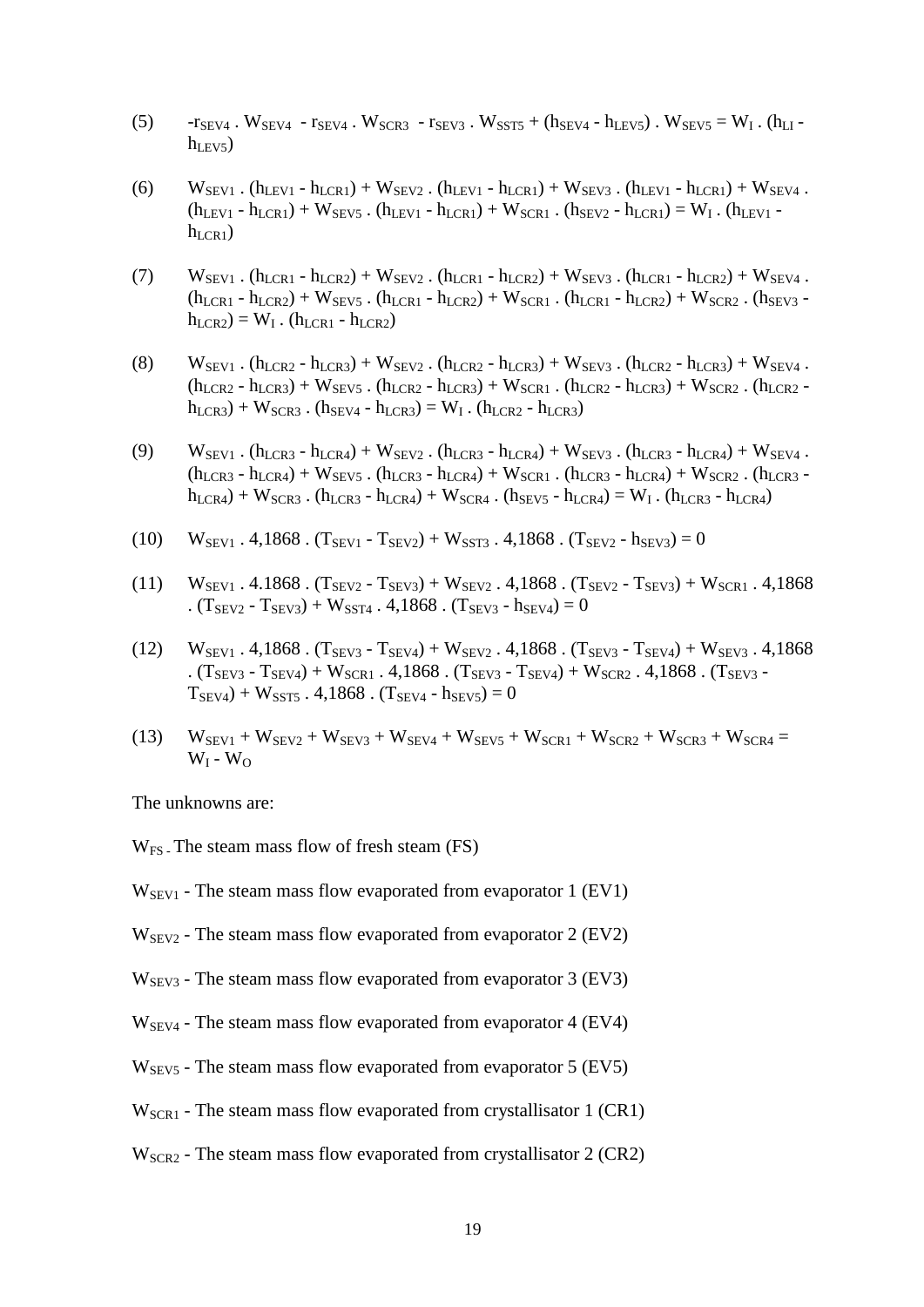WSCR3 - The steam mass flow evaporated from crystallisator 3 (CR3)

W<sub>SCR4</sub> - The steam mass flow evaporated from crystallisator 4 (CR4)

W<sub>SST3</sub> - The steam mass flow evaporated from steam trap 3 (ST3)

W<sub>SST4</sub> - The steam mass flow evaporated from steam trap 4 (ST4)

W<sub>SST5</sub> - The steam mass flow evaporated from steam trap 5 (ST5)

All other values necessary for the solution of these thirteen (13) equations are, either known, or can be calculated or estimated.

These system of thirteen (13) equations can be solved by matrix calculation (matrix inversion and multiplication) using for example MS EXCEL.

The prepared matrix is presented in the following table.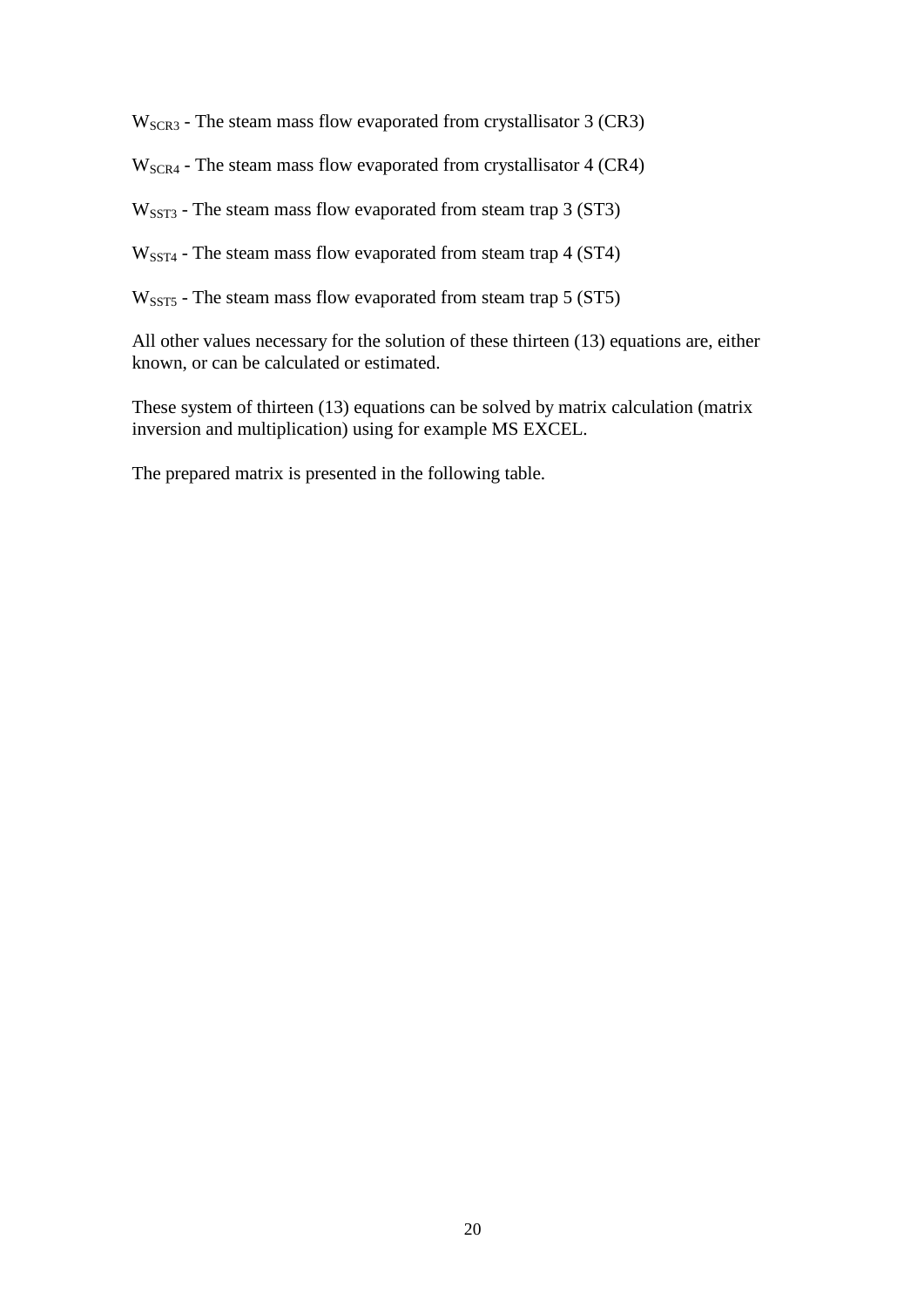| <b>FS</b>      | W <sub>SEV1</sub> | $W_{SEV2}$     | W <sub>SEV3</sub> | W <sub>SEV4</sub>   | W <sub>SEV5</sub>   | $W_{\text{SCR1}}$ | W <sub>SCR2</sub> | $W_{SCR3}$       | W <sub>SCR4</sub> | W <sub>SST3</sub> | W <sub>SST4</sub> | $W_{\text{SST5}}$ | const.                      |
|----------------|-------------------|----------------|-------------------|---------------------|---------------------|-------------------|-------------------|------------------|-------------------|-------------------|-------------------|-------------------|-----------------------------|
| $-r_{FS}$      | $h_{SEV1}$ -      | $h_{LEV2}$ -   | $h_{LEV2}$ -      | $h_{LEV2}$ -        | $h_{LEV2}$ -        | $\Omega$          | $\Omega$          | $\Omega$         | $\Omega$          | $\Omega$          | $\theta$          | $\Omega$          | $W_I(h_{LEV2} - h_{LEV1})$  |
|                | $h_{LEV1}$        | $h_{LEV1}$     | $h_{LEV1}$        | $h_{LEV1}$          | $h_{LEV1}$          |                   |                   |                  |                   |                   |                   |                   |                             |
| $\mathbf{0}$   | $ r_{SEVI}$       | $h_{SEV2}$ -   | $h_{LEV3}$ -      | $h_{LEV3}$ -        | $h_{\text{LEV3}}$ - | $\overline{0}$    | $\overline{0}$    | $\overline{0}$   | $\overline{0}$    | $\overline{0}$    | $\overline{0}$    | $\overline{0}$    | $W_I(h_{LEV3} - h_{LEV2})$  |
|                |                   | $h_{LEV2}$     | $h_{LEV2}$        | $h_{LEV2}$          | $h$ <sub>LEV2</sub> |                   |                   |                  |                   |                   |                   |                   |                             |
| $\mathbf{0}$   | $\overline{0}$    | $ r_{SEV2}$    | $h_{SEV3}$ -      | $h_{\text{LEV4}}$ - | $h_{LEV4}$ -        | $ r_{SEV2}$       | $\boldsymbol{0}$  | $\boldsymbol{0}$ | $- r_{SEV2}$      | $\overline{0}$    | $\boldsymbol{0}$  | $\overline{0}$    | $W_I(h_{LEV4} - h_{LEV3})$  |
|                |                   |                | $h_{LEV3}$        | $h_{LEV3}$          | $h_{\text{LEV3}}$   |                   |                   |                  |                   |                   |                   |                   |                             |
| $\mathbf{0}$   | $\overline{0}$    | $\overline{0}$ | $ r_{SEV3}$       | $h_{SEV4}$ -        | $h_{LEV5}$ -        | $\overline{0}$    | $ r_{SEV3}$       | $\boldsymbol{0}$ | $\overline{0}$    | - $r_{\rm SEV3}$  | $\boldsymbol{0}$  | $\overline{0}$    | $W_I.(h_{LEV5} - h_{LEV4})$ |
|                |                   |                |                   | $h_{LEV4}$          | $h_{LEV4}$          |                   |                   |                  |                   |                   |                   |                   |                             |
| $\overline{0}$ | $\overline{0}$    | $\overline{0}$ | $\overline{0}$    | $ r_{SEV4}$         | $h_{SEV5}$ -        | $\boldsymbol{0}$  | $\boldsymbol{0}$  | $\overline{0}$   | $ r_{SEV4}$       | $\overline{0}$    | $\overline{0}$    | $ r_{SEV4}$       | $W_I(h_{LI} - h_{LEV5})$    |
|                |                   |                |                   |                     | $h_{LEV5}$          |                   |                   |                  |                   |                   |                   |                   |                             |
| $\overline{0}$ | $h_{LEV1}$ -      | $h_{LEV1}$ -   | $h_{LEV1}$ -      | $h_{LEV1}$ -        | $h_{LEV1}$ -        | $h_{\rm SEV2}$ -  | $\overline{0}$    | $\overline{0}$   | $\overline{0}$    | $\overline{0}$    | $\overline{0}$    | $\overline{0}$    | $W_I(h_{LEV1} - h_{LCR1})$  |
|                | $h_{LCR1}$        | $h_{LCR1}$     | $h_{LCR1}$        | $h_{LCR1}$          | $h_{LCR1}$          | $h_{LCR1}$        |                   |                  |                   |                   |                   |                   |                             |
| $\overline{0}$ | $h_{LCR1}$ -      | $h_{LCR1}$ -   | $h_{LCR1}$ -      | $h_{LCR1}$ -        | $h_{LCR1}$ -        | $h_{LCR1}$ -      | $h_{SEV3}$ -      | $\overline{0}$   | $\overline{0}$    | $\overline{0}$    | $\overline{0}$    | $\overline{0}$    | $W_I(h_{LCR1} - h_{LCR2})$  |
|                | $h_{LCR2}$        | $h_{LCR2}$     | $h_{LCR2}$        | $h_{LCR2}$          | $h_{LCR2}$          | $h_{LCR2}$        | $h_{LCR2}$        |                  |                   |                   |                   |                   |                             |
| $\overline{0}$ | $h_{LCR2}$ -      | $h_{LCR2}$ -   | $h_{LCR2}$ -      | $h_{LCR2}$ -        | $h_{LCR2}$ -        | $h_{LCR2}$ -      | $h_{LCR2}$ -      | $h_{SEV4}$ -     | $\overline{0}$    | $\overline{0}$    | $\overline{0}$    | $\Omega$          | $W_I(h_{LCR2} - h_{LCR3})$  |
|                | $h_{LCR3}$        | $h_{LCR3}$     | $h_{LCR3}$        | $h_{LCR3}$          | $h_{LCR3}$          | $h_{LCR3}$        | $h_{LCR3}$        | $h_{LCR3}$       |                   |                   |                   |                   |                             |
| $\overline{0}$ | $h_{LCR3}$ -      | $h_{LCR3}$ -   | $h_{LCR3}$ -      | $h_{LCR3}$ -        | $h_{LCR3}$ -        | $h_{LCR3}$ -      | $h_{LCR3}$ -      | $h_{LCR3}$ -     | $h_{SEV5}$ -      | $\overline{0}$    | $\overline{0}$    | $\overline{0}$    | $W_I(h_{LCR3} - h_{LCR4})$  |
|                | $h_{LCR4}$        | $h_{LCR4}$     | $h_{LCR4}$        | $h_{LCR4}$          | $h_{LCR4}$          | $h_{LCR4}$        | $h_{LCR4}$        | $h_{LCR4}$       | $h_{LCR4}$        |                   |                   |                   |                             |
| $\overline{0}$ | 4,1868.           | $\overline{0}$ | $\Omega$          | $\Omega$            |                     | $\Omega$          | $\Omega$          | $\Omega$         | $\Omega$          | 4,1868.           | $\overline{0}$    | $\overline{0}$    | $\overline{0}$              |
|                | $(T_{SEV1}$ -     |                |                   |                     |                     |                   |                   |                  |                   | $(T_{\rm SEV2}$ - |                   |                   |                             |
|                | $T_{SEV2}$        |                |                   |                     |                     |                   |                   |                  |                   | $h_{SEV3}$        |                   |                   |                             |
| $\overline{0}$ | 4,1868.           | 4,1868.        | $\overline{0}$    | $\overline{0}$      | $\overline{0}$      | 4,1868.           | $\overline{0}$    | $\overline{0}$   | $\theta$          | $\Omega$          | 4,1868.           | $\overline{0}$    | $\overline{0}$              |
|                | $(T_{SEV2} -$     | $(T_{SEV2} -$  |                   |                     |                     | $(T_{\rm SEV2} -$ |                   |                  |                   |                   | $(T_{SEV3} -$     |                   |                             |
|                | $T_{SEV3}$        | $T_{SEV3}$     |                   |                     |                     | $T_{SEV3}$        |                   |                  |                   |                   | $h_{SEV4}$        |                   |                             |
| $\overline{0}$ | 4,1868.           | 4,1868.        | 4,1868.           | $\overline{0}$      | $\overline{0}$      | 4,1868.           | 4,1868.           | $\boldsymbol{0}$ | $\theta$          | $\mathbf{0}$      | $\overline{0}$    | 4,1868.           | $\overline{0}$              |
|                | $(T_{SEV3} -$     | $(T_{SEV3} -$  | $(T_{SEV3} -$     |                     |                     | $(T_{SEV3} -$     | $(T_{SEV3} -$     |                  |                   |                   |                   | $(T_{SEV4}$ -     |                             |
|                | $T_{SEV4}$        | $T_{SEV4}$     | $T_{SEV4}$        |                     |                     | $T_{SEV4}$        | $T_{SEV4}$        |                  |                   |                   |                   | $h_{SEV5}$        |                             |
| $\boxed{0}$    |                   |                |                   |                     |                     |                   |                   | $\mathbf{1}$     |                   | $\overline{0}$    | $\boldsymbol{0}$  | $\mathbf{0}$      | $W_I - W_O$                 |

#### **THE MATRIX FOR THE THIRTEEN (13) EQUATION WITH THIRTEEN (13) UNKNOWN FOR THE BALANCE OF 5-STAGE EVAPORATION UNIT**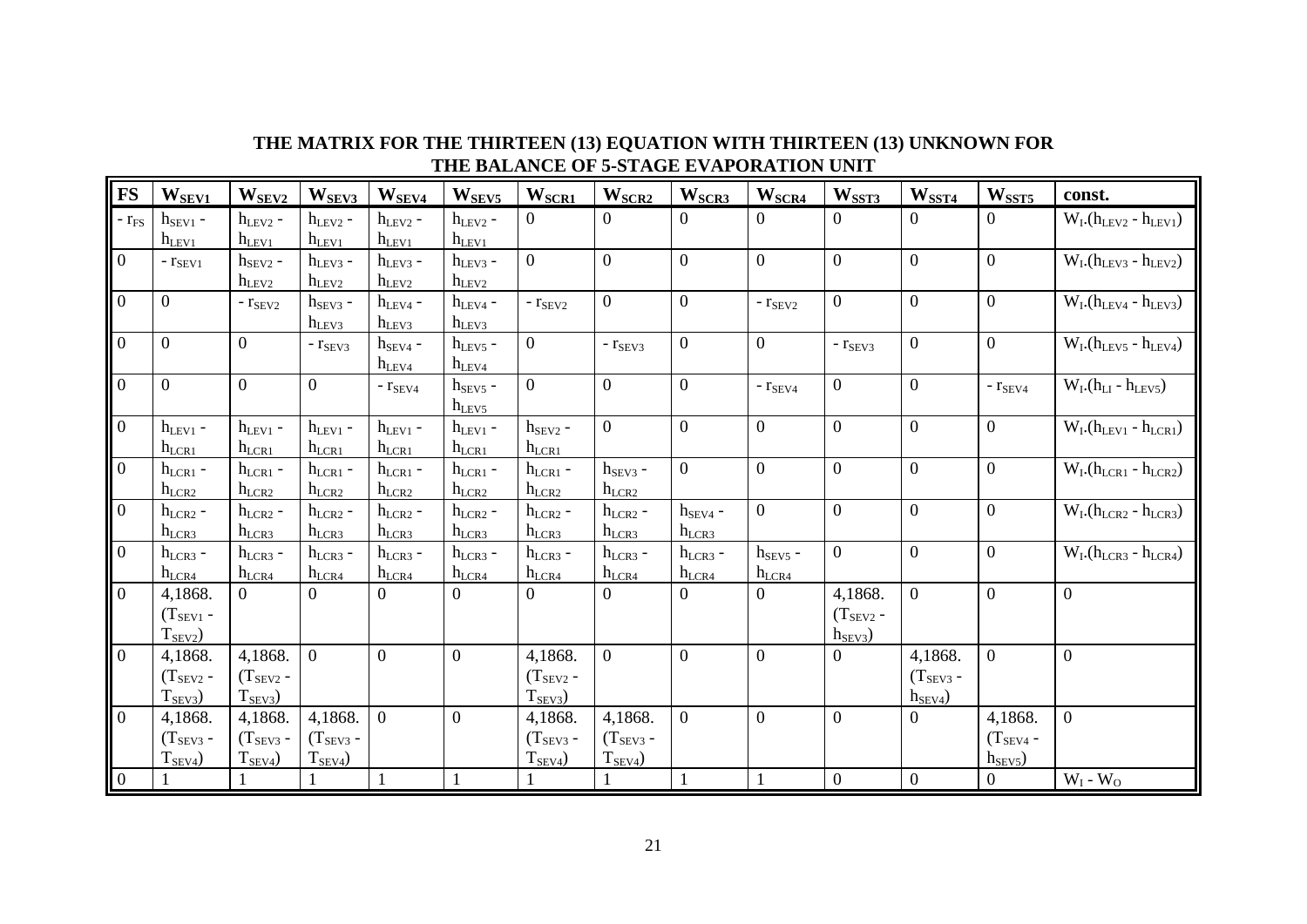# <span id="page-23-0"></span>**3.5 Basic technical and thermodynamical data for the selected configuration of the evaporation unit**

For the mass and heat balancing it is necessary to know or estimate many technical and thermodynamical data.

It is estimated the following:

- approx. heat exchanger surface  $S = 300 \text{ m}^2$  (the same for each evaporation stage)
- approx. global heat exchange coefficient:  $U = 8374 \text{ kJ/m}^2$ . °C.h (2000 kcal/m<sup>2</sup>. °C.h) for the heating with fresh steam and  $U = 4186 \text{ kJ/m}^2$ . C.h (1000 kcal/m<sup>2</sup>. C.h) for the heating with secondary steam
- the (secondary) temperature of the steam evaporated from the salted liquor at determined pressure is equal to the dewing temperature of the pure water at this pressure (or temperature of the evaporated steam from the salted liquor is smaller then the salted liquor temperature for the corresponding ebulioscopy (elevation of the boiling temperature of salted liquor in the comparison to the water boiling temperature at he same pressure) at the determined salt concentration and pressure.
- concentration of the saturated salted liquor at he final temperature (salt separation temperature approx.  $52^{\circ}$ C) is % NaCl<sub>SAT</sub> = approx. 27 % ( $\xi$  = 0,27)
- the final concentration of the evaporated liquor will be taken alternatively as % NaCl<sub>O</sub> = 35 % and 30 % NaCl ( $\xi$  = 0,35 or 0,30).
- extracted salt is calculated as 100 % dry salt (in the praxis instead the settling tank the crystallised salt can be separated by centrifuge)
- the total quantity of the saturated liquor (after salt extraction) is recycled back to the evaporation

### <span id="page-23-1"></span>**3.5.1 Calculation of the evaporation unit for effluent evaporation to 35 % NaCl**

Some basic thermodynamical data for the evaporation to 35 % NaCl are presented in the next table.

The matrix for the solution of the thirteen equation with thirteen unknown for this case is also presented.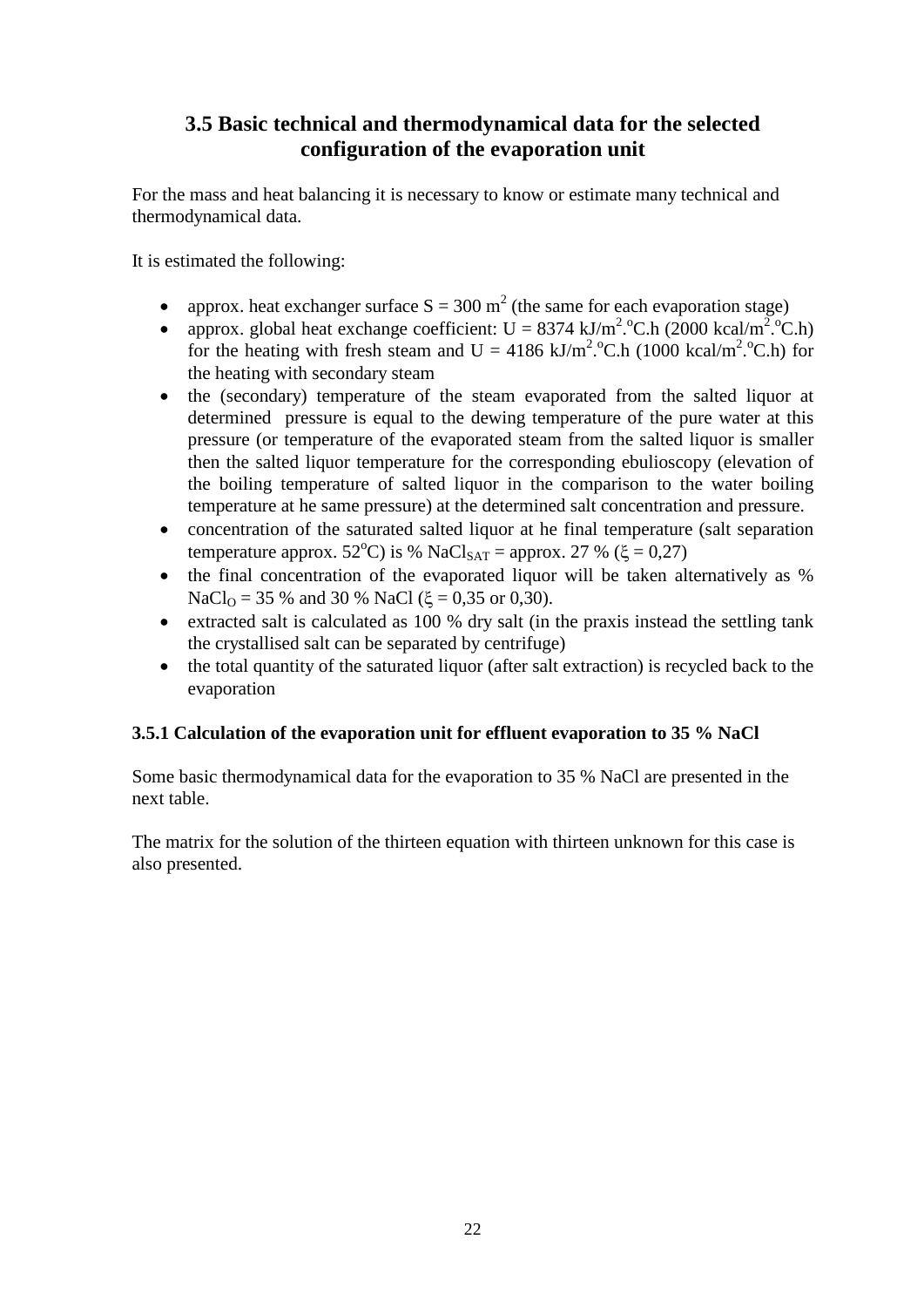| <b>Stage</b>    | Estim. |                        |                                   | <b>Steam</b>             |                                  | Liquor                            |                             |                          |  |  |  |
|-----------------|--------|------------------------|-----------------------------------|--------------------------|----------------------------------|-----------------------------------|-----------------------------|--------------------------|--|--|--|
|                 | %NaCl  | Estim.<br>pressure kPa | <b>Temperature</b><br>$\rm ^{o}C$ | <b>Enthalpy</b><br>kJ/kg | <b>Evaporation heat</b><br>kJ/kg | <b>Ebulioscopy</b><br>$\rm ^{o}C$ | <b>Temperatur</b><br>$e^oC$ | <b>Enthalpy</b><br>kJ/kg |  |  |  |
|                 | 3,55   |                        |                                   |                          |                                  |                                   | 27,48                       | 115,00                   |  |  |  |
| <b>FS</b>       |        | 330                    | 136,07                            | 2726,70                  | 2154,61                          |                                   |                             |                          |  |  |  |
| EV <sub>5</sub> | 4,00   | 10                     | 45,45                             | 2583,26                  | 2393,17                          | 0,5                               | 45,95                       | 193,00                   |  |  |  |
| EV4             | 5,00   | 23                     | 62,37                             | 2613,44                  | 2352,60                          | 0,6                               | 62,97                       | 260,00                   |  |  |  |
| EV3             | 7,00   | 50                     | 80,86                             | 2644,38                  | 2306,09                          | 1,0                               | 81,86                       | 325,00                   |  |  |  |
| EV <sub>2</sub> | 11,00  | 100                    | 99,09                             | 2673,27                  | 2258,36                          | 1,1                               | 100,19                      | 395,00                   |  |  |  |
| EV1             | 31,50  | 190                    | 117,98                            | 2701,70                  | 2206,65                          | 9,0                               | 126,98                      | 425,00                   |  |  |  |
| CR1             | 32,50  | 100                    | 99,09                             | 2673,27                  | 2258,36                          | 8,0                               | 107,09                      | 350,00                   |  |  |  |
| CR <sub>2</sub> | 33,50  | 50                     | 80,86                             | 2644,38                  | 2306,09                          | 7,5                               | 88,36                       | 280,00                   |  |  |  |
| CR <sub>3</sub> | 34,20  | 23                     | 62,37                             | 2613,44                  | 2352,60                          | 7,0                               | 69,37                       | 220,00                   |  |  |  |
| CR4             | 35,00  | 10                     | 45,45                             | 2583,26                  | 2393,17                          | 6,5                               | 51,95                       | 160,00                   |  |  |  |

### **SALTED EFFLUENT EVAPORATION TO 35 % NaCl**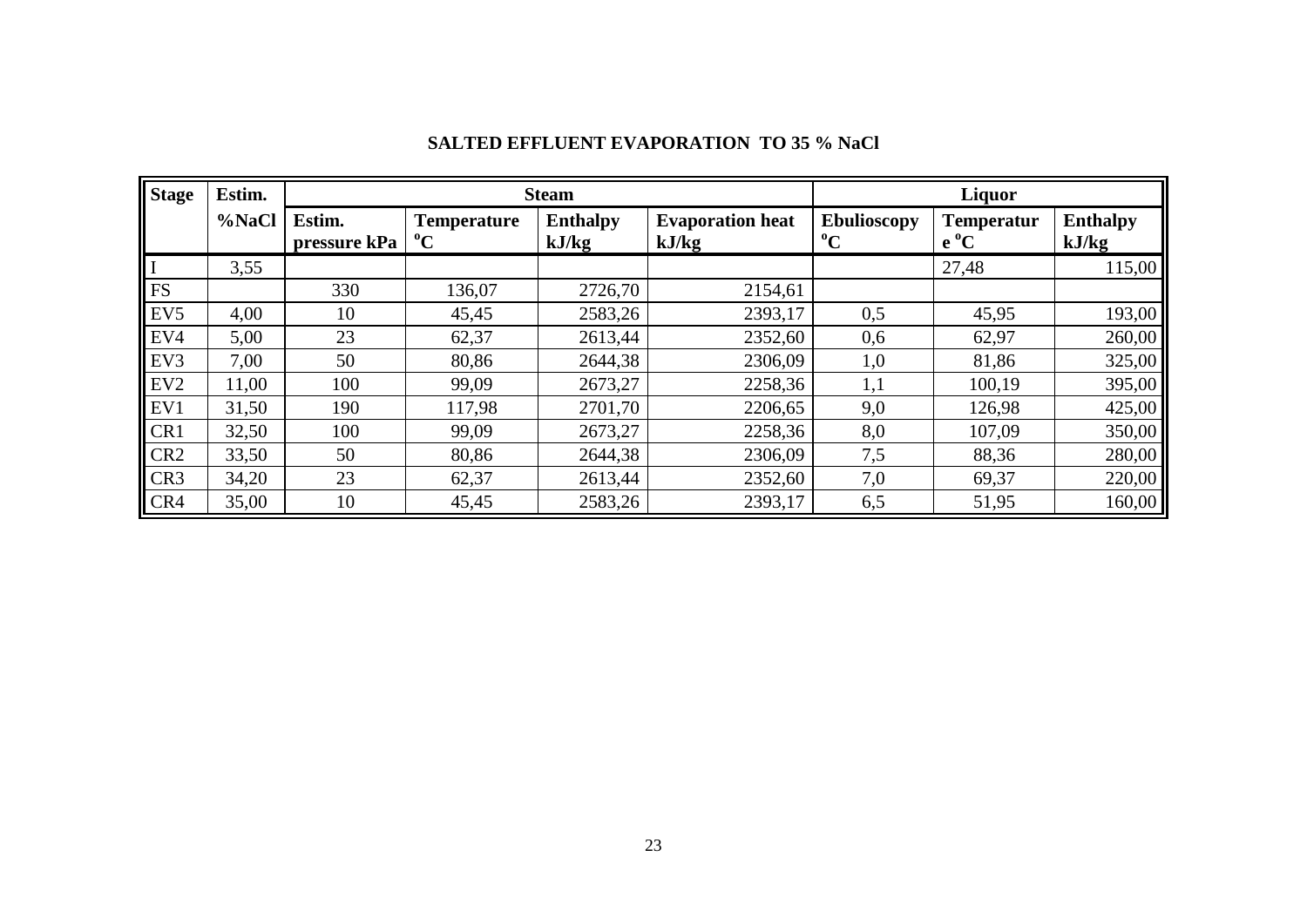#### **THE MATRIX FOR THE THIRTEEN (13) EQUATION WITH THIRTEEN (13) UNKNOWN FOR THE BALANCE OF 5-STAGE EVAPORATION UNIT FOR THE EVAPORATION TO 35 % NaCl**

| <b>FS</b>  | W <sub>SEV1</sub> | $\mathbf{W}_{\mathrm{SEV2}}$ | $W$ SEV3   | $\mathbf{W}_{\text{SEV4}}$ | $\mathbf{W}_{\text{SEV5}}$ | $W_{\text{SCR1}}$ | W <sub>SCR2</sub> | W <sub>SCR3</sub> | W <sub>SCR4</sub> | W <sub>SST3</sub> | W <sub>SST4</sub> | W <sub>SST5</sub> | const.     |
|------------|-------------------|------------------------------|------------|----------------------------|----------------------------|-------------------|-------------------|-------------------|-------------------|-------------------|-------------------|-------------------|------------|
| $-2154,61$ | 2276.7            | $-30$                        | $-30$      | $-30$                      | $-30$                      |                   | $\overline{0}$    |                   |                   |                   | $\Omega$          | $\Omega$          | $-1659638$ |
| $\left($   | $-2206,65$        | 2278,27                      | $-70$      | $-70$                      | $-70$                      | 0                 | $\Omega$          |                   |                   | $\Omega$          | $\Omega$          | $\Omega$          | -3872488   |
| $\Omega$   | $\Omega$          | $-2258,36$                   | 2319,38    | $-65$                      | $-65$                      | $-2258,36$        | $\overline{0}$    |                   |                   | $-2258,36$        | $\theta$          | $\overline{0}$    | -3595881   |
|            | $\Omega$          | $\Omega$                     | $-2306,09$ | 2353,44                    | $-67$                      | $\theta$          | $-2306,09$        |                   |                   | $\Omega$          | $-2306,09$        | $\overline{0}$    | -3706524   |
|            | 0                 | 0                            | $\Omega$   | $-2352,6$                  | 2390,26                    |                   | $\overline{0}$    | $-2352,6$         |                   | $\Omega$          | $\overline{0}$    | $-2352,6$         | -4315058   |
|            | 75                | 75                           | 75         | 75                         | 75                         | 2323,27           | $\Omega$          |                   |                   | $\Omega$          | $\Omega$          | $\Omega$          | 4149094    |
| 0          | 70                | 70                           | 70         | 70                         | 70                         | 70                | 2364,38           |                   |                   | $\Omega$          | $\Omega$          | $\overline{0}$    | 3872488    |
|            | 60                | 60                           | 60         | 60                         | 60                         | 60                | 60                | 2393,44           |                   | $\Omega$          | $\Omega$          | $\Omega$          | 3319275    |
|            | 60                | 60                           | 60         | 60                         | 60                         | 60                | 60                | 60                | 2423,26           | $\Omega$          | $\Omega$          | $\overline{0}$    | 3319275    |
|            | 79,08865          | $\Omega$                     | $\Omega$   | $\theta$                   |                            | 0                 | $\Omega$          | 0                 | $\Omega$          | $-2229,51$        | $\Omega$          | $\Omega$          | 0.         |
|            | 76,32536          | 76,32536                     |            | $\Omega$                   |                            | 76,32536          | $\Omega$          |                   |                   | $\Omega$          | $-2274.9$         | $\Omega$          |            |
|            | 77,41393          | 77,41393                     | 77,41393   |                            |                            | 77,41393          | 77,413932         |                   |                   |                   | $\Omega$          | $-2322,13$        |            |
|            |                   |                              |            |                            |                            |                   |                   |                   |                   | $\Omega$          | $\theta$          | $\overline{0}$    | 49682      |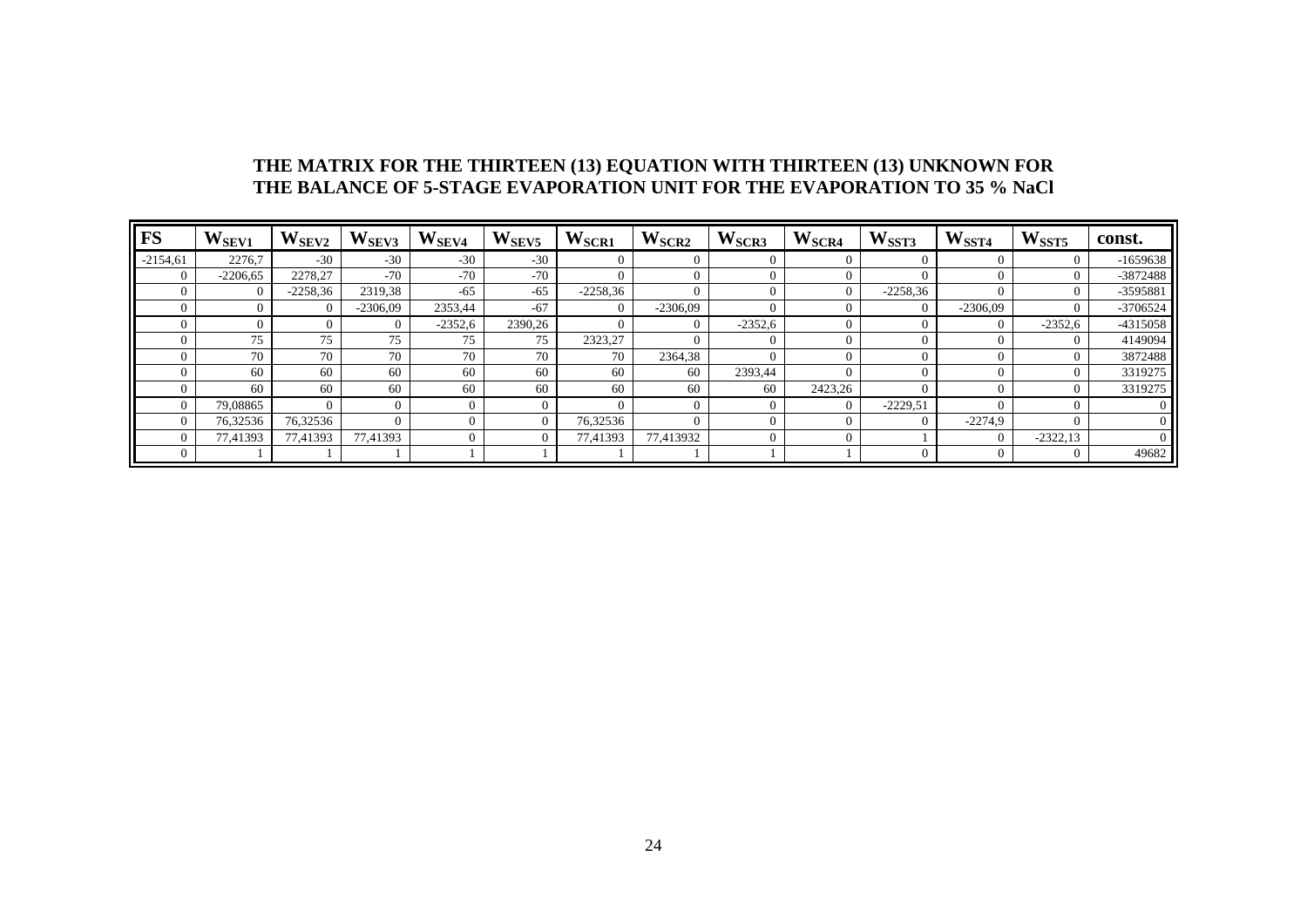The used and calculated data are listed as follows:

| $Q_{E}$            | $=$ | 50,00    |
|--------------------|-----|----------|
| $d_{E}$            | $=$ | 1006,00  |
| W <sub>E</sub>     | $=$ | 50300,00 |
| $W_I$              | $=$ | 55321,25 |
| W <sub>O</sub>     | $=$ | 5639,25  |
|                    |     |          |
| $\rm T_{E}$        | $=$ | 25,00    |
| $\rm T_I$          | $=$ | 27,49    |
| T <sub>o</sub>     | $=$ | 51,95    |
|                    |     |          |
| $h_{\rm SEV1}$     | $=$ | 2701,70  |
| $h_{SEV}$          | $=$ | 2673,27  |
| $h_{SEV3}$         | $=$ | 2644,38  |
|                    | $=$ | 2613,44  |
| $h_{SEV4}$         | $=$ |          |
| h <sub>SEV5</sub>  |     | 2583,26  |
|                    | $=$ | 2206,65  |
| $r_{SEV1}$         |     | 2258,36  |
| T <sub>SEV2</sub>  | $=$ |          |
| T <sub>SEV3</sub>  | $=$ | 2306,09  |
| $r_{SEV4}$         | $=$ | 2352,60  |
| T <sub>SEV5</sub>  | $=$ | 2393,17  |
| $r_{FS}$           | $=$ | 2154,61  |
|                    |     |          |
| $h_{LEV1}$         | $=$ | 425,00   |
| hLEV2              | $=$ | 395,00   |
| $h_{LEV3}$         | $=$ | 325,00   |
| $h_{LEV4}$         | $=$ | 260,00   |
| hLEV <sub>5</sub>  | $=$ | 193,00   |
| $h_{LCR1}$         | $=$ | 350,00   |
| $h_{LCR2}$         | $=$ | 280,00   |
| $h_{LCR3}$         | $=$ | 220,00   |
| $h_{LCR4}$         |     | 160,00   |
| $h_{LI}$           |     | 115,00   |
|                    |     |          |
| $T_{SEV1}$         | $=$ | 117,98   |
| T <sub>SEV2</sub>  |     | 99,09    |
| $T_{SEV3}$         | $=$ | 80,86    |
| $T_{SEV4}$         |     | 62,37    |
| T <sub>SFS</sub>   | $=$ | 136,07   |
| $T_{LEV1}$         | $=$ | 126,98   |
|                    |     | 100,19   |
| T <sub>LEV2</sub>  | $=$ | 81,86    |
| $T_{LEV3}$         | $=$ |          |
| $T_{LEV4}$         |     | 62,97    |
| $T_{LEV5}$         | $=$ | 45,95    |
|                    |     |          |
| $E_{NaCl}(mg/l) =$ |     | 12360,00 |
| $W_{\rm NaClE} =$  |     | 618,00   |
|                    |     |          |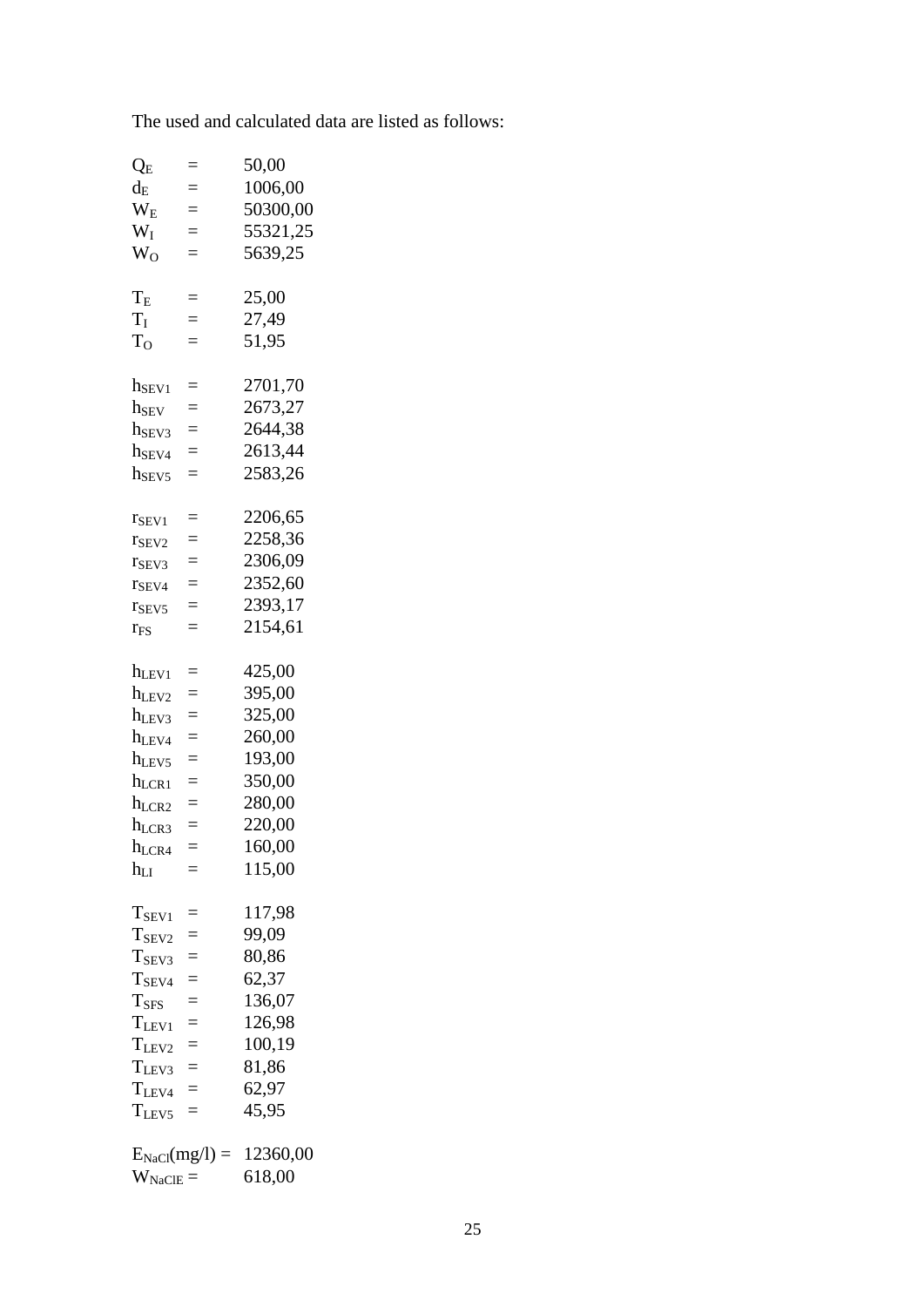| % $NaClE$ =                 | 1,23     |
|-----------------------------|----------|
| % $NaClSAT$ =               | 27,00    |
| % NaCl <sub>O</sub> =       | 35,00    |
|                             |          |
| $W_{FS}$<br>$=$             | 12542,19 |
| $W_{\rm SEV1}$<br>$=$       | 11633,09 |
| $\rm W_{SEV2}$<br>$=$       | 10396,47 |
| $\rm W_{SEV3}$<br>$=$       | 9658,24  |
| $W_{\rm SEV4}$<br>$=$       | 9033,10  |
| $W_{\rm SEV5}$<br>$=$       | 8284,40  |
| $\rm W_{\rm{SCR1}}$<br>$=$  | 203,89   |
| $W_{\rm{SCR2}}$<br>$=$      | 180,95   |
| $\rm W_{SCR3}$<br>$=$       | 148,68   |
| $\rm W_{SCR4}$<br>$=$       | 143,17   |
| $\rm W_{\rm SST3}$<br>$=$   | 412,67   |
| $\rm W_{\rm SST4}$<br>$=$   | 745,96   |
| $W_{\rm SST5}$<br>$=$       | 1069,40  |
|                             |          |
| $WTWE =$                    | 49682,00 |
|                             |          |
|                             | 41254,43 |
| $W_{TWU}$ =                 |          |
| $W_{\text{TWC}} =$          | 8427,57  |
|                             |          |
|                             | 676,70   |
| $W_{TSCR} =$                |          |
|                             |          |
| $W_{\text{NaCIR}} =$        | 1355,74  |
| $\rm W_R$                   | 5021,25  |
| $W_{\text{NaCII}} =$        | 1973,74  |
| % $\text{NaCl}_\text{I} =$  | 3,57     |
|                             |          |
| $W_{\text{LEV1}} =$         | 6315,95  |
| W <sub>LEV2</sub><br>$=$    | 17949,04 |
| W <sub>LEV3</sub><br>$=$    | 28345,51 |
| $\rm W_{LEV4}$<br>$=$       | 38003,75 |
| W <sub>LEV5</sub><br>$=$    | 47036,85 |
| $W_{LCR1}$<br>$=$           | 6112,06  |
| $W_{LCR2}$<br>$=$           | 5931,11  |
| $W_{LCR3}$<br>$=$           | 5782,42  |
| $\rm W_{LCR4}$<br>$=$       | 5639,25  |
|                             |          |
| % $NaCl_{EV1} =$            | 31,25    |
| %NaCl <sub>EV2</sub><br>$=$ | 11,00    |
| % $NaCl_{EV3} =$            | 6,96     |
| % $NaCl_{EV4} =$            | 5,19     |
| %NaCl <sub>EV5</sub><br>$=$ | 4,20     |
| %NaCl <sub>CR1</sub><br>$=$ | 32,29    |
| %NaCl <sub>CR2</sub><br>$=$ | 33,28    |
| %NaCl <sub>CR3</sub><br>$=$ | 34,13    |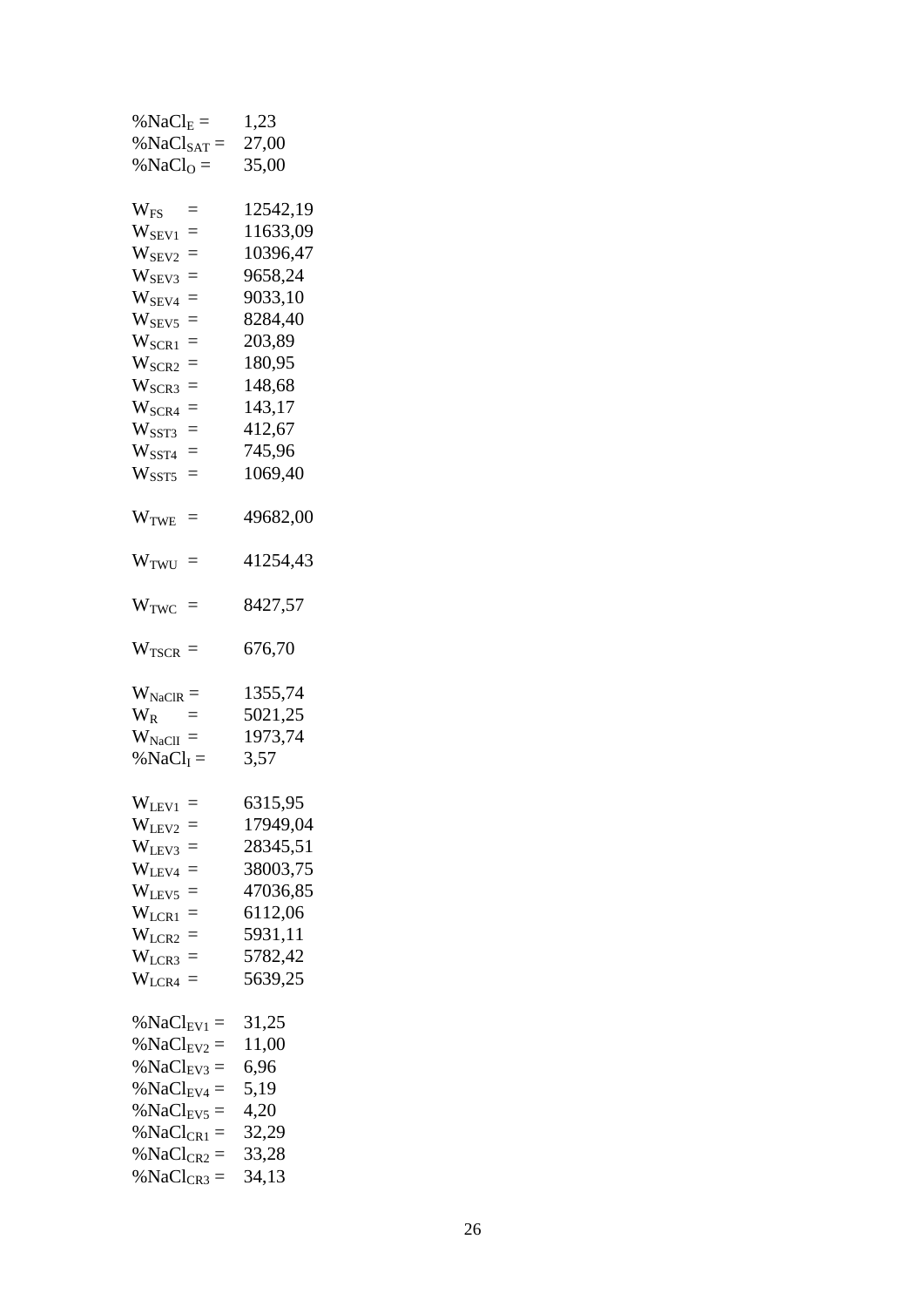% $NaCl_{CR4} = 35,00$  $U_{\text{EV1}}$  = 9910<br> $U_{\text{EV2}}$  = 4810  $U_{EV2}$  =  $U_{EV3}$  = 4812<br>  $U_{EV4}$  = 4548  $U_{EV4}$  =  $U_{EVS}$  = 4896

The calculated concentration in the EV1 is 31,35 %. This is much higher than the concentration of the saturation (approx. 27 %) and with such over-saturation the salt will crystallise in the evaporator and can provoke the clogging of the heat exchanger.

To avoid this problem the calculation with the final concentration of only 30 % will be also made (see next chapter).

### <span id="page-28-0"></span>**3.5.2 Calculation of the evaporation unit for effluent evaporation to 30 % NaCl**

As mentioned in the previous chapter the calculation with evaporation to 30 % NaCl was made to see the evaporation parameter and to try to be in the EV1 on the limit of the saturation concentration (approx. 27 % NaCl).

Some basic thermodynamical data for the evaporation to 30 % NaCl are presented in the next table.

The matrix for the solution of the thirteen equation with thirteen unknown for this case is also presented.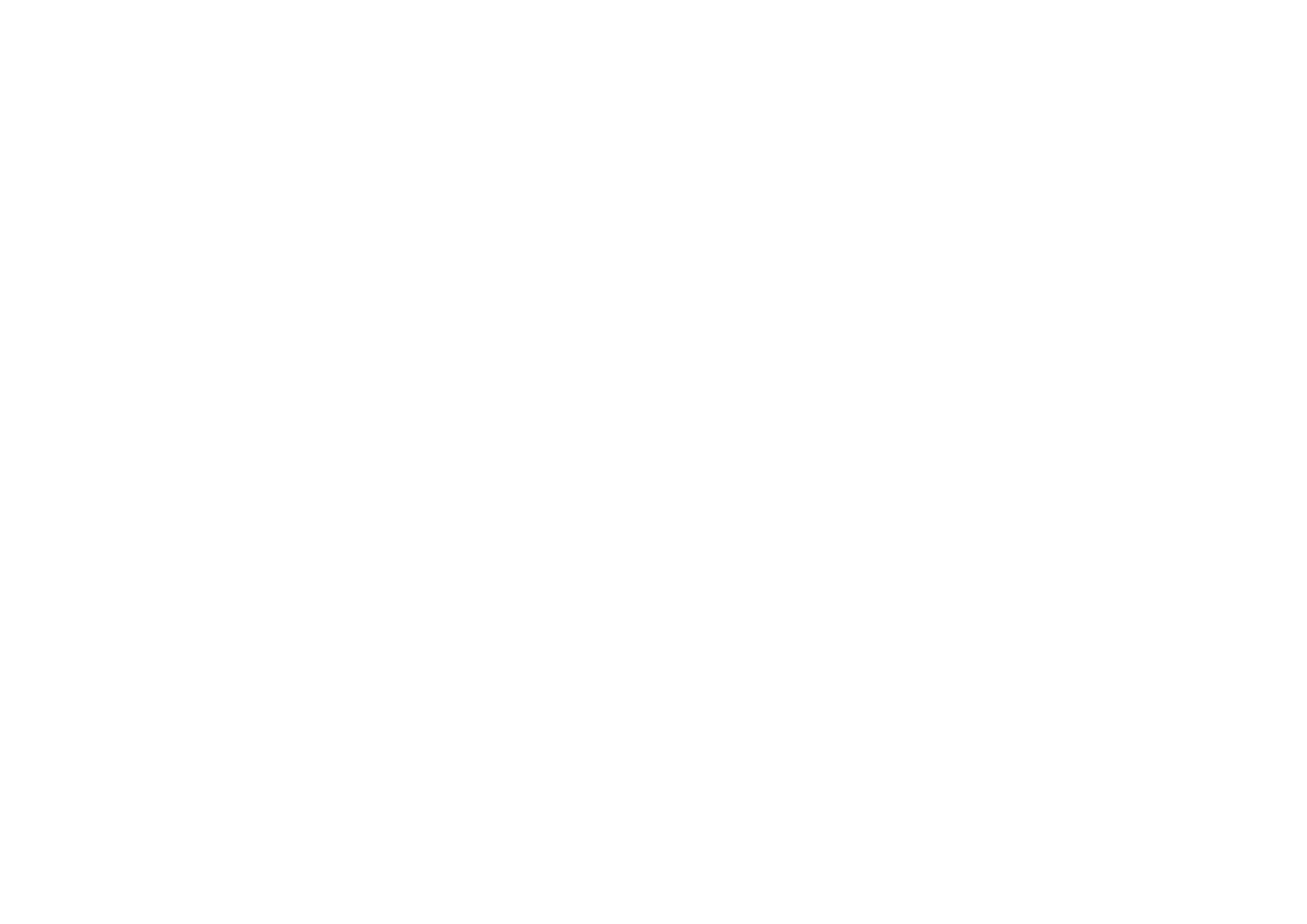# **SALINE EFFLUENT EVAPORATION TO 30 % NaCl**

| <b>Stage</b>    | Estim. |                        |                                   | <b>Steam</b>             | Liquor                           |                                   |                                   |                          |  |
|-----------------|--------|------------------------|-----------------------------------|--------------------------|----------------------------------|-----------------------------------|-----------------------------------|--------------------------|--|
|                 | %NaCl  | Estim.<br>pressure kPa | <b>Temperature</b><br>$\rm ^{o}C$ | <b>Enthalpy</b><br>kJ/kg | <b>Evaporation</b><br>heat kJ/kg | <b>Ebulioscopy</b><br>$\rm ^{o}C$ | <b>Temperature</b><br>$\rm ^{o}C$ | <b>Enthalpy</b><br>kJ/kg |  |
|                 | 6,97   |                        |                                   |                          |                                  |                                   | 30,06                             | 125,00                   |  |
| <b>FS</b>       |        | 330                    | 136,07                            | 2726,70                  | 2154,61                          |                                   |                                   |                          |  |
| EV <sub>5</sub> | 8,00   | 10                     | 45,45                             | 2583,26                  | 2393,17                          | 1,0                               | 46,45                             | 185,00                   |  |
| EV4             | 9,50   | 23                     | 62,37                             | 2613,44                  | 2352,60                          | 2,0                               | 64,97                             | 250,00                   |  |
| EV3             | 11,50  | 50                     | 80,86                             | 2644,38                  | 2306,09                          | 2,5                               | 83,36                             | 320,00                   |  |
| EV <sub>2</sub> | 16,00  | 100                    | 99,09                             | 2673,27                  | 2258,36                          | 3,0                               | 102,09                            | 390,00                   |  |
| EV1             | 26,50  | 190                    | 117,98                            | 2701,70                  | 2206,65                          | 9,0                               | 126,98                            | 425,00                   |  |
| CR1             | 27,50  | 100                    | 99,09                             | 2673,27                  | 2258,36                          | 8,0                               | 107,09                            | 350,00                   |  |
| CR <sub>2</sub> | 28,50  | 50                     | 80,86                             | 2644,38                  | 2306,09                          | 7,5                               | 88,36                             | 280,00                   |  |
| CR <sub>3</sub> | 29,30  | 23                     | 62,37                             | 2613,44                  | 2352,60                          | 7,0                               | 69,37                             | 220,00                   |  |
| CR4             | 30,00  | 10                     | 45,45                             | 2583,26                  | 2393,17                          | 6,5                               | 51,95                             | 160,00                   |  |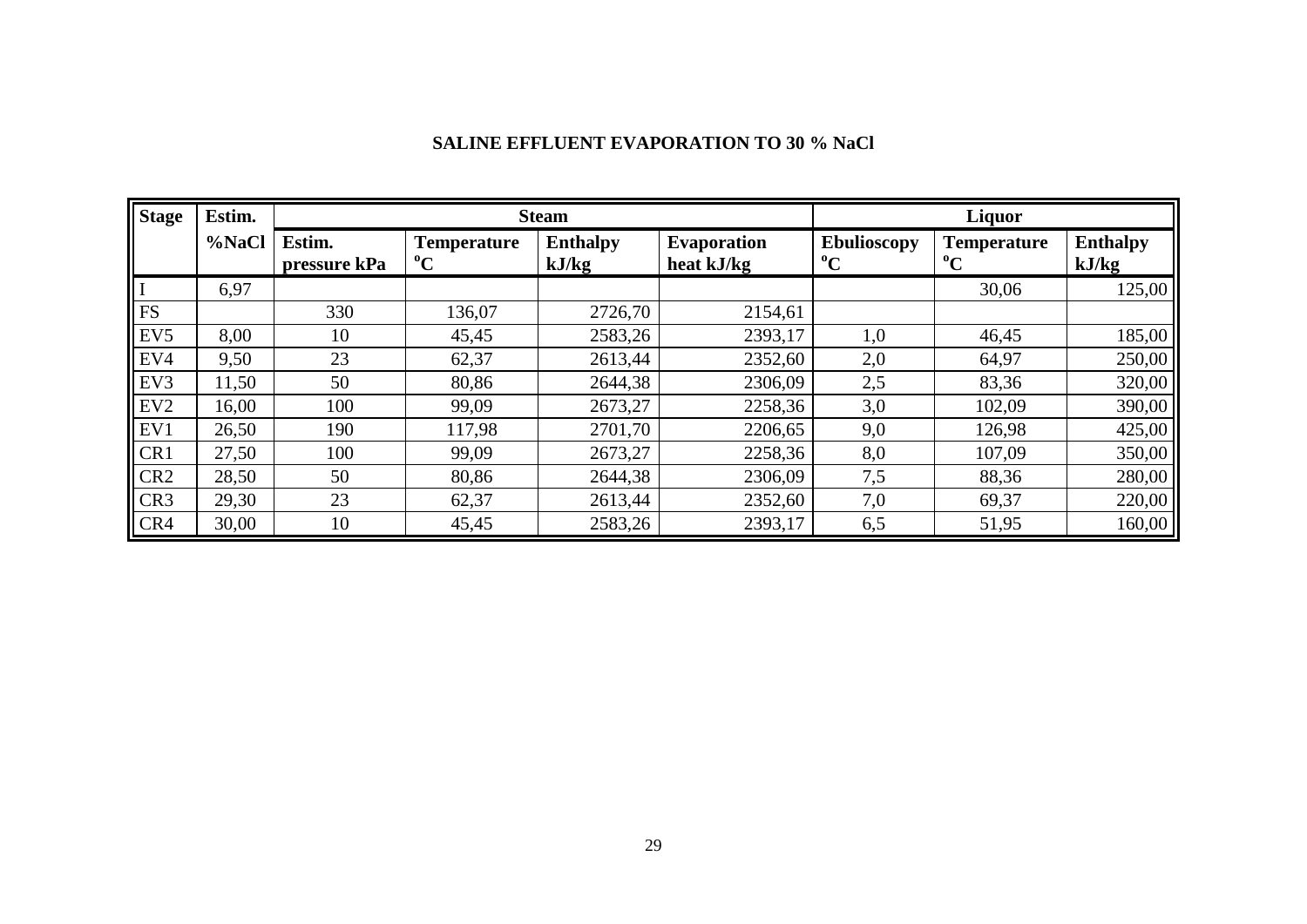#### **THE MATRIX FOR THE THIRTEEN (13) EQUATION WITH THIRTEEN (13) UNKNOWN FOR THE BALANCE OF 5-STAGE EVAPORATION UNIT FOR THE EVAPORATION TO 30 % NaCl**

| <b>FS</b>  | W <sub>SEV1</sub> | $\mathbf{W}_{\mathrm{SEV2}}$ | $\mathbf{W}_{\mathrm{SEV3}}$ | $W_{SEV4}$ | W <sub>SEV5</sub> | W <sub>SCR1</sub> | W <sub>SCR2</sub> | W <sub>SCR3</sub> | W <sub>SCR4</sub> | W <sub>SST3</sub> | W <sub>SST4</sub> | W <sub>SST5</sub> | const.         |
|------------|-------------------|------------------------------|------------------------------|------------|-------------------|-------------------|-------------------|-------------------|-------------------|-------------------|-------------------|-------------------|----------------|
| $-2154,61$ | 2276.7            | $-35$                        | $-35$                        | $-35$      | $-35$             |                   |                   |                   |                   | $\Omega$          |                   | 0                 | $-2265200$     |
| 0          | $-2206,65$        | 2283,27                      | $-70$                        | $-70$      | $-70$             | $\Omega$          |                   |                   |                   | $\Omega$          | $\Omega$          | $\Omega$          | -4530400       |
| 0          | $\Omega$          | $-2258,36$                   | 2324,38                      | $-70$      | $-70$             | $-2258,36$        |                   |                   |                   | $-2258,36$        | $\Omega$          | $\theta$          | -4530400       |
| $^{(1)}$   | 0                 | $\Omega$                     | $-2306,09$                   | 2363,44    | -65               | $\Omega$          | $-2306,09$        |                   |                   | $\Omega$          | $-2306,09$        | $\Omega$          | -4206800       |
| 0          |                   | 0                            |                              | $-2352,6$  | 2398,26           |                   |                   | $-2352,6$         |                   | $\theta$          | $\overline{0}$    | $-2352,6$         | -3883200       |
| 0          | 75                | 75                           | 75                           | 75         | 75                | 2323,27           |                   |                   |                   | $\Omega$          | $\Omega$          | $\Omega$          | 4854000        |
| 0          | 70                | 70                           | 70                           | 70         | 70                | 70                | 2364,38           |                   |                   | $\Omega$          |                   | $\overline{0}$    | 4530400        |
| 0          | 60                | 60                           | 60                           | 60         | 60                | 60                | 60                | 2393,44           |                   | $\Omega$          |                   | $\Omega$          | 3883200        |
| 0          | 60                | 60                           | 60                           | 60         | 60                | 60                | 60                | 60                | 2423,26           |                   | $\Omega$          | $\overline{0}$    | 3883200        |
| $\Omega$   | 79.08865          | $\Omega$                     |                              | $\Omega$   |                   | $\Omega$          |                   |                   | $\Omega$          | $-2229,51$        | $\Omega$          | $\Omega$          | 0              |
| $\Omega$   | 76,32536          | 76,32536                     |                              | $\Omega$   |                   | 76,32536          |                   |                   |                   | $\Omega$          | $-2274.9$         | $\Omega$          | $\overline{0}$ |
| 0          | 77,41393          | 77,41393                     | 77,41393                     |            |                   | 77,41393          | 77,413932         |                   |                   |                   | $\Omega$          | $-2322,13$        | $\Omega$       |
| 0          |                   |                              |                              |            |                   |                   |                   |                   |                   | $\theta$          | $\Omega$          | $\overline{0}$    | 49682          |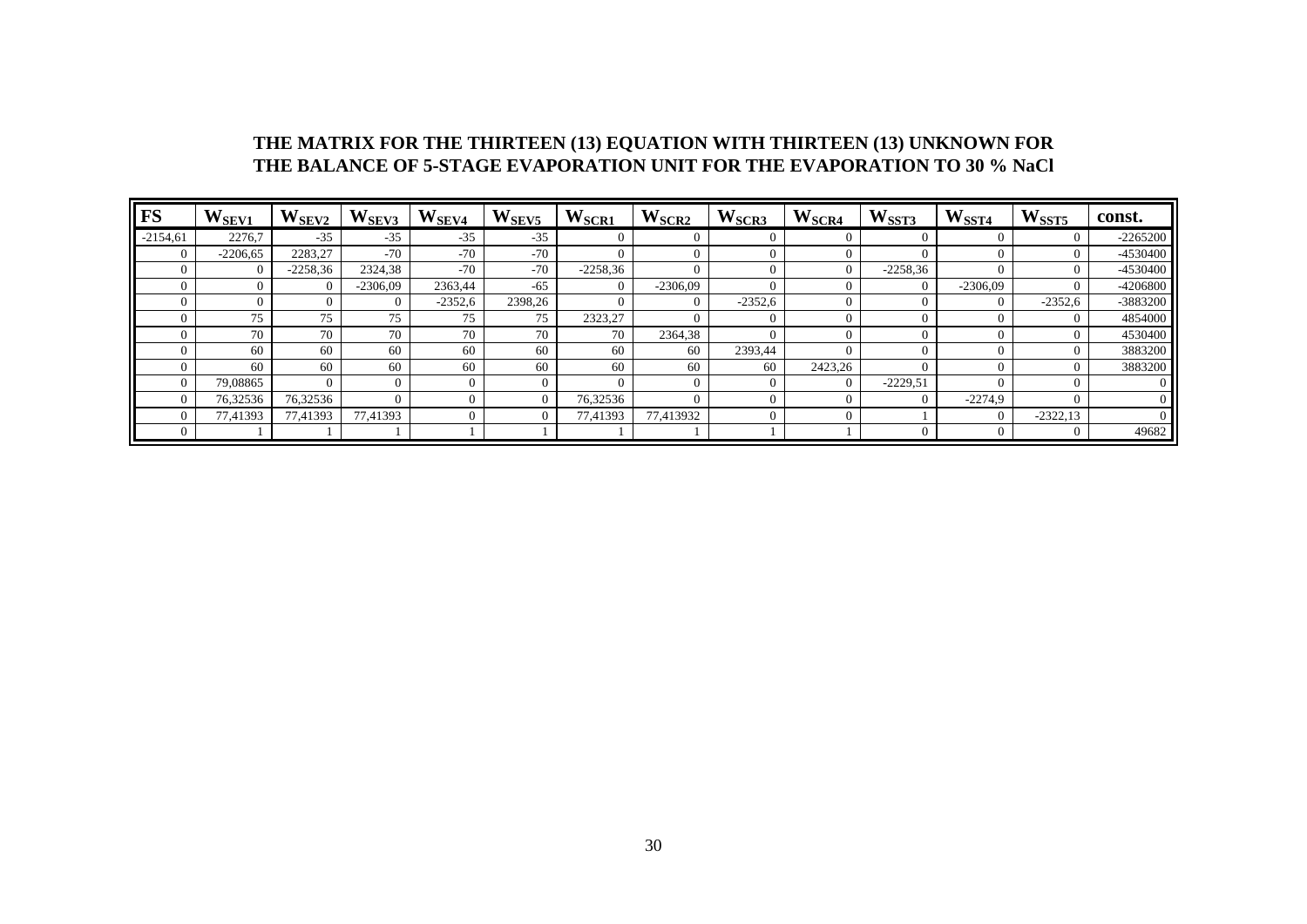The used and calculated data are listed as follows:

| $Q_{E}$                                                                                                                                                      | $=$                                                  | 50,00                                                                                            |
|--------------------------------------------------------------------------------------------------------------------------------------------------------------|------------------------------------------------------|--------------------------------------------------------------------------------------------------|
| $d_{\rm E}$                                                                                                                                                  | $=$                                                  | 1006,00                                                                                          |
| $W_{E}$                                                                                                                                                      | $=$                                                  | 50300,00                                                                                         |
| $W_I$                                                                                                                                                        | $=$                                                  | 64720,00                                                                                         |
| $W_O$                                                                                                                                                        | $=$                                                  | 15038,00                                                                                         |
| $T_{E}$                                                                                                                                                      | $=$                                                  | 25,00                                                                                            |
| $T_I$                                                                                                                                                        | $=$                                                  | 30,08                                                                                            |
| T <sub>o</sub>                                                                                                                                               | $=$                                                  | 51,95                                                                                            |
| $h_{\rm SEV1}$                                                                                                                                               | $=$                                                  | 2701,70                                                                                          |
| h <sub>SEV</sub>                                                                                                                                             | $=$                                                  | 2673,27                                                                                          |
| h <sub>SEV3</sub>                                                                                                                                            | $=$                                                  | 2644,38                                                                                          |
| h <sub>SEV4</sub>                                                                                                                                            | $=$                                                  | 2613,44                                                                                          |
| $h_{SEV5}$                                                                                                                                                   | $=$                                                  | 2583,26                                                                                          |
| $r_{SEV1}$                                                                                                                                                   | $=$                                                  | 2206,65                                                                                          |
| T <sub>SEV2</sub>                                                                                                                                            | $=$                                                  | 2258,36                                                                                          |
| $r_{SEV3}$                                                                                                                                                   | $=$                                                  | 2306,09                                                                                          |
| T <sub>SEV4</sub>                                                                                                                                            | $=$                                                  | 2352,60                                                                                          |
| $r_{SEV5}$                                                                                                                                                   | $=$                                                  | 2393,17                                                                                          |
| $r_{FS}$                                                                                                                                                     | $=$                                                  | 2154,61                                                                                          |
| $h_{\rm LEV1}$<br>hLEV2<br>$h$ <sub>LEV3</sub><br>h <sub>LEV4</sub><br>$h_{LEV5}$<br>$h_{LCR1}$<br>$h_{LCR2}$<br>h <sub>LCR3</sub><br>$h_{LCR4}$<br>$h_{LI}$ | $=$<br>$=$<br>$=$<br>$=$<br>$=$<br>$=$<br>$=$<br>$=$ | 425,00<br>390,00<br>320,00<br>250,00<br>185,00<br>350,00<br>280,00<br>220,00<br>160,00<br>125,00 |
| $T_{SEV1}$                                                                                                                                                   | $=$                                                  | 117,98                                                                                           |
| T <sub>SEV2</sub>                                                                                                                                            | $=$                                                  | 99,09                                                                                            |
| $T_{SEV3}$                                                                                                                                                   | $=$                                                  | 80,86                                                                                            |
| $T_{SEV4}$                                                                                                                                                   | $=$                                                  | 62,37                                                                                            |
| T <sub>SFS</sub>                                                                                                                                             | $=$                                                  | 136,07                                                                                           |
| $T_{LEV1}$                                                                                                                                                   | $=$                                                  | 126,98                                                                                           |
| $T_{LEV2}$                                                                                                                                                   | $=$                                                  | 100,19                                                                                           |
| $T_{LEV3}$                                                                                                                                                   | $=$                                                  | 81,86                                                                                            |
| $T_{LEV4}$                                                                                                                                                   | $=$                                                  | 62,97                                                                                            |
| $T_{LEV5}$                                                                                                                                                   | $=$                                                  | 45,95                                                                                            |
| $W_{\rm NaClE} =$                                                                                                                                            |                                                      | $E_{NaCl}(mg/l) = 12360,00$<br>618,00                                                            |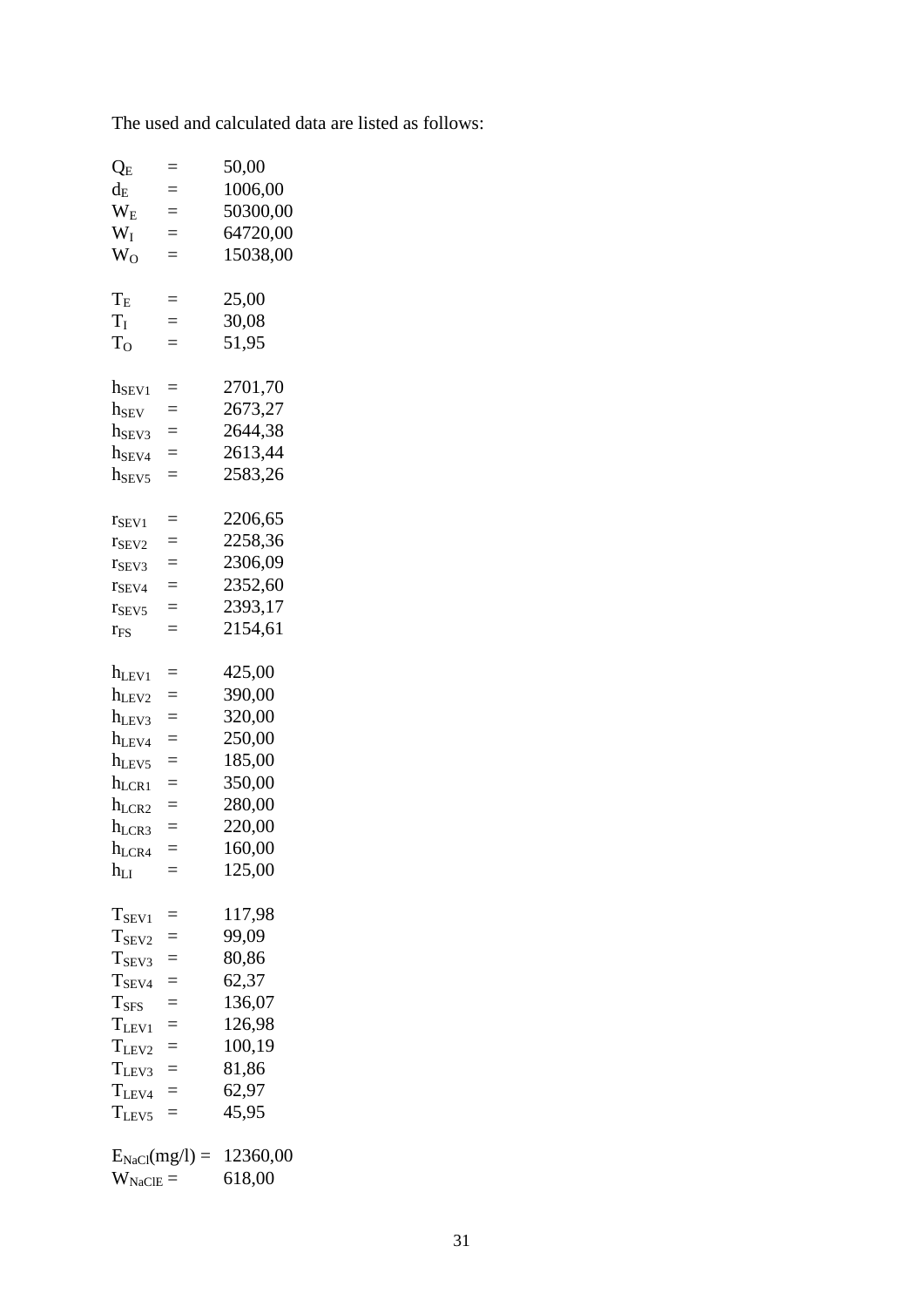| % $NaClE =$                 | 1,23     |
|-----------------------------|----------|
| % $NaClSAT =$               | 27,00    |
| % $NaClO =$                 | 30,00    |
|                             |          |
| $W_{FS}$<br>$=$             | 12729,38 |
| $W_{\rm SEV1}$<br>$=$       | 11609,36 |
| $W_{\rm SEV2}$<br>$=$       | 10039,72 |
| $W_{\rm SEV3}$<br>$=$       | 9245,33  |
| $W_{\rm SEV4}$<br>$=$       | 8667,11  |
| $\rm W_{SEV5}$<br>$=$       | 8315,93  |
| $\rm W_{\rm{SCR1}}$<br>$=$  | 543,71   |
| $W_{\rm{SCR2}}$<br>$=$      | 482,54   |
| $\rm W_{SCR3}$<br>$=$       | 396,49   |
| $\rm W_{SCR4}$<br>$=$       | 381,79   |
| $W_{\rm SST3}$<br>$=$       | 411,83   |
| $\rm W_{\rm SST4}$<br>$=$   | 744,59   |
| $W_{\rm SST5}$<br>$=$       | 1064,33  |
|                             |          |
| $\equiv$                    | 49682,00 |
| $\rm W_{TWE}$               |          |
|                             | 40984,27 |
| $W_{TWU}$ =                 |          |
|                             | 8697,73  |
| $W_{TWC}$ =                 |          |
|                             |          |
| $W_{TSCR} =$                | 1804,54  |
|                             |          |
| $W_{\text{NaCIR}} =$        | 3893,40  |
| $\rm W_R$                   | 14420,00 |
| $W_{\text{NaCII}} =$        | 4511,40  |
| % $NaClI =$                 | 6,97     |
|                             |          |
| $W_{LEV1}$ =                | 16842,54 |
| W <sub>LEV2</sub><br>$=$    | 28451,91 |
| W <sub>LEV3</sub><br>$=$    | 38491,63 |
| $W_{\rm LEV4}$<br>$=$       | 47736,96 |
| W <sub>LEV5</sub><br>$=$    | 56404,07 |
| $W_{LCR1}$<br>$=$           | 16298,83 |
| $W_{LCR2}$<br>$=$           | 15816,29 |
| $W_{LCR3}$<br>$=$           | 15419,79 |
| $\rm W_{LCR4}$<br>$=$       | 15038,00 |
|                             |          |
| % NaCl <sub>EV1</sub> =     | 26,79    |
| %NaCl <sub>EV2</sub><br>$=$ | 15,86    |
| % NaCl <sub>EV3</sub> =     | 11,72    |
| % $NaCl_{EV4} =$            | 9,45     |
| %NaCl <sub>EV5</sub><br>$=$ | 8,00     |
| %NaCl <sub>CR1</sub><br>$=$ | 27,68    |
| %NaCl <sub>CR2</sub><br>$=$ | 28,52    |
| %NaCl <sub>CR3</sub><br>$=$ | 29,26    |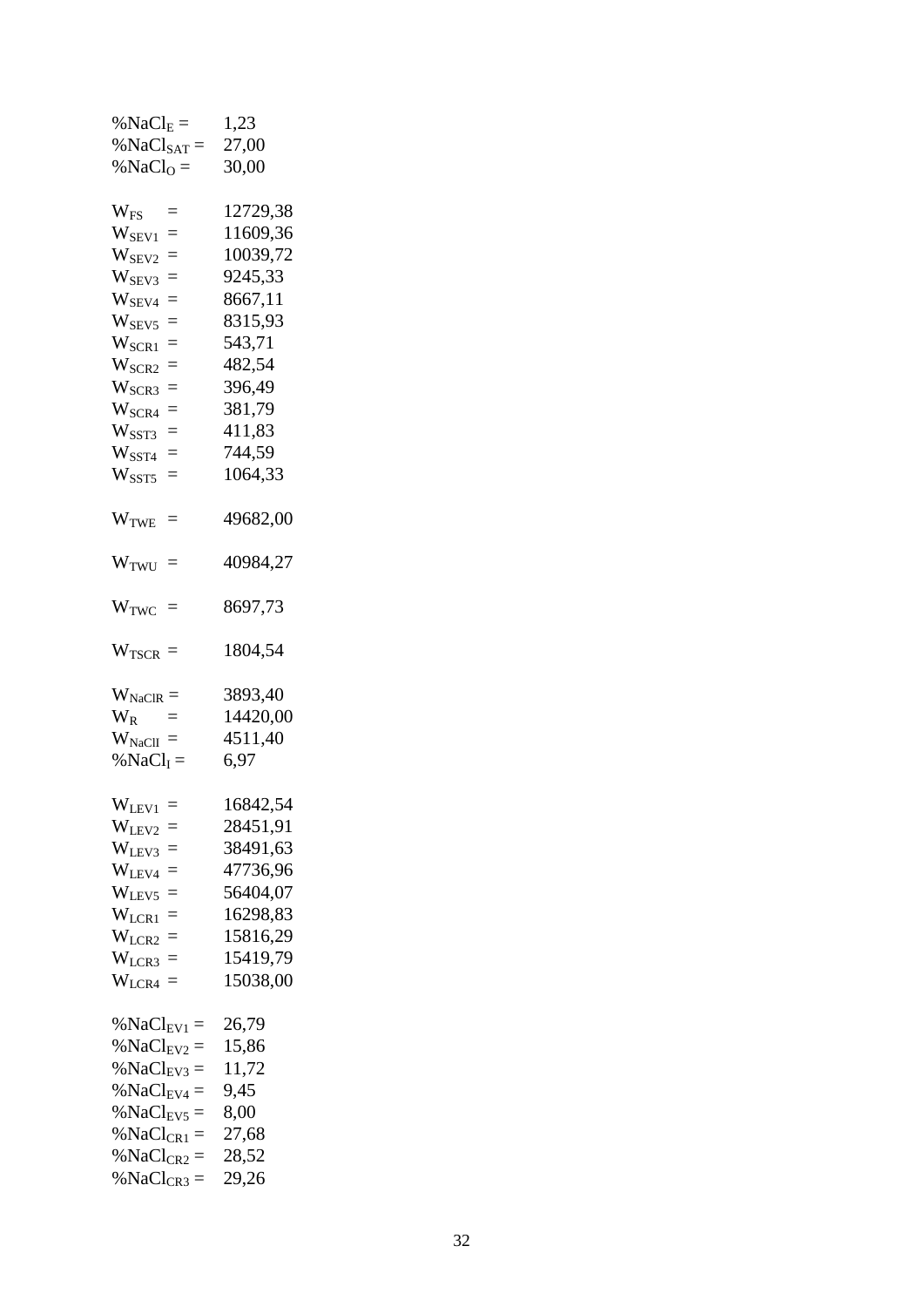|           | % NaCl <sub>CR4</sub> = | 30,00 |
|-----------|-------------------------|-------|
| $U_{EVI}$ | $\equiv$                | 10058 |
| $U_{EV2}$ | Ξ                       | 4800  |
| $U_{EV3}$ | Ξ                       | 4804  |
| $U_{EV4}$ | $\equiv$                | 4500  |
| $U_{EVS}$ | $=$                     | 4837  |

The calculated concentration in the EV1 is 26,79 %. This is some lower than the concentration of the saturation (approx. 27 %) and with such concentration, the salt will not crystallise in the evaporator and not provoke the clogging of the heat exchanger.

#### <span id="page-34-0"></span>**3.5.3 Capacity of the power station**

As it was calculated, the quantity of the fresh steam for the evaporation is approx:

 $W_{FS} = 12800 \text{ kg/h}$ 

It is necessary to hove the boiler working at the absolute pressure of approx. 5 bars (relative pressure 4 bars). The enthalpy of dry saturated of steam is  $h_{SF} = 2747 \text{ kJ/kg}$  and if the temperature of feeding water is 20 $^{\circ}$  C, its enthalpy is approx. h<sub>FW</sub> = 84 kJ/kg. Theoretical boiler capacity should be:

 $N_B = W_{FS}$ . (h<sub>FS</sub> - h<sub>FW</sub>) = 12800. (2747 - 84) = approx. 24100000 kJ/h = approx. 9500 kW = approx 10 MW

#### <span id="page-34-1"></span>**3.5.4 Capacity of the cooling tower**

As it was calculated the quantity of the steam evaporated in the last (5.) evaporator and last crystallisator (4.) is approx:

 $W_{TWC}$  = 8700 kg/h

and with  $r_{SEV5} = 2373,17$  kJ/kg it is necessary to evacuate the following heat energy in the condenser:

 $N_C = W_{TWC}$ .  $r_{SEV5} = 8700$ . 2373,17 = approx. 20650000 kJ/h = approx. 5700 kW.

This capacity of the cooling tower should be approx. the same or rounded  $6000 \text{ kW} = 6 \text{ MW}$ .

If the water from the condenser should have the temperature of approx.  $45^{\circ}$ C, and the cooled water  $25^{\circ}$  C, the recycling flow of the water should be:

20650000

-------------------- = approx. 250000 kg/h = approx. 250 m<sup>3</sup>/h 4,1868 (45 - 25)

It means that the capacity of the cooling water recycling pumps should be  $Q = 250$  m<sup>3</sup>/h.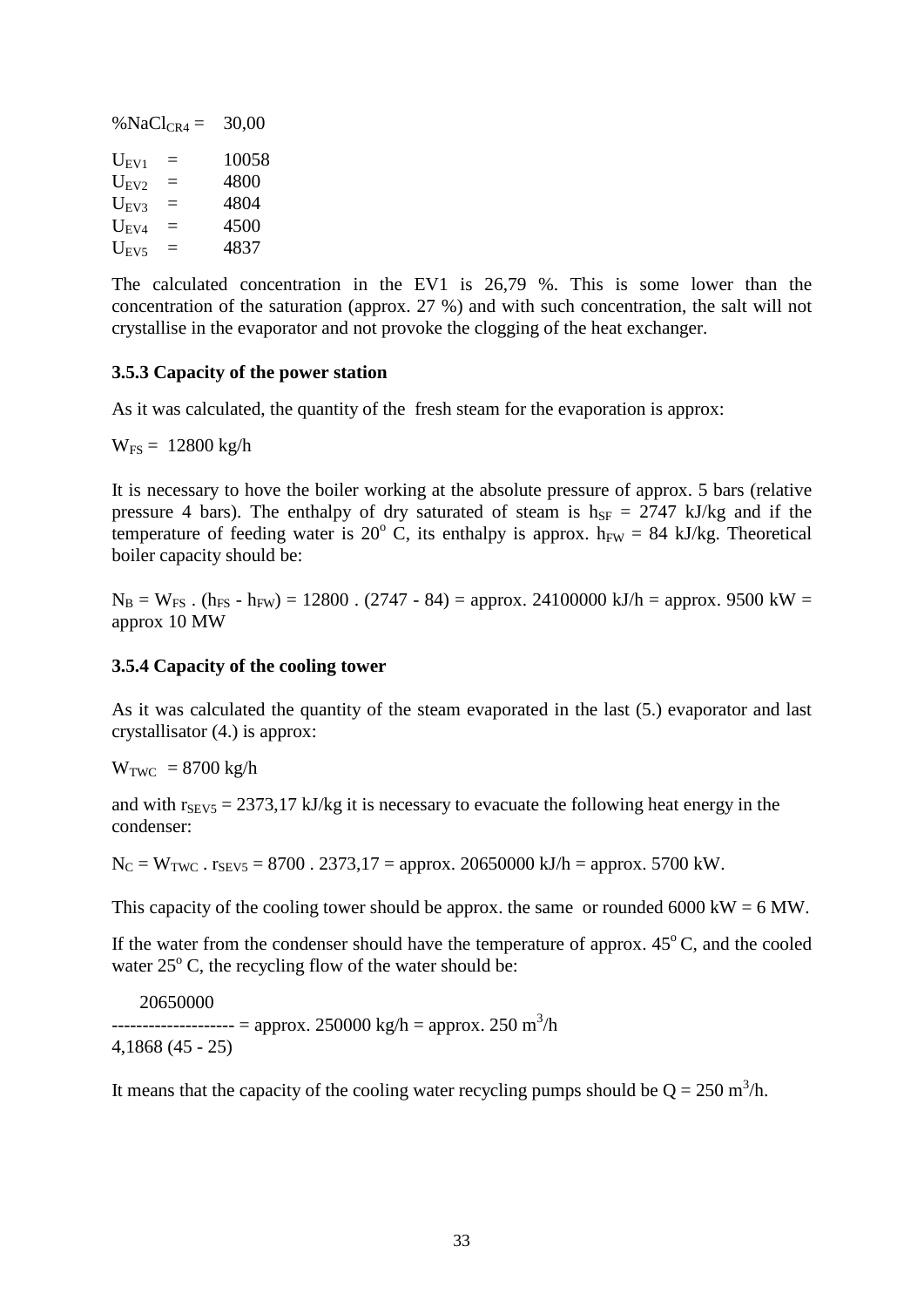### <span id="page-35-0"></span>**3.5.5 Vacuum station**

The simplest way to create the vacuum, for the elimination of incondensable gases from the system, is to use the steam ejectors. For this ejector it is necessary to have the steam under the pressure of approx. 15 bars. The steam consumption can be estimated at max. 1 t/h.

If such power station (boilers) do not exist at the (C)ETP location it is not economical (for relatively small plant) to have the power station with higher pressure than necessary for the evaporation, and this solution cannot be applied. In such situation it is more economical to have the mechanical vacuum station, using the vacuum pumps.

# <span id="page-35-1"></span>**4. CONCLUSIONS AND SUGGESTIONS**

- 1. *Theoretically it is possible to evaporate the water from the salted effluent and so produce the "pure" water, and over-saturated salted water, from which the crystallised (solid) salt could precipitate and be separated.*
- *2. For this case the evaporation unit and auxiliary equipment is configured as follows:*
	- *5-stage evaporation unit, including 4 crystallisators, 2 condensers (with direct cool water condensation), 1 fresh steam trap, 4 secondary steam traps, necessary transfer and recycling pumps*
	- *Crystallised salt settling tank*
	- *Vacuum system for the evacuation of incondensable gases*
	- *Steam boiler (power station)*
	- *Direct air-cooling tower for water for condenser including water recycling pumps*
- 3. *The calculation was made for the*  $Q = 1000 \text{ m}^3/\text{d}$  *(or 50 m<sup>3</sup>/h) and TDS = approx.*  $15000 \text{ g/m}^3$ , chlorides =  $7500 \text{ g/m}^3$  (or NaCl =  $12360 \text{ g/m}^3$ ).
- *4. The crystallised salt production is 618 kg/h.*
- *5. Two alternatives were calculated: evaporation to 35 % NaCl and to 30 % NaCl. If the evaporation is to 35% NaCl the concentration in the 1. evaporator is higher than the saturation and can lead to the problems in the heat exchanger. This was the reason the calculate also the evaporation to 30 % NaCl. In this case the concentration in 1. evaporator is approx. 27 % (approx. concentration of saturation).*
- *6. Total evaporated water is for the calculated cases 49682 kg/h. Because the direct cool water condenser is applied, the "recovery" water quantity is 41,254 or 40,984 kg/h respectively, and the water "lost" with cooling water in condenser 8,428 or 8,698 kg/h respectively, depending on the final evaporation concentration (35 % or 30 % NaCl). If the indirect cooled condenser will be applied the total quantity of the evaporated water could be "recovered". If it is possible to use somewhere the approx.*   $250$   $m^3$ /h of hot water (approx.  $45^\circ$  C), the process could be more economical.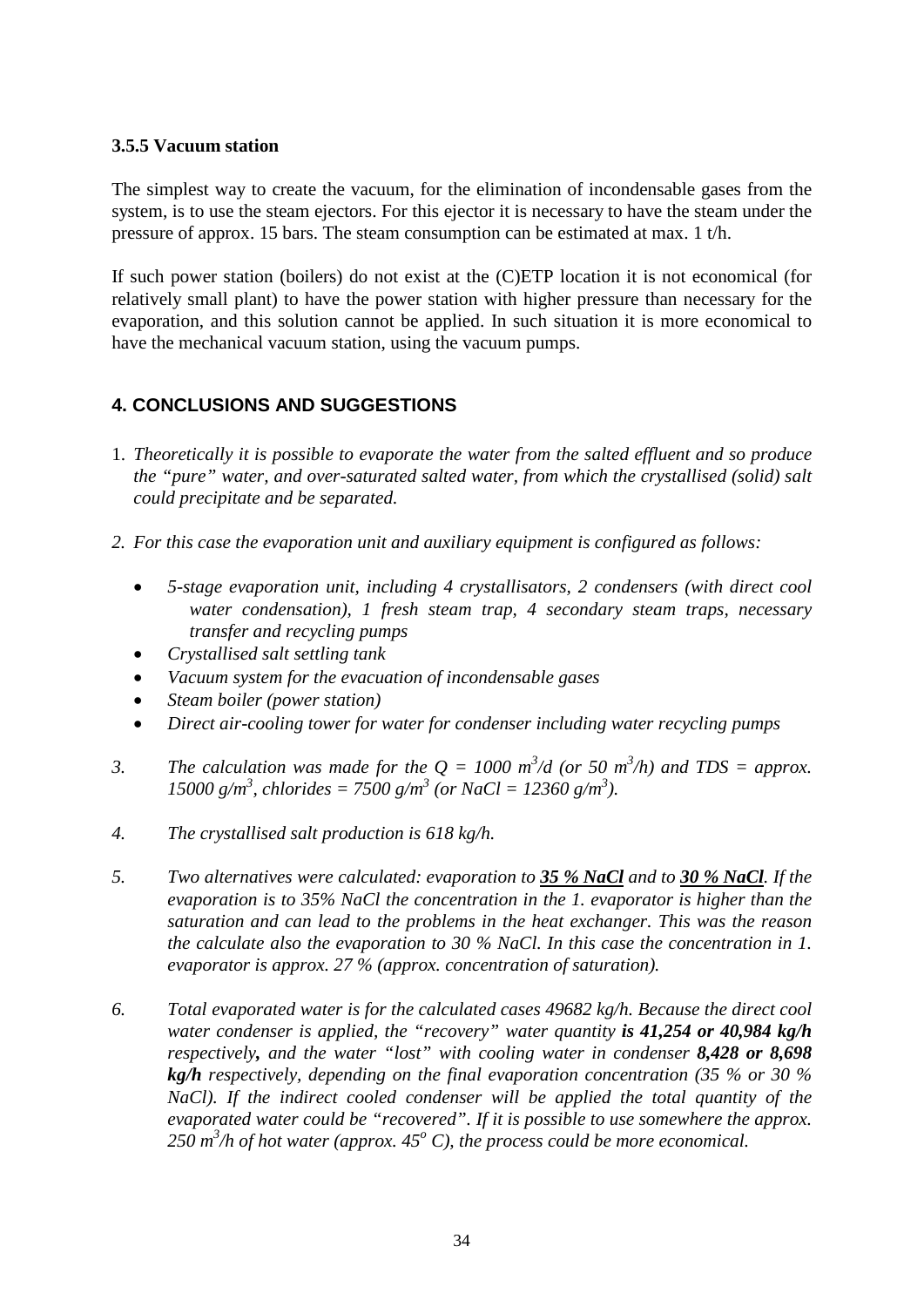- *7. The evaporation could be performed "economically", either in the multiple-stage evaporation unit or by thermo-compression of secondary steam. In the 5-stage evaporation unit the consumption of the fresh steam is approx. 0,25 - 0,26 kg/kg of evaporated water, or 1 kg of fresh steam can evaporate 3,9 - 4 kg of the water.*
- *8. For the production of the fresh steam, necessary for the evaporation, it is necessary to install the steam boiler (power station) of approx. 10 MW or approx. 13 t/h of 5 bars dry saturated steam.*
- *9. For the direct cooling system in the condenser (and no possibility to use this hot*  water), it is necessary to install the air-cooling tower of approx. 6 MW and 250 m<sup>3</sup>/h *of the cooling water.*
- *10. If 1 t/h of the 15 bars steam is available (from some existed steam boiler, because the installation of the stem boiler with 15 bars is not economic for so small quantity of the steam) the best method for vacuum system is with steam ejectors. If not, the mechanical vacuum system (vacuum pump) should be installed.*

### *Suggestions:*

- *1. The 5-stage evaporation unit as the commercial product is not available at the market. Such plants are produced by order. This is the reason why the price cannot be easily and accurately estimated (but it is not small). Other equipment as: steam boiler, vacuum pumps, air-cooling towers can be purchase as commercial products.*
- *2. It is suggested to ask the tentative quotation, from possible producers. The suggested tentative PR is given in annex. The suggested PR can be sent as complete to the possible evaporation units producers, or for some specific equipment the separate PR can be sent to the specialised equipment producers.*
- *3. According this prepared study and received quotation, the cost of the effluent evaporation could be estimated. This can be the base for the decision could the evaporation be an "economical feasible" process for the solution of the TDS problem in effluent and are the tests with evaporation useful or not.*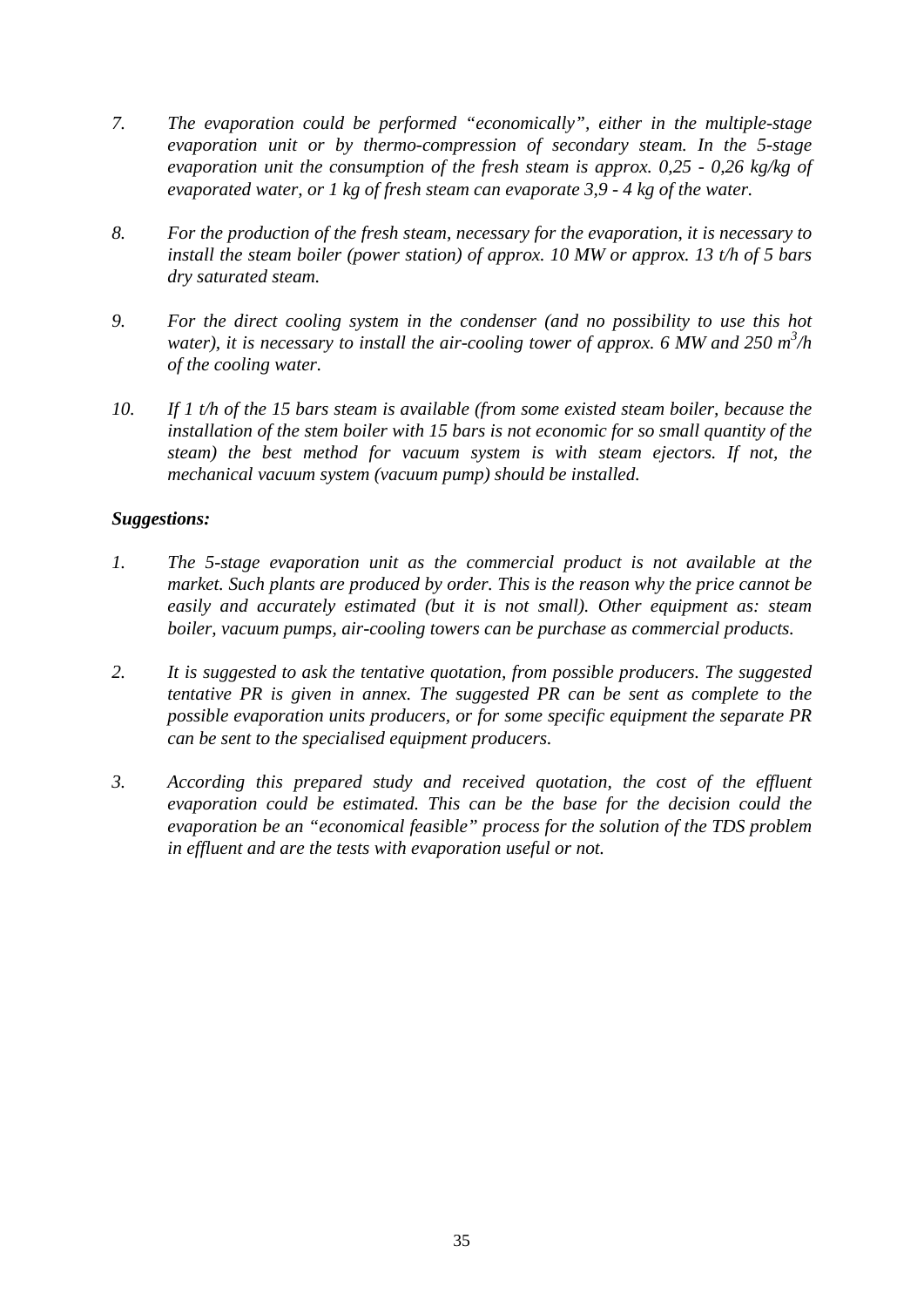#### **Annex 1**



# **h**ξ **- diagram for the mixture sodium chloride - water (NaCl - H20)**

 $h\xi$ - diagram for the mixture sodium chloride - water (NaCl -  $H_2$ O)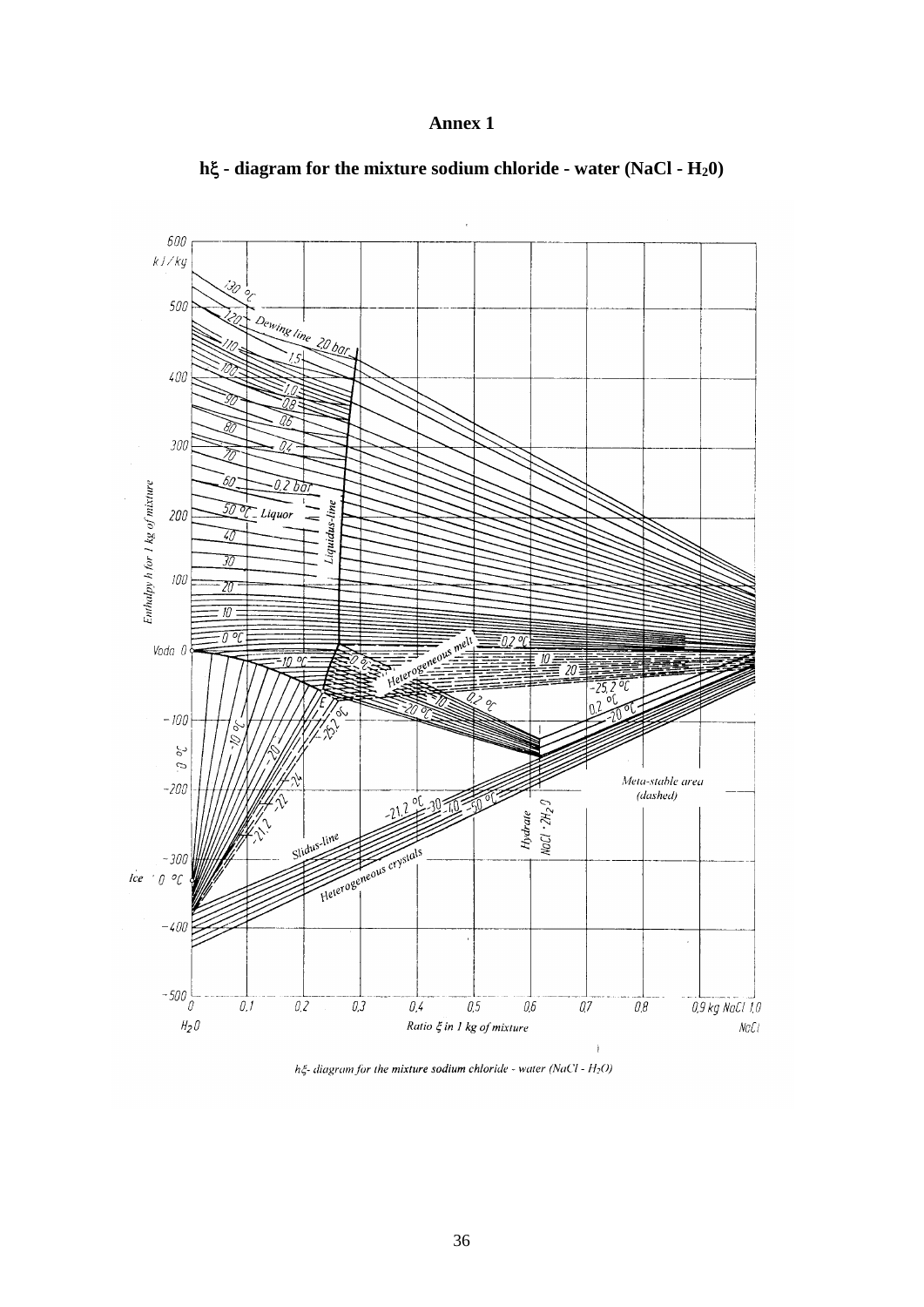

**Annex 2 Process scheme of 5-stage vacuum evaporation of salted treated effluent**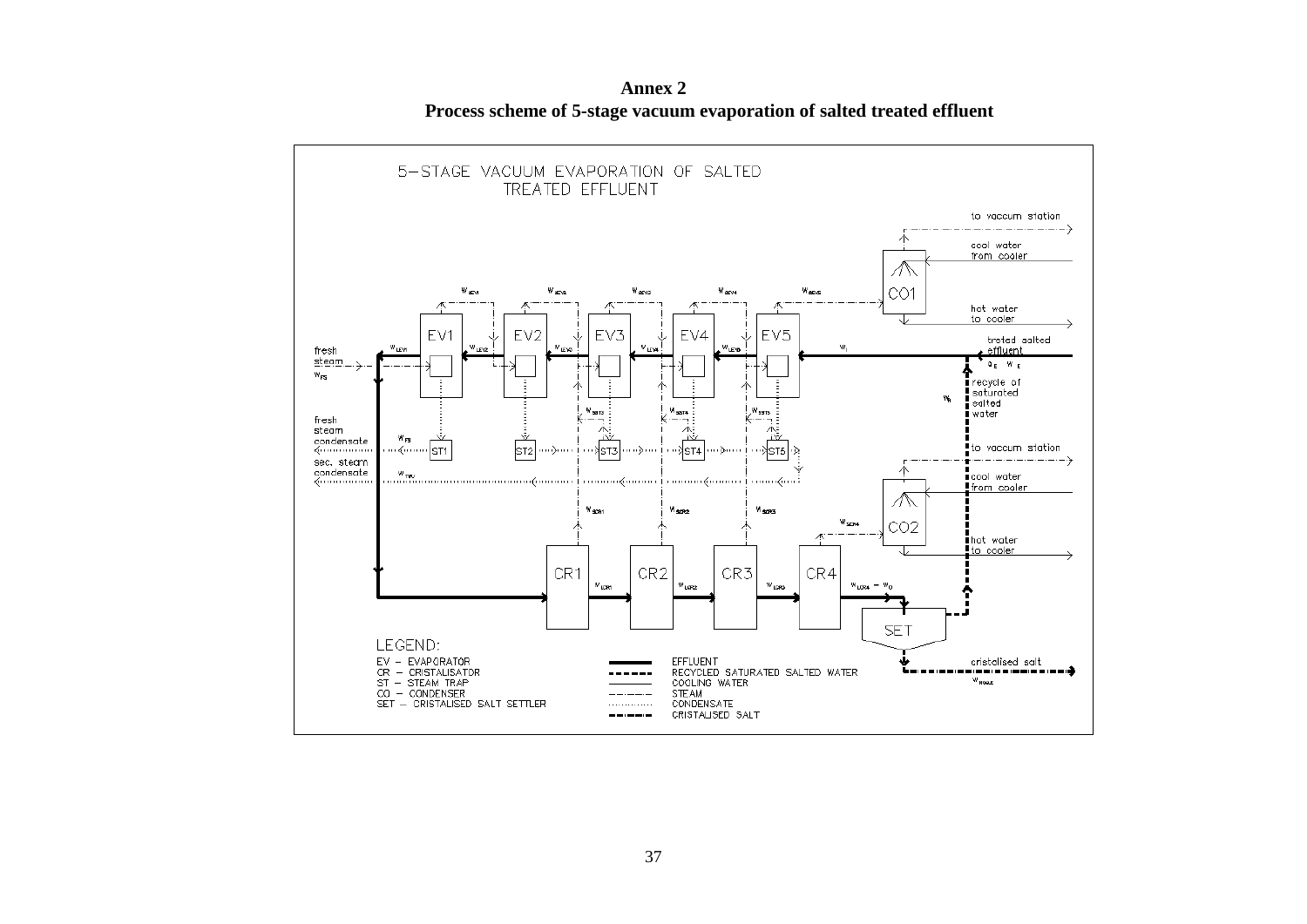

**Process scheme of 5-stage vacuum evaporation of salted treated effluent to 35 % NaCl**

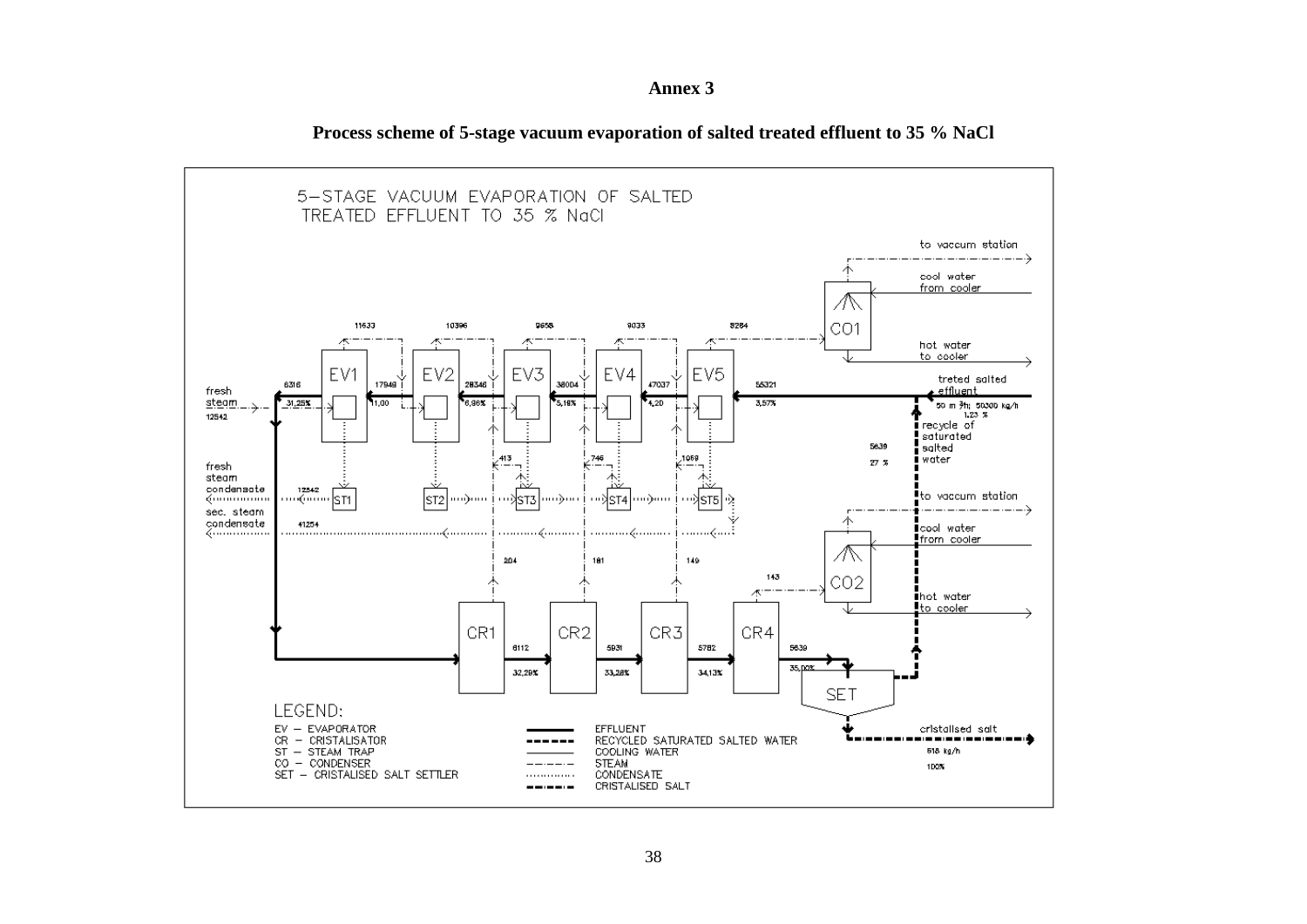**Annex 4 Process scheme of 5-stage vacuum evaporation of salted treated effluent to 30 % NaCl**

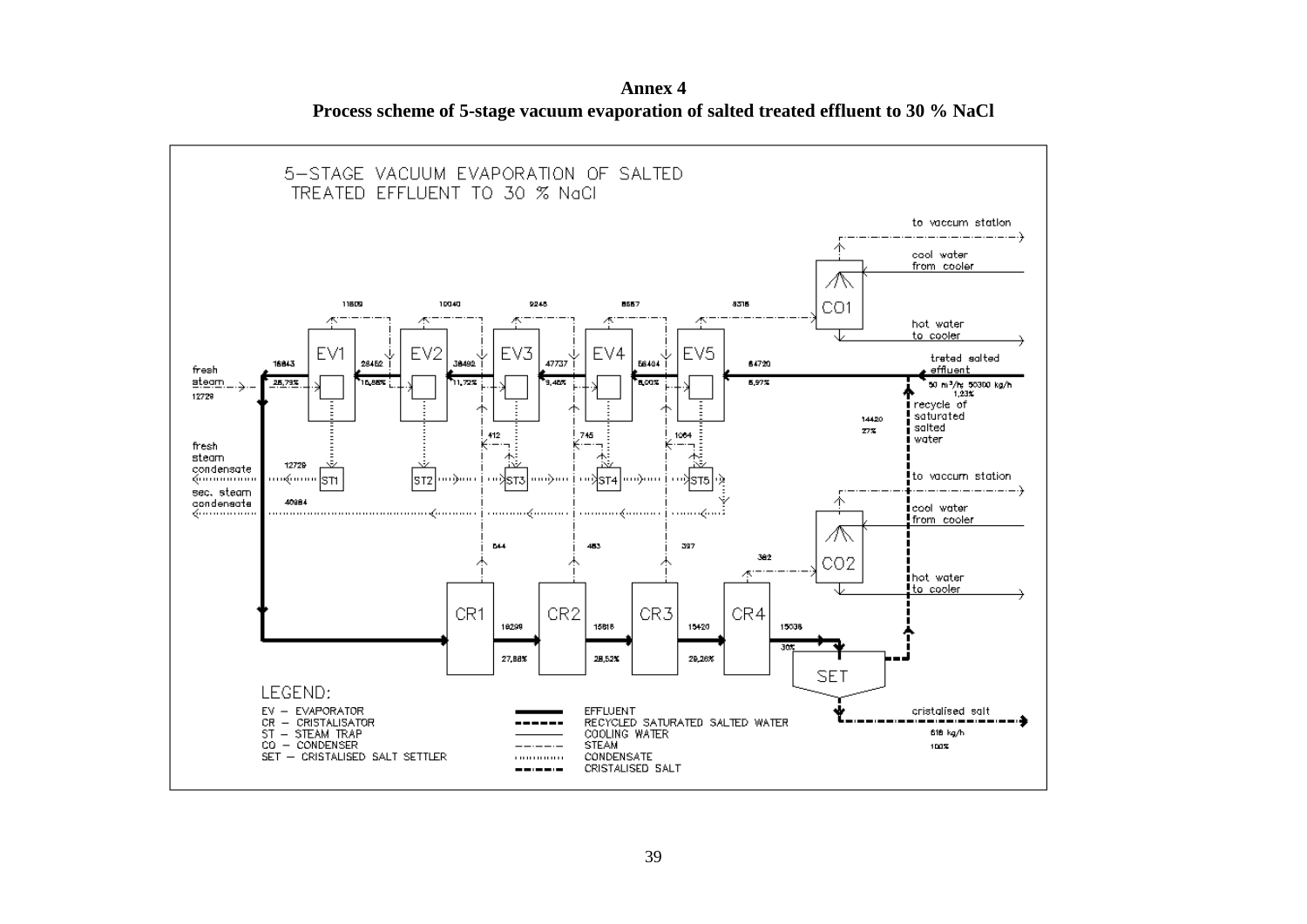#### **Annex 5**

#### **Draft letter to potential bidders**

....... .......

........ ........

Dear Sirs,

The raw tannery effluent is treated in the (Common) Effluent Treatment Plant ((C)ETP) in the majority of the cases by primary physical-chemical treatment and secondary biological treatment by aerobic activated sludge method.

The average quality of the treated tannery effluent is:

| $50 - 200$ g/m <sup>3</sup>       |
|-----------------------------------|
| 30 - 100 g/m <sup>3</sup>         |
| 300 - 800 g/m <sup>3</sup>        |
| 10000 - 40000 g/m <sup>3</sup>    |
| 5000 - 20000 g/m <sup>3</sup>     |
| $8250 - 33000$ g/m <sup>3</sup> ) |
| $1000 - 3000 g3$                  |
|                                   |

In the majority of the countries the discharge of treated effluent concerning the TDS is limited and especially concerning the chlorides. In some countries with the water shortage the problem is more complicated because the existed water recipients should not be contaminated, because they are the sources of potable (and/or process) water. Sometime the water is also buying for a very high price and the reuse of the treated water is imperative.

For these reasons we are just studying the problem of the Total Dissolved Salts (TDS) in the treated tannery effluent and especially chlorides (sodium chloride).

One of the studied possibility is also the evaporation of the treated effluent for both reasons:

- produce of "pure" water for the recycling in the tanning process
- elimination of the salt (sodium chloride) by crystallisation from over-saturated liquor

We were informed that you are producer of the evaporation equipment and we are asking you to quote us tentatively the evaporation unit with accessories with following characteristics:

- capacity:  $1000 \text{ m}^3/\text{d}$ , or 50 m<sup>3</sup>/h of treated effluent
- expected TDS:  $15000 \text{ g/m}^3$
- expected chlorides concentration:  $7500$  g/m
- (or expected sodium chloride concentration:  $12360 \text{ g/m}^3$ )
- expected crystalled (solid) salt: 618 kg/h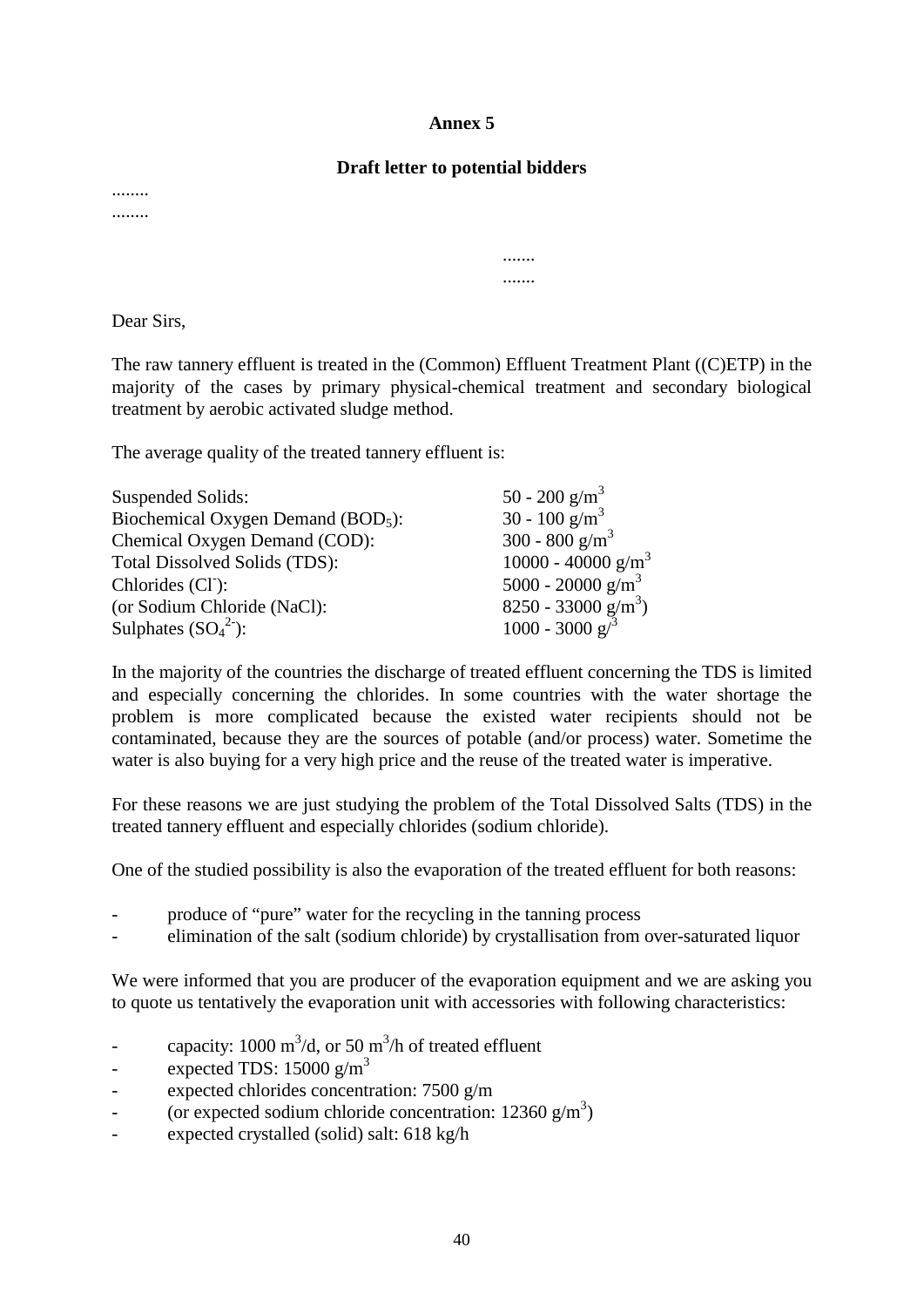expected evaporated water: approx. 49682 kg/h (approx. 41000 kg/h as "recovered pure" water and approx. 8500 kg/h lost in the condenser and water air-cooling/ recycling system

We estimated as necessary the following equipment:

- a multiple-stage (preferable five (5)) evaporation unit, including all necessary heat exchangers, crystallisators, steam traps, condensers, crystalled salt settler, recycling and transfer pumps and measuring and control instruments
- vacuum system for uncondensable gases
- convenient steam boiler (power station). We estimated that the 5 bars steam boiler capacity approx. 10 MW is necessary.
- convenient air-cooling system for the cooling/recycling of condenser water. We estimated that the capacity should be approx. 6 MW, and the water flow approx. 250  $m^3/h$ .

If you are ready to quote some other, maybe more economic (evaporation) system, we are ready to discuss it with you.

Best regards

........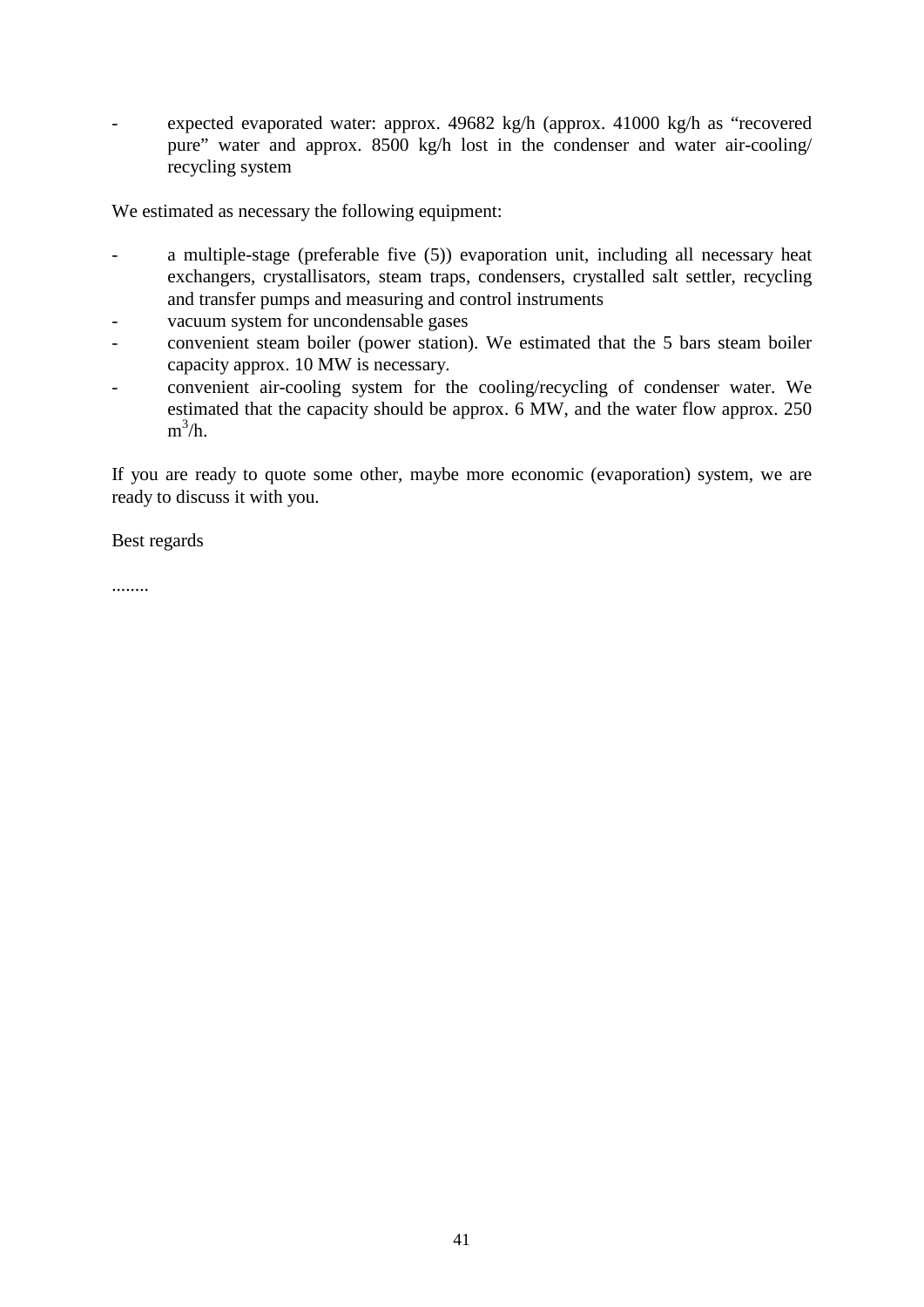#### **Annex 6**

#### **A list of potential bidders**

List of probable producers of evaporation equipment:

- 1. KESTNER France
- 2. WALTER USA
- 3. SULZER ESCHER WYSS CH - 8023 ZÜRICH Schweiz Telex: 82290011 sech
- 4. ALFA LAVAL ROSENBLAD Sweden
- 5. DEUTSCHE BABCOCK GmbH Duisburger Straße 375 D - 46041 OBERHAUSEN Germany Phone: (0208) 833-0 Fax: (0208) 833-1467
- 6. BALCKE-DÜRR A.G. GRUPPE DEUTSCHE BABCOCK P.O.B. 1240 D - 4030 RATINGEN 1 Germany Phone: (02102) 855-0 Fax: (02102) 855617 Telex: 8585113
- 7. KARY GmbH P.O.B. 448120 D - 28281 BREMEN Germany Phone: (0421) 4582-0 Fax: (0421) 4582-321 Telex: 244128 kary d
- 8. TETRA Industrietechnik GmbH Fahrenheitstraße 1 D - 2800 BREMEN 33 Germany Phone: 0421 - 2208 125, 126, 127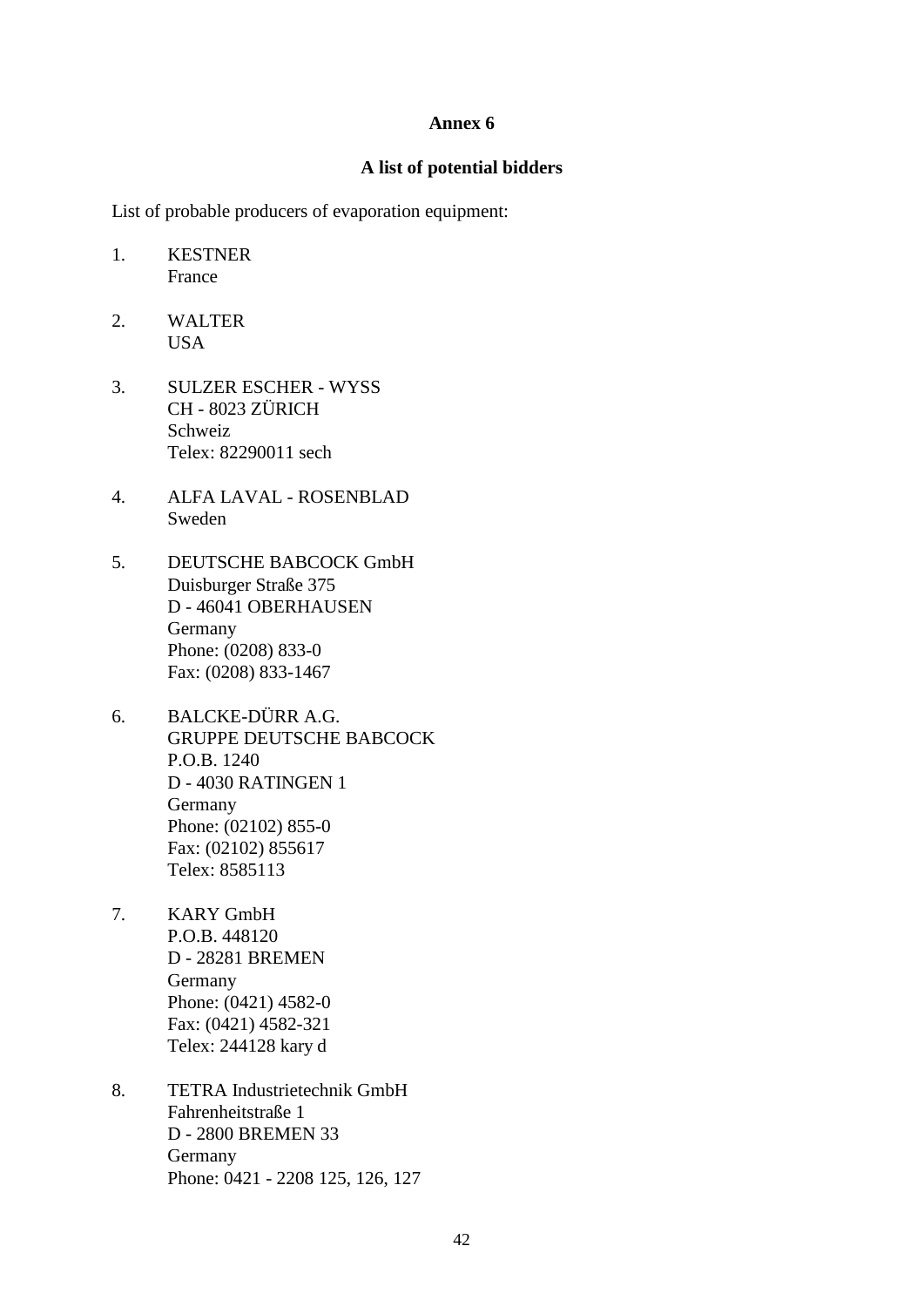Fax: 0421 - 2208 114

- 9. STORK FIRESLAND b.v. P.O.B. 13 Stationsweg 84 NL - 8400 AA GORREDIJK The Netherlands Phone: +31 5133 7777 Fax: +31 5133 3708 telex: 46146
- 10. KMU UMWELTSCHUTZ GmbH Landstr. 20 P.O.B. 1124 D - 79585 STEINEN-HÖLLSTEIN Germany Phone: (07627) 2037, 2038, 2039 Fax: (06727) 7354
- 11. SIGRI GmbH P.O.B. 1160 D - 8901 MEITINGEN Germany Phone: (08271) 83-0 Fax: (08271) 833127 Telex: 53823 sigri d
- 12. RAUM-REPOLA OY Head office P.O.B. 203 Phone: +358 0 18281 Fax: + 358 0 608580 Telex: 124514 rrhki sf
- 13. Israel Desalination Engineering (Zarchin Process) Ltd. P.O.B. 18041 61180 TEL-AVIV Israel Phone: 052-557333 Telex: 33590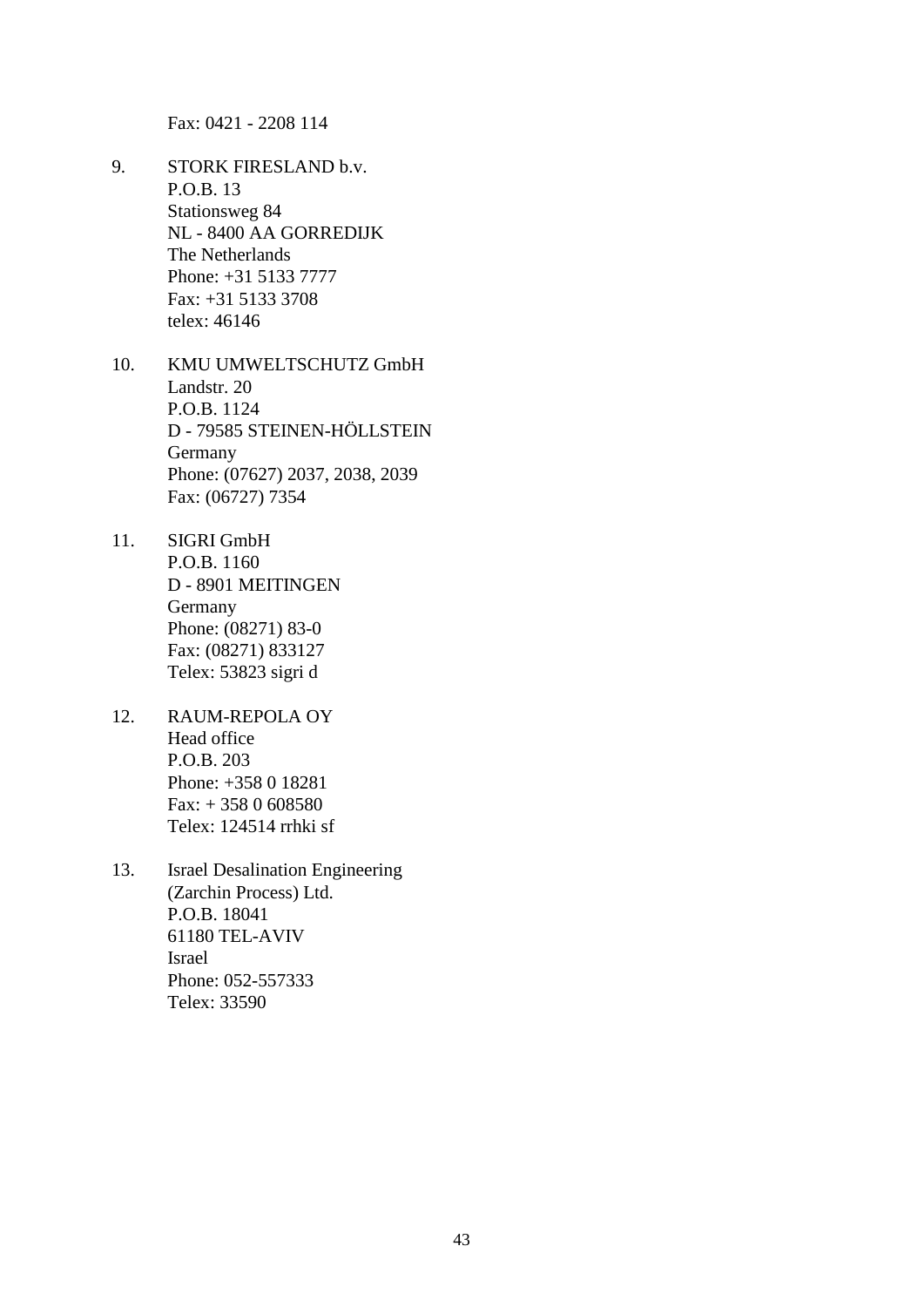# **PART III**

# **NOTE ON THE DESK STUDY MADE ON THE MULTI STAGE EVAPORATION SYSTEM TO RECOVER SALT FROM TANNERY EFFLUENT BY DR. S. RAJAMANI, TECHNICAL EXPERT, RePO, UNIDO**

### **Ref: Preliminary study on the evaporation of treated saline tannery effluent - (December 1997) - Mr. M. Bosnic, UNIDO Consultant**

#### **1. BACKGROUND INFORMATION**

- 1.1 One serious technical problem faced by the tanners in Tamilnadu, India and possibly in other countries too, is the contamination of ground water by TDS in the effluent discharged by tanneries. The levels of TDS in treated effluent is quite high between 8000-10000 mg/l. Though a multi-pronged strategy has been adopted to deal with this problem, attempting to remove the salt by shaking hides/skins manually or mechanically before soaking, reduce soak liquor, counter current soaking, reuse recovered salt for pickling and improve the traditional solar evaporation system. UNIDO's Regional Programme in its efforts to identify alternatives and verify their effectiveness to deal with this problem, engaged Mr. M Bosnic, international expert, to verify the suitability of Multiple Stage Evaporation System for dealing with tannery effluent. The study report presented by Mr. Bosnic is reviewed in this note.
- 1.2 Due to traditional practice of preservation of raw hides/skins using sodium chloride (common salt) and common tanning process in the tanneries approximately 250-400 kg of salt per tonne of raw hides/skins processed is discharged into the effluent. The concentration of Total Dissolved Solids (TDS) in the effluent ranges from 8000-20000 mg/l depending upon the type of process and water consumption during the process. The main constituent of TDS is chlorides (NaCl) which is in the range of 4000-10000 mg/l.
- 1.3 The existing conventional physio-chemical and biological treatment system cannot reduce TDS particularly chlorides. In view of this the treated tannery effluent is not meeting the standards in terms of TDS and chlorides. The permissible limit for TDS and chlorides in the treated effluent are 2100 mg/l and 1000 mg/l as per Tamil Nadu legislation for inland surface water discharge. Many countries adopt more or less similar standards; in these countries too with the existing conventional treatment facilities, these standards are not met.
- 1.4 The salts from the treated effluent can be eliminated only by sophisticated, high-tech and costly process, such as ion-exchange, membrane technology (RO) - electro dialysis, evaporation etc. Some of these processes cannot produce the solid salt, but only concentrate the salted liquor and supplementary process is necessary for the final solution of the problem.
- 1.5 Most often the natural (solar) evaporation is used for the concentration (salt oversaturation) of the salted liquor in the shallow tanks (as for example for the production of the salt from sea water). This method is applicable only in the regions where the rate of evaporation is 3-5 mm/m<sup>2</sup>/d, high solar radiation (temperature) and low air humidity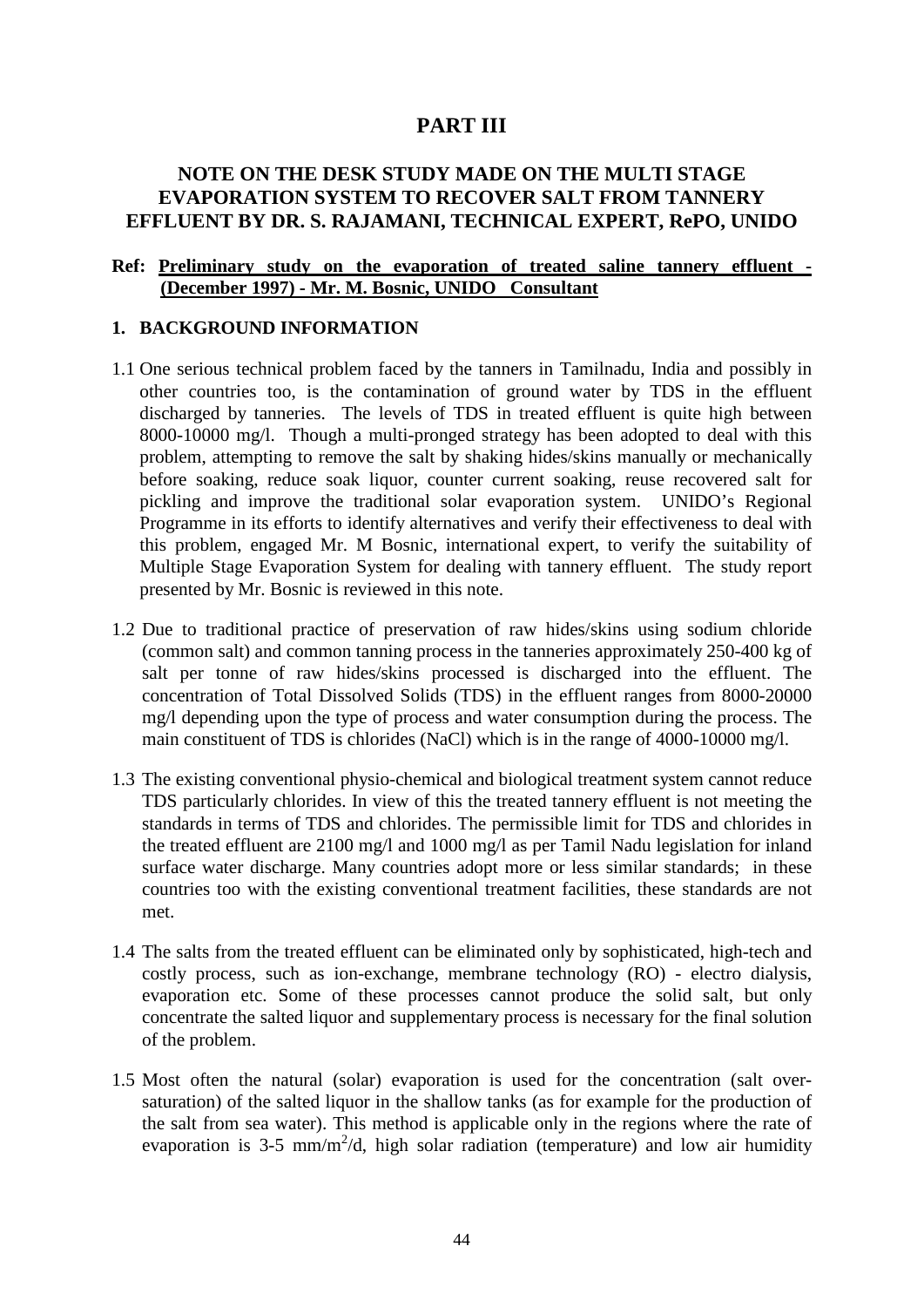prevail and in such regions it is necessary to have a very large area (approx. 200 - 400  $m^2/m^3$  of the water/d. In such a process the evaporated water is lost.

- 1.6 In Tamilnadu concentrated saline streams like soak and pickle liquors are segregated and discharged into open solar pans. These pans occupy a large land area and hardly produce any solid salt. There is no scope for recovery of water.
- 1.7 In this background, with a view to evaluate its relevance and applicability, a preliminary desk study on the **multi stage evaporation process** of treated saline tannery effluent was made by Mr. M. Bosnic under UNIDO project US/RAS/92/120.
- 1.8 This preliminary desk study was mainly focussed on the technical aspects of multistage evaporation of saline effluent, estimated quantity of salt generation and water recovery. The possible problems like crystallisation of salt in the evaporation process in the heat exchangers, crystallisation of other salts due to the saturated liquor recycling, encrustation (scaling) of the heat exchangers with other substances contained in the treated salted effluent, possible problems with the pollution of the secondary streams, and required additional pre-conditioning of the system, problems with the separation of solid salt after evaporation, corrosion, etc are excluded from the study.

### **2. THEORY AND BASIC CONCEPT OF THE EVAPORATION PROCESS FOR THE** TDS **(SALT) REMOVAL FROM THE TREATED TANNERY EFFLUENT AND PRODUCTION OF QUALITY WATER.**

2.1 The desk study covers the theory of evaporation process of normal salted water (sea or brackish water) and different types/methods and equipment generally adopted. The application of the evaporation process for the TDS (salt) removal from the treated tannery effluent and production of quality water for the reuse in the tanning process was elaborated in the desk study, taking into account only thermal problems and not any possible problems in the evaporation process which is expected to occur as briefed in the background information.

### **Basic data of treated effluent**

2.2 The study was made for the hypothetical case with following basic data of treated tannery effluent:

|                             | Code               | Dimension        | Value |
|-----------------------------|--------------------|------------------|-------|
| Treated effluent quantity   | $Q_{Ed}$           | $m^3/d$          | 1000  |
| Treated effluent flow       | $Q_{\rm E}$        | $m^3/h$          | 50    |
| Chlorides concentration     | $C_{\text{CIE}}$   | $g/m^3$          | 7500  |
| Salt concentration          | $C_{\rm NaClE}$    | g/m <sup>3</sup> | 12360 |
| Salt concentration          | %NaCl <sub>E</sub> | %                | 1,23  |
| Effluent density            | $d_E$              | $kg/m^3$         | 1006  |
| <b>Effluent</b> temperature | $T_{\rm E}$        | $\rm ^{o}C$      | 25    |
| Total salt to be extracted  | $W_{\text{NaCIE}}$ | kg/h             | 618   |

Note: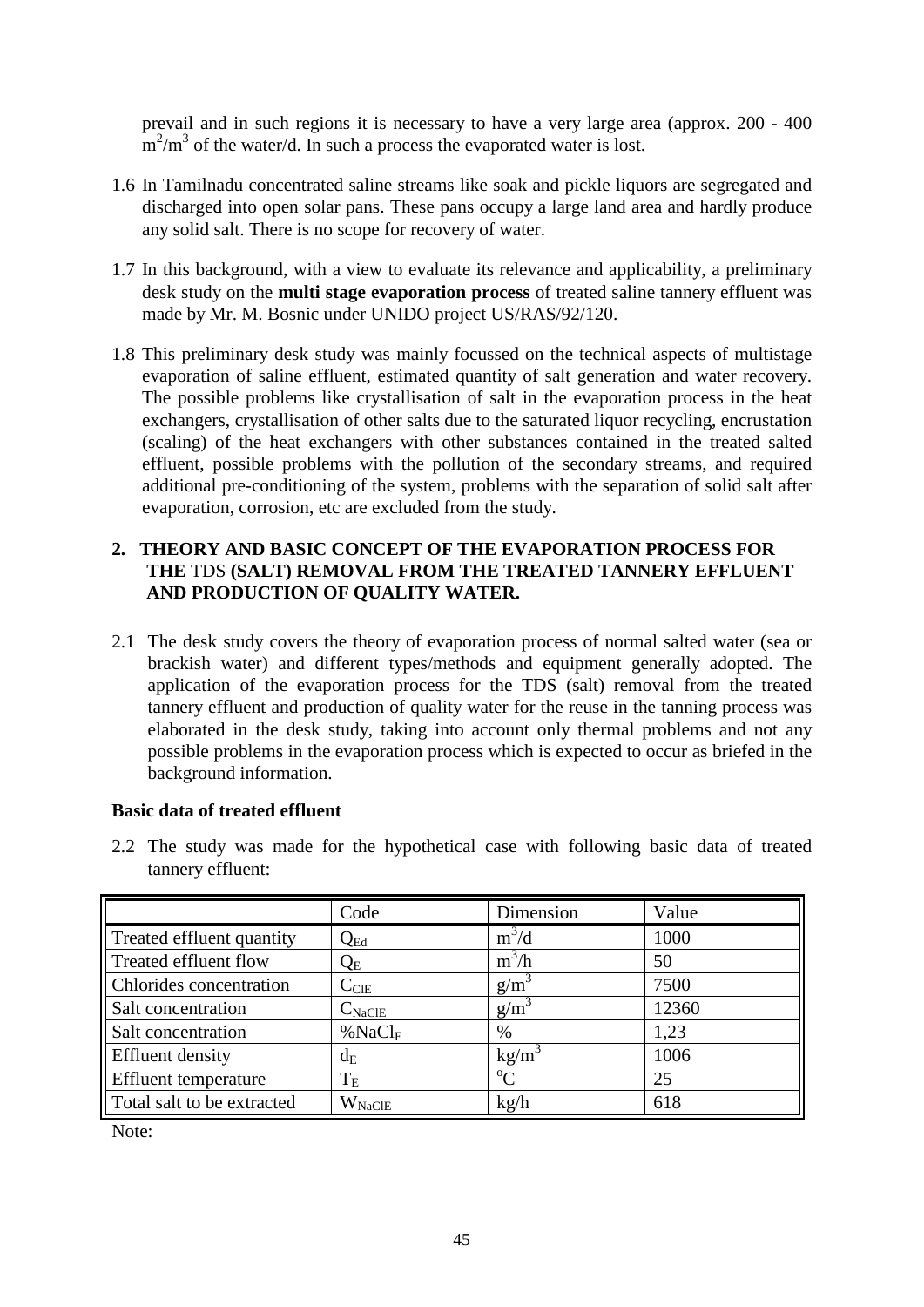- *1. All other components of the effluent including preconditioning requirement of the effluent which are complex and other unknown factors were not taken into account in this study.*
- *2. Most of the necessary thermal data for system water and steam was adopted from text books applicable for normal saline water for study.*

# **Basic configuration of the evaporation unit**

2.3 For this hypothetical case a 5-stage evaporation unit with counter-current flow of liquor and steam, 4 crystallisators, 2 direct cooling condensers, 1 vacuum system, 1 settling tank for crystallised salt, 1 air-cooling tower and 1 steam boiler was considered, pumps for liquor, water and condensed water transfer and recycling and all other auxiliary equipment. The process scheme has also been presented in the report.

# **3. Findings of the desk study**

- 3.1 Theoretically it is possible to evaporate the water from the salted effluent and so produce the quality water for reuse , and over-saturated salted water, from which the crystallised (solid) salt could be precipitated and be separated. However, the associated problems and implication in handling tannery wastewater even after secondary treatment have not been considered.
- 3.2 For this case the evaporation unit and auxiliary equipment are configured as follows:
	- 5-stage evaporation unit, including 4 crystallisators, 2 condenser (with direct cool water condensation), 1 fresh steam trap, 4 secondary steam traps, necessary transfer and recycling pumps
	- crystallised salt settling tank
	- vacuum system for the evacuation of uncondensable gases
	- stream boiler (power station)
	- direct air-cooling tower for water for condenser including water recycling pumps
- 3.3 The calculation was made for the  $Q = 1000 \text{ m}^3/\text{d}$  (or 50 m<sup>3</sup>/h) and TDS = approx. 15000  $g/m<sup>3</sup>$ , chlorides = 7500  $g/m<sup>3</sup>$  (or NaCl = 12360  $g/m<sup>3</sup>$ ).
- 3.4 The crystallised salt production is 618 kg/h.
- 3.5 The evaporation could be performed either in the multiple-stage evaporation unit or by thermo-compression of secondary steam. In the 5-stage evaporation unit the consumption of the fresh steam is approx. 0,25 - 0,26 kg/kg of evaporated water, or 1 kg of fresh steam can evaporate 3,9 - 4 kg of the water.
- 3.6 For the production of the fresh steam, necessary for the evaporation, it is necessary to install the steam boiler (power station) of approx. 10 MW or approx. 13 t/h of 5 bars dry saturated steam.
- 3.7 For the direct cooling system in the condenser (with no possibility to use this hot water), it is necessary to install the air-cooling tower of approx.  $6$  MW and  $250$  m<sup>3</sup>/h of the cooling water.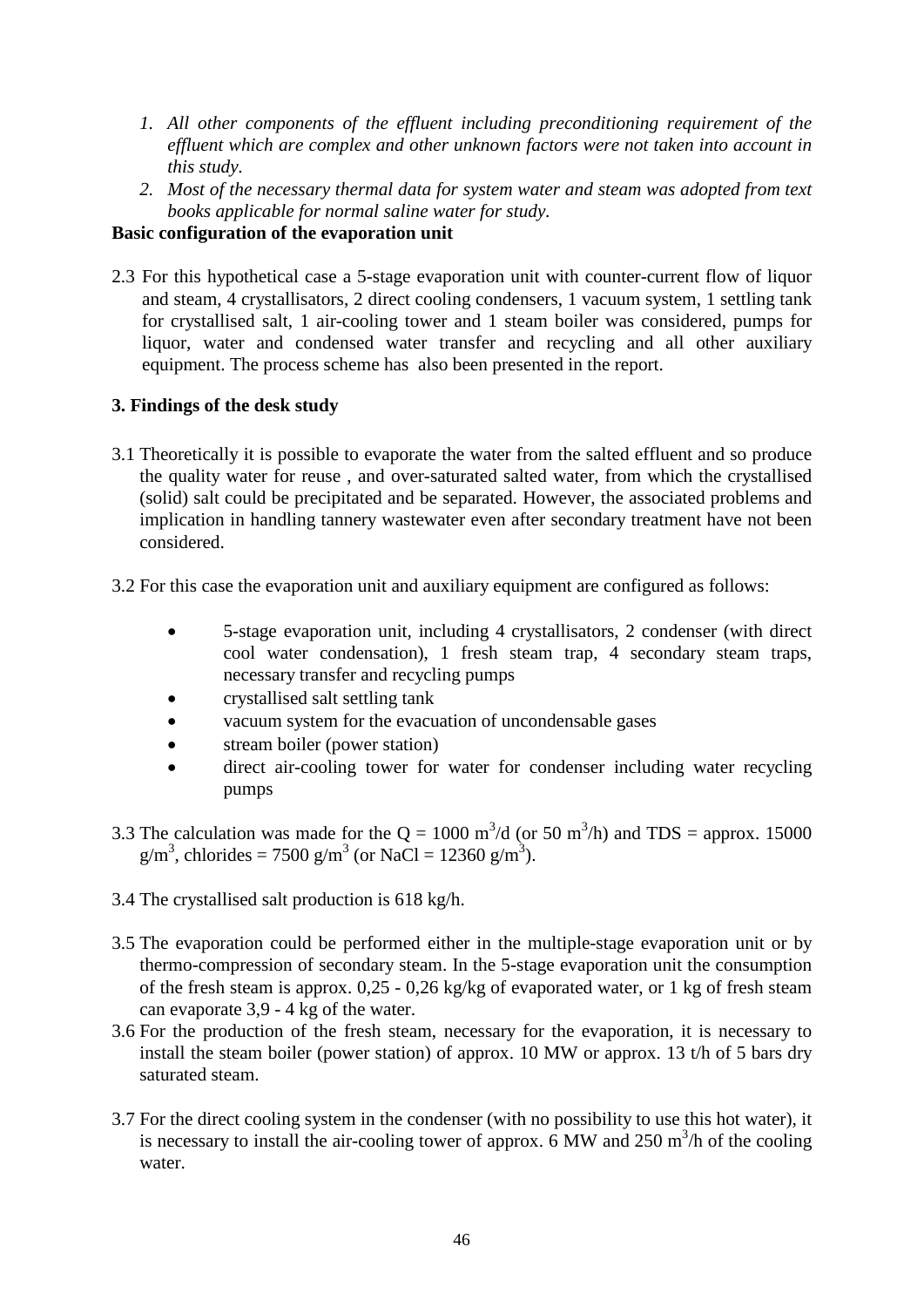3.8 If 1 t/h of the 15 bars steam is available (from some existing steam boiler, because the installation of the steam boiler with 15 bars is not economical for so small a quantity of the steam) the best method for vacuum system is with steam ejectors. If not, the mechanical vacuum system (vacuum pump) should be installed.

Industrial energy requirement

#### **4. CONCLUSION**

- 4.1 The 5-stage evaporation unit or similar system suitable for tannery wastewater with high TDS as the commercial product is not available at the market. Such plants need to be produced by order. Though the cost estimate is not readily available, from the pilot plant unit tried for textile effluent and local enquiry the indicative capital cost for 15  $m^3$ /day capacity evaporator would be around US \$ 50,000 including a 1 tonne boiler but excluding the civil works and other physio-chemical treatment to reduce residual SS, colour, hardness, etc. which would cost another US \$ 50,000. But no agency could give clear prescription for preconditioning requirements of the tannery effluent fit for RO or multi stage evaporation system. This may be probably due to the reason that no experience is available in this area.
- 4.2 In addition to high capital investment and high operational cost mainly due to thermal energy there would be many operational problems like corrosion, crystallisation of other salts during the recycling of saturated liquor, scaling of heat exchanger, risks and safety problems that need to be faced during the operation.
- 4.3 In other industrial effluents like the textile effluent the segregated saline stream contains only one type of residual salt and can be readily reused. But the saline streams of tannery wastewater contains more than one type of salt (chlorides, sulphate, etc) and may cause problems in the multistage evaporation and reuse of all recovered salt may not be feasible in tanning operation.
- 4.4 The raw hide suppliers may not be prepared to pay for the cost for the transport for salt for preservation purposes as the common salt is cheap and easily available at source. Marketing the product thus may be difficult, mainly due to aesthetic and religious reasons even though salt may be good.
- 4.5 In Tamilnadu there are two areas where the salt removal would be necessary in solving tannery effluent problems. These are
	- (i) Evaporation of the segregated saline streams with TDS 20000-30000 mg/l like soak and pickle which are currently discharged into open solar evaporation pans and the volume would be about 15% of the total volume of waste water discharged from tanneries.
	- (ii) Evaporating the secondary treated effluent with TDS 8000 to 15000 mg/l which amounts to 85% of waste water discharge from tanneries.